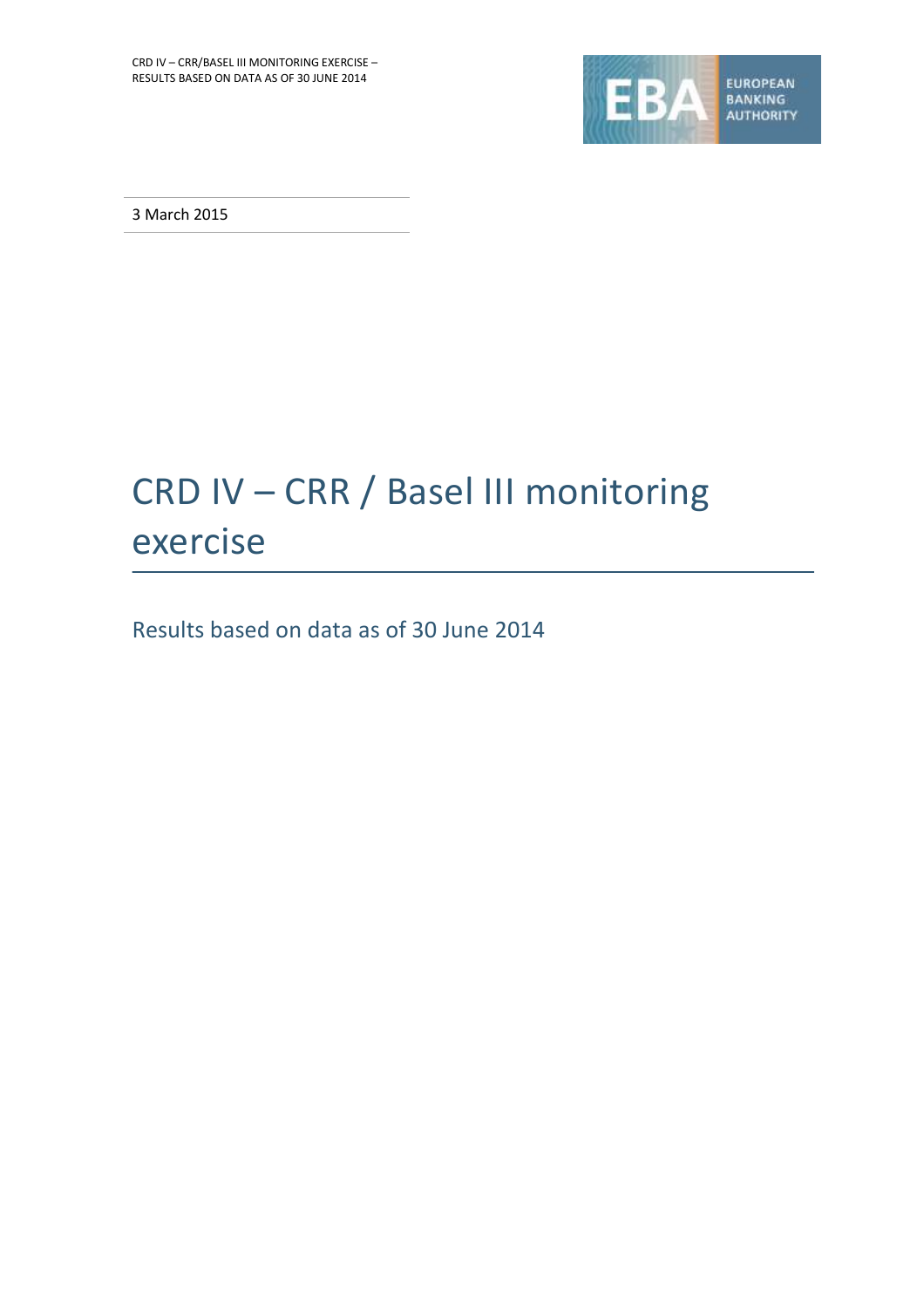

# **Contents**

| <b>List of figures</b>                                                         | 3  |
|--------------------------------------------------------------------------------|----|
| <b>List of tables</b>                                                          | 4  |
| <b>Abbreviations</b>                                                           | 5  |
| <b>Executive Summary</b>                                                       | 6  |
| 1. General remarks                                                             | 11 |
| Sample of participating banks<br>1.1                                           | 11 |
| 1.2<br>Methodology                                                             | 12 |
| 1.3<br>Interpretation of results                                               | 13 |
| Data quality<br>1.4                                                            | 14 |
| 2. Overall impact on regulatory capital ratios and estimated capital shortfall | 15 |
| Capital ratios<br>2.1                                                          | 15 |
| Capital shortfall<br>2.2                                                       | 21 |
| 3. Impact of the new capital rules                                             | 23 |
| Definition of capital<br>3.1                                                   | 23 |
| Impact of capital deductions on Common Equity Tier 1<br>3.2                    | 25 |
| 4. Composition of risk-weighted assets                                         | 26 |
| 5. Leverage ratio                                                              | 28 |
| 5.1<br>Leverage ratio and capital shortfall                                    | 28 |
| 5.2<br>Development of the leverage ratio over time                             | 30 |
| 5.3<br>Composition of leverage ratio exposure                                  | 30 |
| Interaction of the leverage ratio with risk-based minimum requirements<br>5.4  | 31 |
| 6. Liquidity                                                                   | 33 |
| 6.1<br>Liquidity coverage ratio                                                | 33 |
| 6.2<br>Net Stable Funding Ratio                                                | 42 |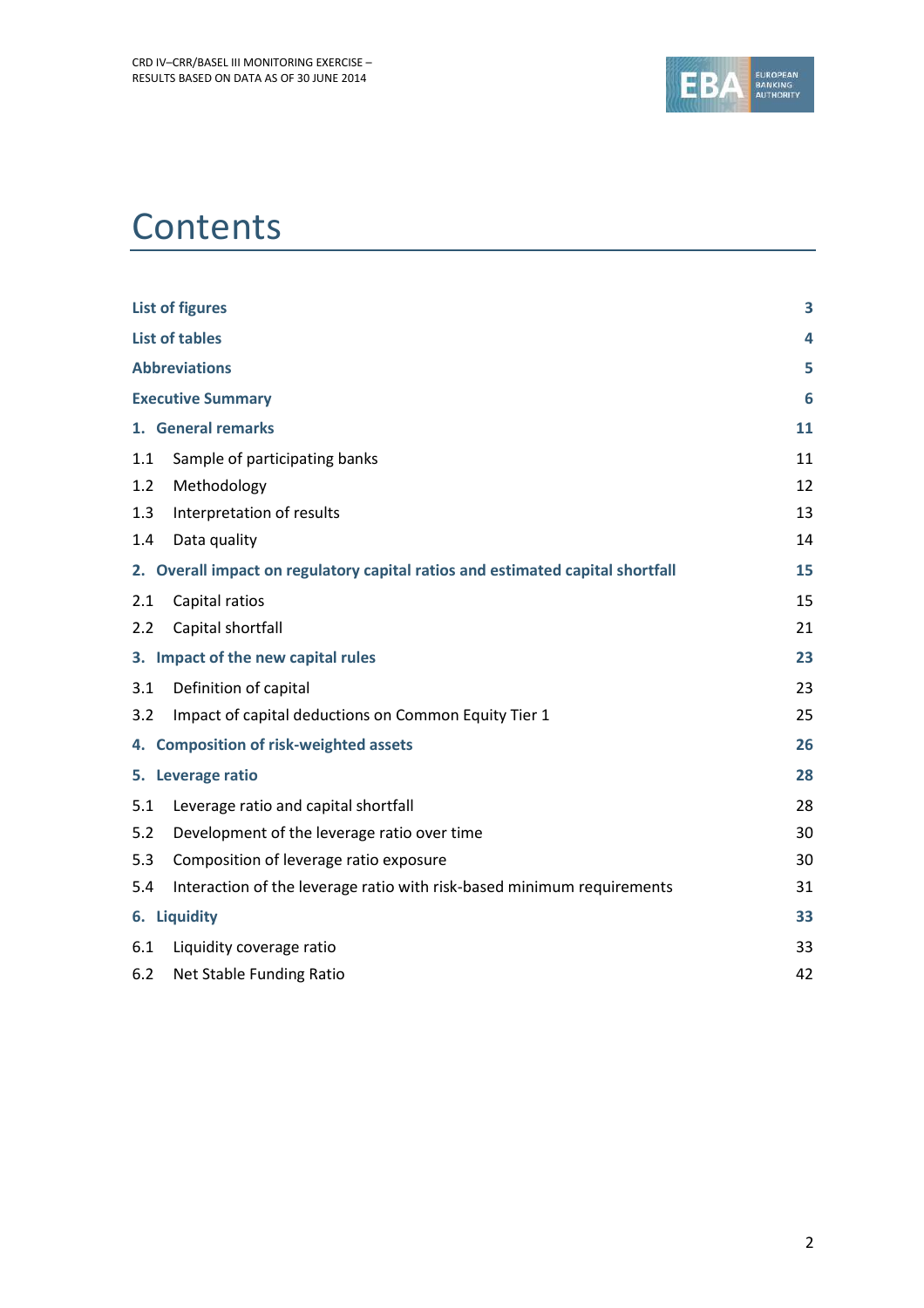

# <span id="page-2-0"></span>List of figures

| Figure 1: Distribution of CET1, T1 and total capital ratio per bank group                                 | 17 |
|-----------------------------------------------------------------------------------------------------------|----|
| Figure 2: Distribution of CET 1 ratios under full implementation, Group 1 banks                           | 18 |
| Figure 3: Distribution of CET 1 ratios under full implementation, Group 2 banks                           | 18 |
| Figure 4: Evolution of CET1 ratios over time                                                              | 19 |
| Figure 5: Components of CET1 versus RWA over time, Group 1                                                | 20 |
| Figure 6: Components of CET1 versus RWA over time, Group 2                                                | 20 |
| Figure 7: Change in capital shortfall (including buffers) by type of capital under full<br>implementation | 22 |
| Figure 8: Capital structure over time under full implementation                                           | 24 |
| Figure 9: Capital structure over time under current rules                                                 | 24 |
| Figure 10: Composition of RWA over time under full implementation                                         | 26 |
| Figure 11: Distribution of leverage ratio by bank group, in per cent                                      | 29 |
| Figure 12: Change in the leverage ratio by bank group, in per cent                                        | 30 |
| Figure 13: Composition of leverage exposure, in per cent                                                  | 31 |
| Figure 14: Relation of RWA to leverage exposure, in per cent                                              | 32 |
| Figure 15: Distribution of LCR by bank group                                                              | 34 |
| Figure 16: Evolution of LCR by bank group, percent                                                        | 35 |
| Figure 17: Composition of liquid assets                                                                   | 36 |
| Figure 18: Development of HQLA (absolute values in EUR billion)                                           | 38 |
| Figure 19: Development of HQLA (share of total assets)                                                    | 39 |
| Figure 20: Development of cash outflows (absolute values in EUR billion)                                  | 40 |
| Figure 21: Development of cash outflows (share of total assets)                                           | 40 |
| Figure 22: Development of cash inflows (absolute values in EUR billion)                                   | 41 |
| Figure 23: Development of cash inflows (share of total assets)                                            | 41 |
| Figure 24: Distribution of NSFR by bank group                                                             | 43 |
| Figure 25: Evolution of NSFR by bank group, per cent                                                      | 44 |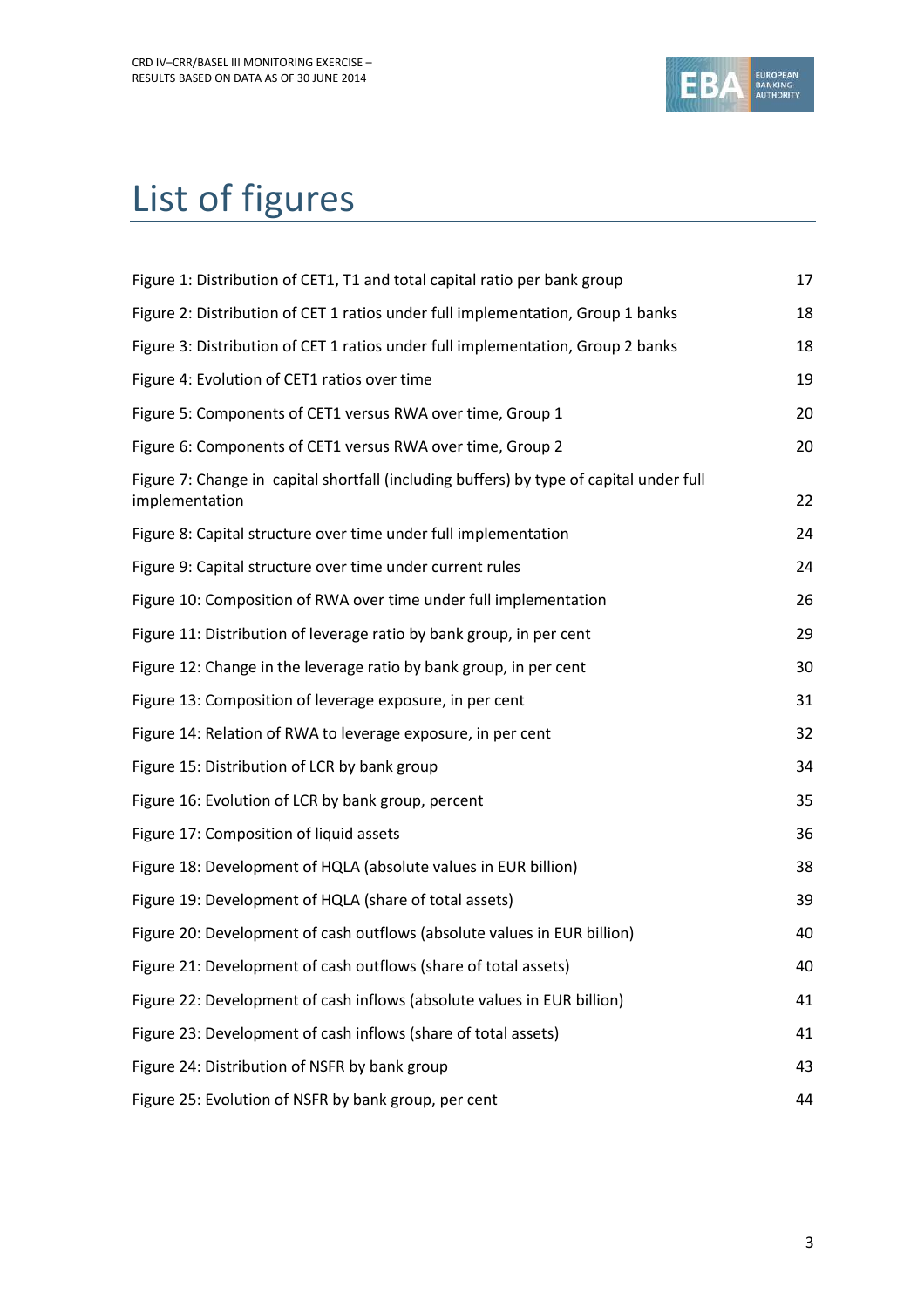![](_page_3_Picture_1.jpeg)

# <span id="page-3-0"></span>List of tables

| Table 4: Total Tier1 shortfall due to the risk-based capital requirements and the LR, in EUR billion |  |
|------------------------------------------------------------------------------------------------------|--|
|                                                                                                      |  |
|                                                                                                      |  |
|                                                                                                      |  |
| Table 8: Leverage ratio and capital shortfall according to current rules and Basel III 29            |  |
| Table 9: Additional shortfall of Tier 1 capital as a result of the leverage ratio requirement  31    |  |
| Table 10: LCR and shortfall for different minimum ratios according to Article 460 (2) of the CRR. 34 |  |
|                                                                                                      |  |
| Table 12: LCR outflows and inflows (post-factor) as a percentage of balance sheet liabilities 37     |  |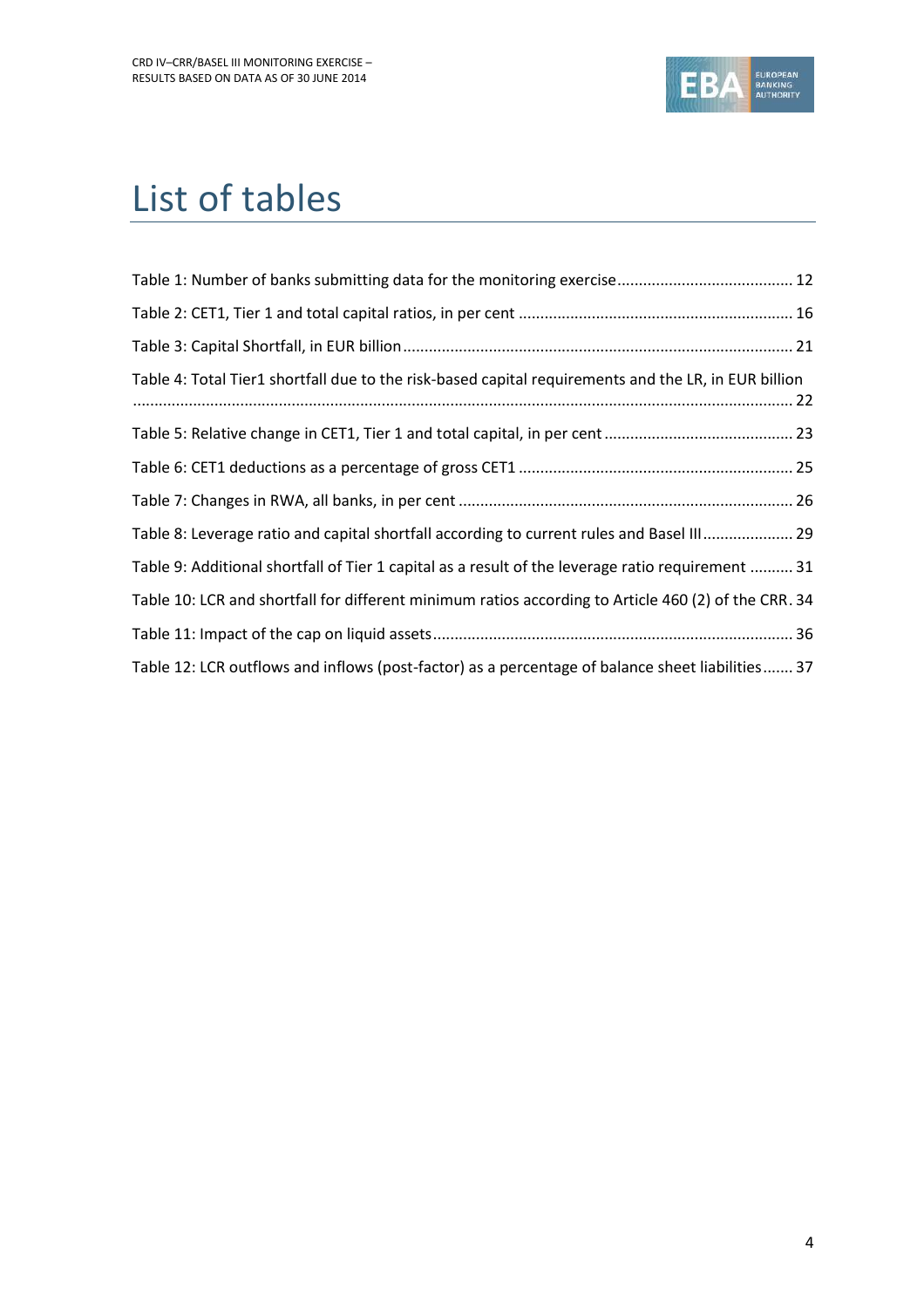![](_page_4_Picture_1.jpeg)

# <span id="page-4-0"></span>Abbreviations

| <b>AQR</b>  | Asset quality review                |
|-------------|-------------------------------------|
| ASF         | Available stable funding            |
| <b>CB</b>   | Central bank                        |
| CET1        | Common equity tier 1                |
| <b>CRD</b>  | Capital Requirements Directive      |
| <b>CRR</b>  | Capital Requirements Regulation     |
| <b>CVA</b>  | Credit value adjustment             |
| <b>DTA</b>  | Deferred tax assets                 |
| <b>EBA</b>  | <b>European Banking Authority</b>   |
| <b>ECB</b>  | European Central Bank               |
| G-SIBs      | Global systemically important banks |
| <b>HQLA</b> | High quality liquid assets          |
| <b>LCR</b>  | Liquidity coverage ratio            |
| <b>LR</b>   | Leverage ratio                      |
| <b>MSR</b>  | Mortgage servicing rights           |
| <b>NSFR</b> | Net stable funding ratio            |
| <b>RWA</b>  | Risk-weighted assets                |
| <b>RSF</b>  | Required stable funding             |
| <b>SFT</b>  | Security financing transactions     |
| <b>SSM</b>  | Single Supervisory Mechanism        |
| <b>LTRO</b> | Long-term financing operations      |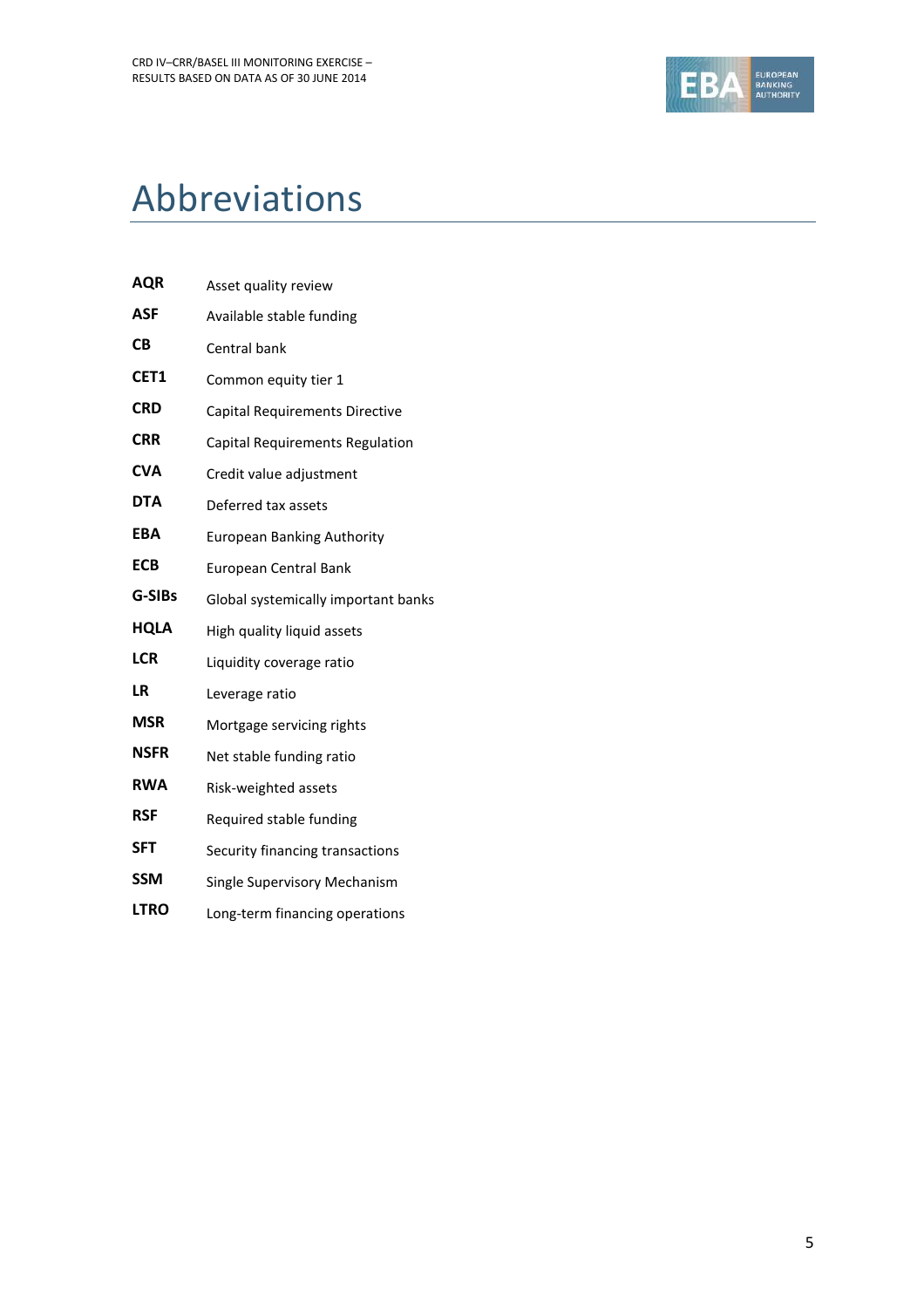1

![](_page_5_Picture_1.jpeg)

# <span id="page-5-0"></span>Executive Summary

Since the finalisation of the new global regulatory framework ('Basel III') in December 2010<sup>1</sup>, its impact is monitored semi-annually by both the Basel Committee at a global level and the European Banking Authority (EBA) at the European level, using data provided by participating banks on a voluntary and confidential basis. The set of regulatory requirements in EU comprises a directive (Capital Requirements Directive, CRD IV) and a regulation (Capital Requirements Regulation, CRR), thereafter CRD IV / CRR, which applies as of 1 January 2014. It is noteworthy that the current implementation of the CRD IV / CRR differs from the full implementation of the CRD IV / CRR due to a number of transitional arrangements.

This report is the seventh publication of the Basel III monitoring exercise and summarises the results at EU level using data as of 30 June 2014<sup>2</sup>. The sample of 146 banks, which submitted data for this exercise, comprises 40 Group 1 banks and 108 Group 2 banks<sup>3</sup>. EU Member States' coverage of their respective banking system was notably high for Group 1 banks, reaching 100% coverage for some jurisdictions (aggregate coverage in terms of CRD IV / CRR risk-weighted assets: 91.9%), while for Group 2 banks it was lower with more variation across jurisdictions (aggregate coverage: 28.5%). Furthermore, the analysis of Group 2 results showed that a significant number of large, but non-internationally active banks, i.e. banks without notable international activity, have similar characteristics to Group 1 banks. Hence the results presented in this report for Group 2 banks may not be as representative as for Group 1 banks<sup>4</sup>.

The monitoring exercise is carried out assuming full implementation of CRD IV / CRR requirements and definitions for the sections referring to capital and RWA, including the requirements for global systemically important banks (G-SIBs). Therefore, the sections referred to above are based on the CRD IV and CRR. For the calculation of results under the current framework, the exercise refers to the current state of implementation of the CRD IV / CRR framework, i.e. considering all the transitional arrangements that apply at the reference date (June 2014).

As the rules for the leverage ratio (LR) and liquidity ratios have not yet been fully implemented by the CRD IV package in the reporting framework, the relevant sections of the report are still based

 $^1$  Basel Committee on Banking Supervision, Basel III: A global framework for more resilient banks and banking systems, December 2010 and revised June 2011; Basel Committee on Banking Supervision, Basel III: International framework for liquidity risk measurement, standards and monitoring, December 2010.

<sup>&</sup>lt;sup>2</sup> Previous reports are available on the EBA website (http://www.eba.europa.eu/risk-analysis-and-data/quantitativeimpact-study/basel-iii-monitoring-exercise).

 $3$  Group 1 banks are banks with Tier 1 capital in excess of EUR 3 billion and internationally active. All other banks are categorised as Group 2 banks. Among the Group 2 banks there are 17 banks that have a Tier 1 capital in excess of EUR 3 billion but are not internationally active.

 $^4$  There are 42 Group 2 banks (that submitted data for any of the sections) that have Tier 1 capital in excess of EUR 1.5 billion. These banks account for over 80% of total Group 2 RWA (current definition of RWA) and are classified as 'large Group 2 banks.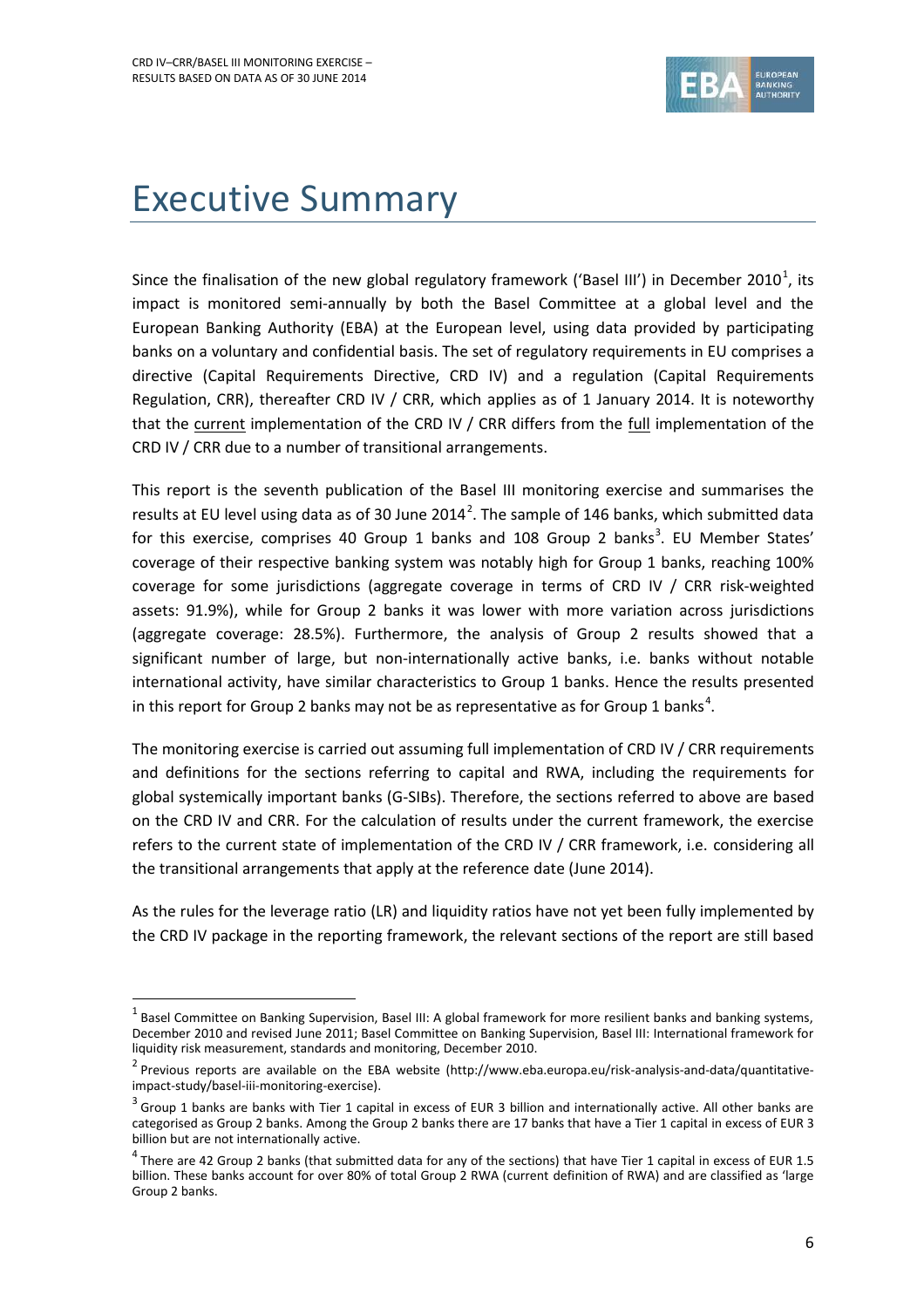1

![](_page_6_Picture_1.jpeg)

on Basel III rules<sup>5</sup>. Therefore, this monitoring exercise assumes full implementation of the Basel III framework requirements and definitions<sup>6</sup> for the sections referring to liquidity and leverage.

In addition, it is important to note that the monitoring exercise is based on the 'static balance sheet' assumption, i.e. capital elements are only included in the report if the eligibility criteria are fulfilled at the reference date, i.e. June 2014. For this reason, the report did not take into account any planned management actions to increase capital or decrease risk-weighted assets in the future. In essence, this approach taken for the exercise does not include any subjective assumptions regarding banks' future profitability and/or any behavioural responses to economic conditions. As a consequence, the monitoring results in this report are not comparable to similar industry estimates, as the latter usually include assumptions on banks' future profitability, planned capital and/or further management actions that may mitigate the impact of CRD IV / CRR and/or Basel III provisions.

### **Impact on regulatory capital ratios and estimated capital shortfall**

Assuming full implementation of the CRD IV / CRR package as of 30 June 2014 (i.e. without taking into account transitional arrangements), the Common Equity Tier 1 (CET1) capital ratios of Group 1 banks would decrease from an average CET1 ratio of 11.7%, under the current CRD IV / CRR rules (i.e. considering the transitional arrangements applicable in 2014), to an average CET1 ratio of 10.8%. All of the Group 1 banks would be at or above the 4.5% minimum while 94% of Group 1 would be above the 7.0% target level (i.e. including the capital conservation buffer). The CET1 capital shortfall for Group 1 banks would be none, with respect to the minimum requirement of 4.5%, and EUR 2.8 billion, with respect to the target level of 7.0%. The latter shortfall includes, where applicable, the additional regulatory surcharge for G-SIBs.

Compared to the previous exercise (reporting date of end of December 2013), the results show an increase of 1.1 percentage points (or of 9.6%) in the average CET1 ratio of Group 1 banks; the corresponding shortfall with respect to the 7.0% target level (also considering the capital surcharge for G-SIBs) decreased from EUR 10.2 billion to EUR 2.8 billion, which is a decrease of 73%.

The average Tier 1 ratio of Group 1 banks would decrease from 12.9% under the current CRD IV / CRR rules (i.e. including transitional arrangements) to 11.2% under full implementation CRD IV / CRR, while the total capital ratio would decrease from 15.8% to 13.3%. Capital shortfalls corresponding to the minimum ratios (including the capital conservation buffer and the surcharge for G-SIBs) amount to EUR 13.2 billion for Tier 1 capital and EUR 37.6 billion for total capital.

For Group 2 banks, the average CET1 ratio would decline from 13.4% under the current CRD IV / CRR implementation to 12.3% under the fully phased-in CRD IV / CRR package. The CET1 capital

<sup>&</sup>lt;sup>5</sup> Only the exposure measure for the leverage ratio is reported under the Basel III framework, as capital measures are already reported under the CRD IV / CRR framework.

 $^6$  Except for securitisation positions in the trading book that do not belong to the correlation trading portfolio as stated in Annex I, paragraph 16(a) of Directive 2006/49/EC.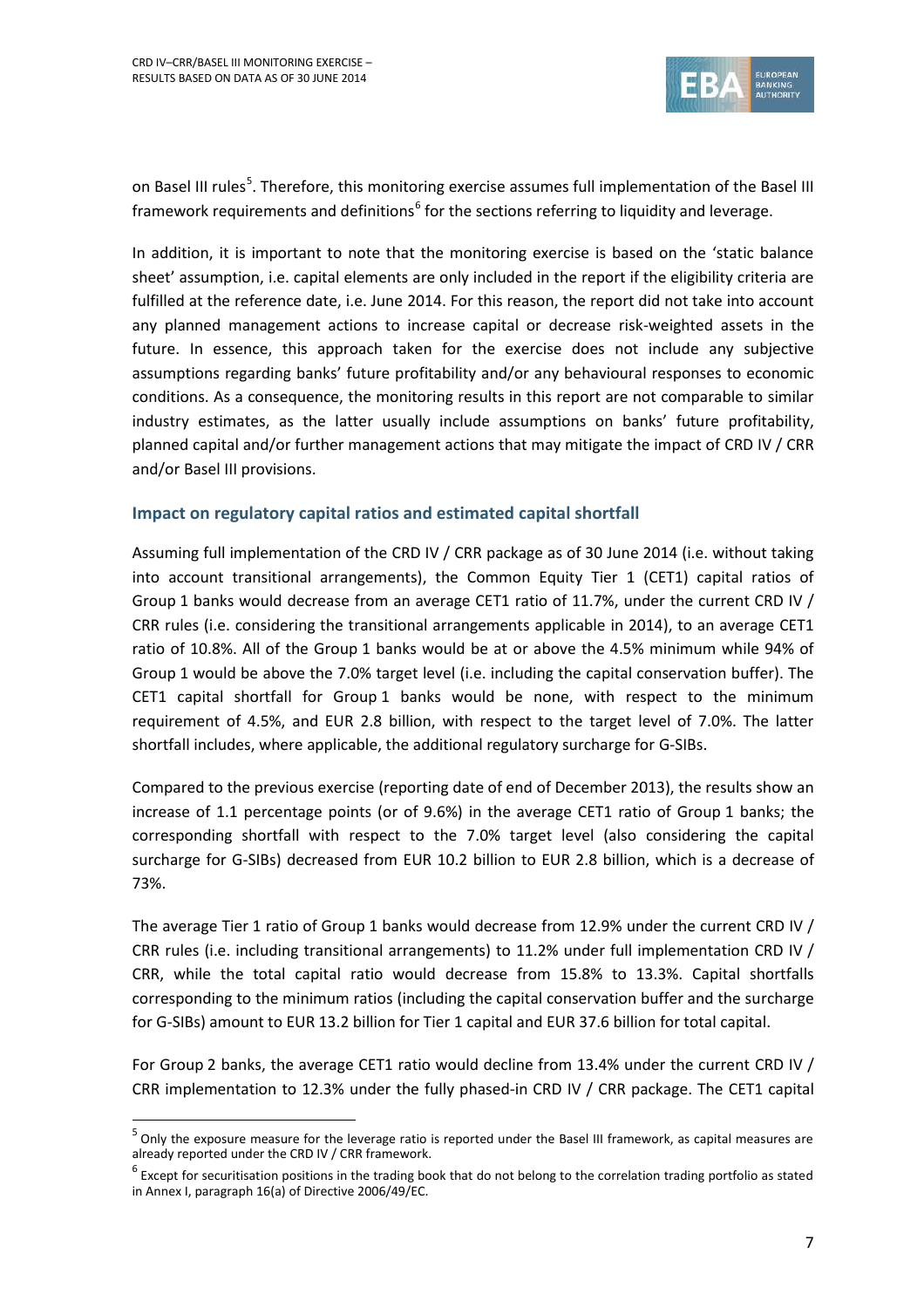![](_page_7_Picture_1.jpeg)

shortfall for Group 2 banks would be none, with respect to the minimum requirement of 4.5%, and approximately EUR 0.7 billion with respect to the target level of 7.0%. The average Tier 1 and total capital ratios of Group 2 banks would decrease from 13.7% to 12.6% and from 16.3% to 15%, respectively.

The above figures do not include any additional shortfalls that may arise from additional surcharges stemming from any domestic systemically important banks (D-SIBs) framework<sup>7</sup>, the countercyclical buffer, the systemic risk buffer, or any other additional Pillar 2 surcharges the supervisor may levy upon the bank.

### **Main drivers of changes in capital ratios**

For Group 1 banks, the overall impact of the full implementation of the CRD IV / CRR on the CET1 ratio, relative to the current rules, is mostly attributed to changes in the definition of capital and, to a lesser extent, to the changes related to the calculation of risk-weighted assets (RWA): while CET1 capital would decrease by 6.5% on average compared to current rules, RWA would increase by less than 1.0% on average. For Group 2 banks, while the average CET1 capital would decrease by 6.3%, the RWA of Group 2 banks would increase by 1.5%. Note that the figures are skewed by large Group 2 banks: if those banks are not considered in the calculation, the average decrease in CET1 capital and the average increase in RWA fall to 3.1% and 0.4%, respectively. Deductions in the CET1 of both Group 1 and Group 2 banks are mainly driven by goodwill (11.6% and 7.7%, respectively), followed by the treatment of intangibles: 3.1% for Group 1 banks and 2.6% for Group 2 banks.

The current CET1 ratio of Group 1 banks had been on the increase until December 2013, while in June 2014 it fell from 12.5% to 11.7%, i.e. by 0.8 percentage point. The current CET1 ratio of Group 2 banks remained almost the same compared to the previous period, increasing by 0.02 percentage point. The decrease of the current CET1, at the reference date, for Group 1 banks and the slowdown in the increase for Group 2 banks is due to the application of the CRD IV / CRR package as of 1 January 2014, which has resulted in lower current capital ratios relative to previous reference dates. As expected, this effect is more pronounced for Group 1 banks, since they are predominantly affected by the new rules for counterparty credit risk which, for the first time, are included in the current capital ratios as of the end of June 2014.

### **Leverage ratio**

1

For the first time, the previous report took into account the new Basel III LR framework that was published together with the new disclosure requirements in January 2014. It showed a significant increase in banks' LRs, which could at least partially be attributed to this recalibration and the first application of CRR rules for the definition of capital. This increasing trend, although smaller in magnitude, continued in June 2014.

 $<sup>7</sup>$  In addition, countries may have a D-SIB regime under which the capital charge for an existing G-SIB may be overruled</sup> by a higher D-SIB charge.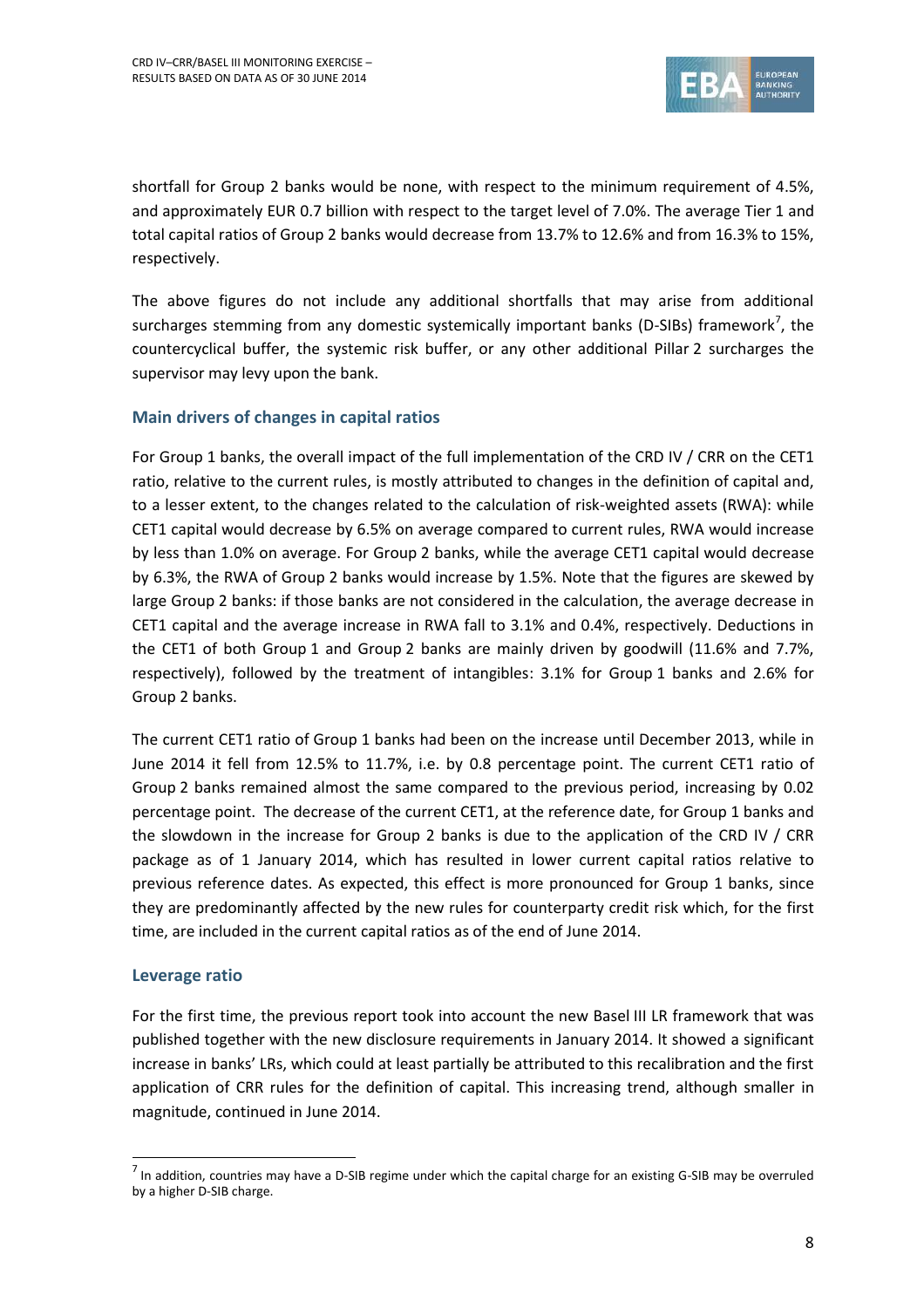<span id="page-8-0"></span>![](_page_8_Picture_1.jpeg)

Assuming full implementation of the Basel III framework, Group 1 banks show an average LR of 3.9%, while the ratio for Group 2 banks' is 4.9% as of June 2014. Approximately 89% of both Group 1 and Group 2 banks would fulfil the preliminary<sup>8</sup> target LR requirement of 3.0%. The corresponding shortfall of Tier 1 capital due to the LR would amount to EUR 2.4 billion for Group 1 and EUR 3.7 billion for Group 2 banks. The LR is currently subject to an observation period which includes a review clause aimed at addressing any unintended consequences prior to its implementation on 1 January 2018.

### **Liquidity standards**

1

Since the previous report, the Basel III monitoring exercise has been taking into account the recent developments relating to the definition and adequacy of the liquidity coverage ratio (LCR)<sup>9</sup> and the net stable funding ratio (NSFR)<sup>10</sup>. Although the EU Delegated Act on LCR (DA LCR) has been published, regulatory reporting will not be in place before 1 October 2015, so the report could not take into account the newly issued DA LCR rules. Instead, the Basel III LCR framework was used as the basis for the analysis. The Basel III standard envisages the implementation of the LCR on 1 January 2015<sup>11</sup> with a minimum requirement of 60% increasing gradually by 10 percentage points to reach 100% in 2019. In the EU the deadline for the 100% level implementation of the LCR is 2018, i.e. one year before the Basel standard<sup>12</sup>. The NSFR is anticipated to be introduced on 1 January 2018 with a minimum requirement of 100%.

With regard to the LCR, the average ratio for data as of the end of June 2014 is 113% and 156% for Group 1 and Group 2 banks, respectively. In the total sample, 82% of the banks show an LCR ratio above 100% while 96% of the banks have an LCR ratio above the 60% minimum requirement of 2015. The overall shortfall in relation to the 100% threshold is EUR 115 billion. This approximation of banks' actual shortfall does not consider the surplus of banks already meeting the 100% requirement, i.e. does not assume the reallocation of liquidity from banks with a liquidity surplus to banks with a liquidity shortfall. There has been an increase in banks' LCR over time, which can be attributed to structural adjustments (both an increase in High quality liquid assets (HQLA) and a decrease of net outflows) as well as to the recalibration of the LCR framework as published in January 2013.

With respect to the NSFR, Group 1 and Group 2 banks show an average ratio of 102% and 111%, respectively, with an overall shortfall in stable funding of EUR 324 billion. About 67% of Group 1 banks and 85% of Group 2 banks already meet the minimum NSFR requirement of 100%.

 $^8$  The Basel Committee is in the process of monitoring to assess whether the design and calibration of a minimum Tier 1 leverage ratio of 3% is appropriate over a full credit cycle and for different types of business models.

<sup>&</sup>lt;sup>9</sup> Basel Committee on Banking Supervision, Basel III: The Liquidity Coverage Ratio and liquidity risk monitoring tools, January 2013 (www.bis.org/publ/bcbs238.pdf).

 $10$  Basel Committee on Banking Supervision, Basel III: the Net Stable Funding Ratio – consultative document, January 2014 (www.bis.org/publ/bcbs271.pdf).

 $11$  In the EU framework the minimum requirement of 60% will be introduced in October 2015.

<span id="page-8-1"></span><sup>&</sup>lt;sup>12</sup> In the EU framework the minimum requirement of 80% in 2017 becomes 100% in 2018; According to Article 461(2) of the CRR, the Commission is empowered, where necessary to address market and other developments, to move the deadline for the 100% binding minimum standard to 2019 and apply in 2018 a 90% binding minimum standard.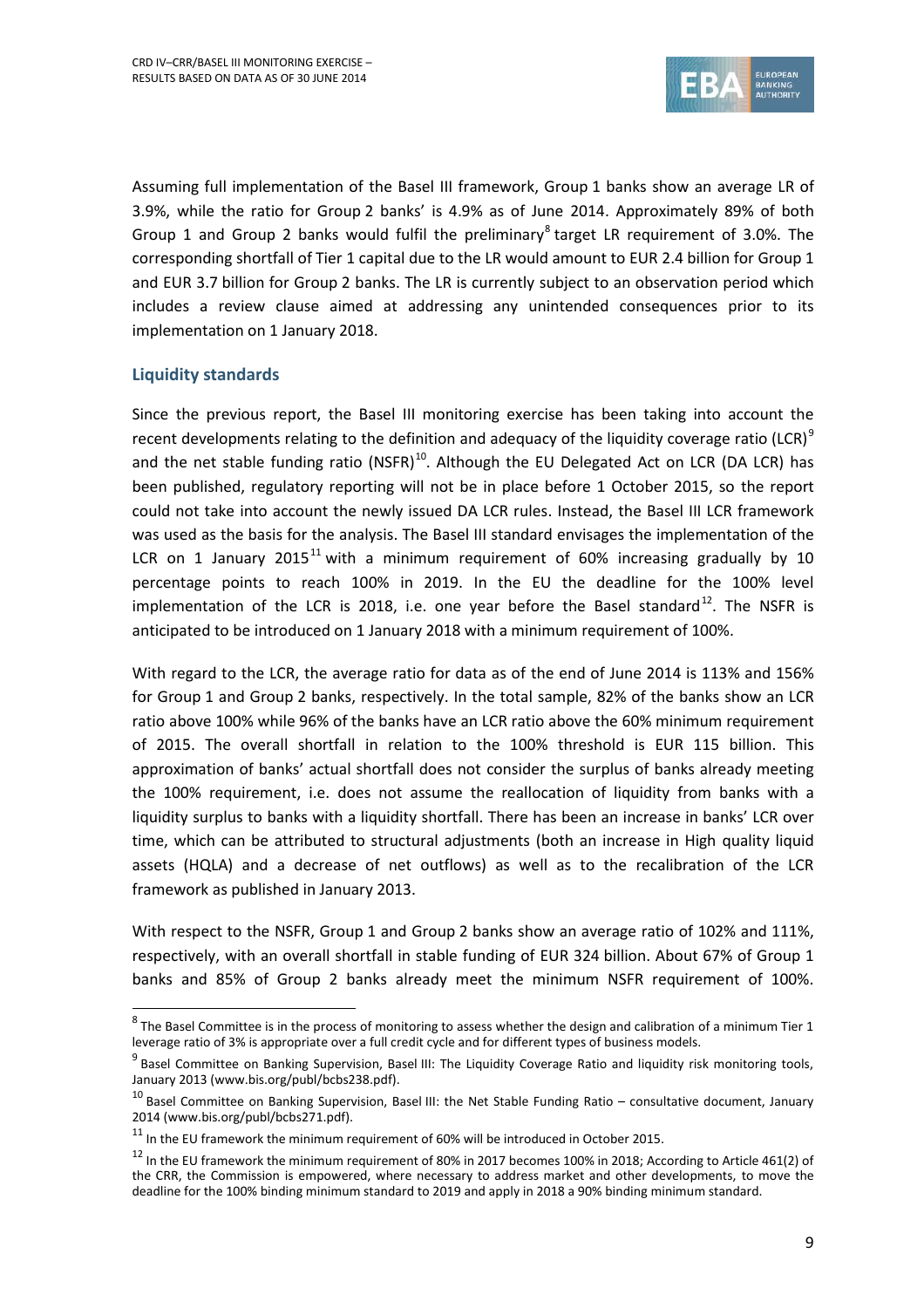![](_page_9_Picture_1.jpeg)

Compared with previous periods, there is a continuous increase in banks' NSFR, which is mainly driven by the increasing amount of available stable funding (ASF) for both groups.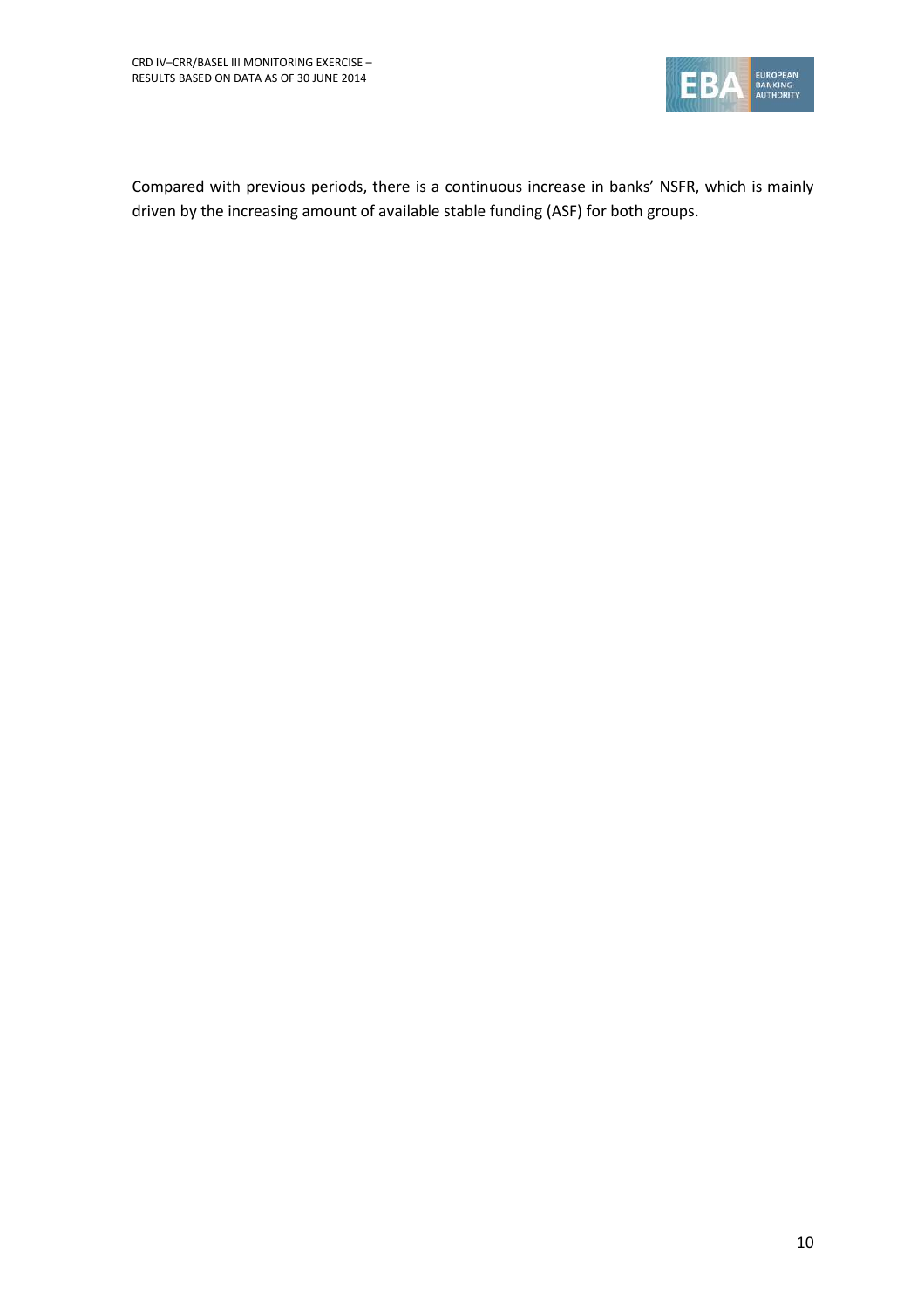![](_page_10_Picture_1.jpeg)

# <span id="page-10-0"></span>1. General remarks

## <span id="page-10-1"></span>1.1 Sample of participating banks

The analysis of the report is based on data submitted by 40 Group 1 banks from 12 countries and 108 Group 2 banks from 17 countries, which submitted complete data for at least one part of the monitoring exercise. [Table 1](#page-11-1) shows the distribution of participation by jurisdiction. Group 1 banks in this report are defined as the banks that have Tier 1 capital in excess of EUR 3 billion and are internationally active. All other banks are classified under Group 2.

The coverage of the banking sector is high, reaching 100% of Group 1 banks in some jurisdictions (aggregate coverage in terms of CRD IV / CRR RWA: 91.9%). The coverage of Group 2 banks is lower and varies across countries (aggregate coverage: 28.5%). Furthermore, the results of Group 2 are driven by a significant number of large but non-internationally active banks, i.e. banks that, setting aside the international activity, have similar characteristics to Group 1 banks. For this reason, the results presented in this report for Group 2 banks may not be representative for the small Group 2 banks.

The distinction between large and small Group 2 banks has been made by applying a Tier 1 capital threshold of EUR 1.5 billion. Group 2 banks with less than EUR 1.5 billion of Tier 1 capital have been classified as small while those with Tier 1 capital equal to or higher than EUR 1.5 billion have been classified as large banks.

Not all banks provided sufficient data for all parts of the reporting template. Therefore, a small number of banks are excluded from individual sections of the monitoring analysis due to incomplete data. Where applicable, comparisons with previous periods are based on a consistent sample of banks, i.e. including only those banks that reported complete data at all reference dates to allow for time series analysis or reference-date-to-reference-date comparisons.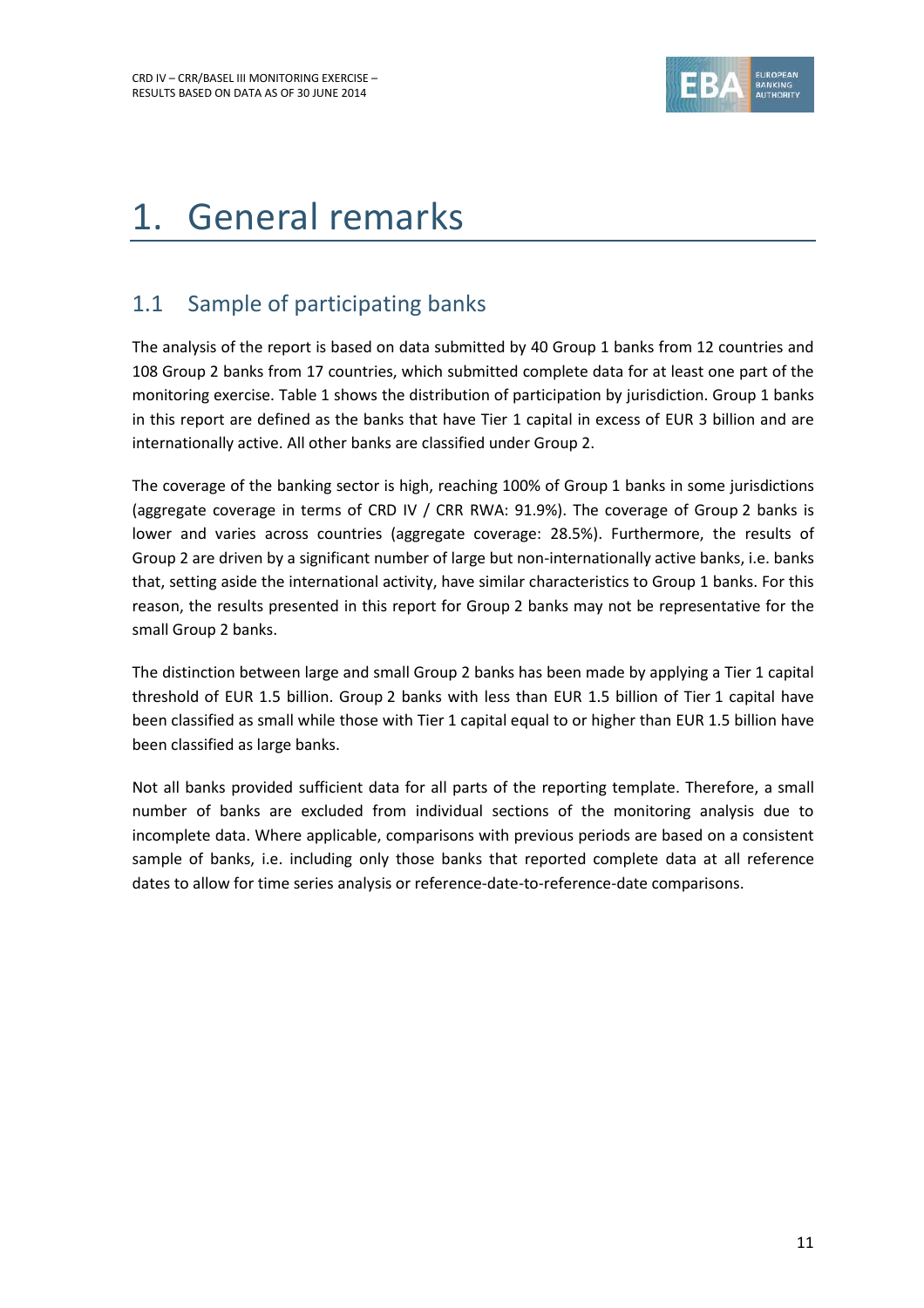![](_page_11_Picture_0.jpeg)

|                | Group 1        | Group 2        |
|----------------|----------------|----------------|
| Austria        | 3              | 3              |
| Belgium        | $\mathbf{1}$   | $\overline{2}$ |
| Denmark        | $\mathbf{1}$   | 2              |
| France         | 5              | 4              |
| Germany        | 8              | 37             |
| Ireland        | 3              | $\mathbf{1}$   |
| Italy          | $\overline{2}$ | 13             |
| Latvia         |                | $\overline{2}$ |
| Luxembourg     |                | $\mathbf{1}$   |
| Malta          |                | 4              |
| Netherlands    | 3              | 16             |
| Norway         |                | $\mathbf{1}$   |
| Poland         |                | 5              |
| Portugal       | $\overline{2}$ | 4              |
| Slovakia       |                | 4              |
| Spain          | $\overline{2}$ | 4              |
| Sweden         | 4              |                |
| United Kingdom | 6              | 5              |
| <b>Total</b>   | 40             | 108            |

#### <span id="page-11-1"></span>**Table 1: Number of banks submitting data for the monitoring exercise**

### <span id="page-11-0"></span>1.2 Methodology

#### **'Composite bank' weighting scheme**

The average ratios in this document have been calculated by creating a composite bank at a total sample level, which implies that the total sample averages are weighted. For example, the average CET1 capital ratio is the sum of the CET1 capital of all banks participating in the sample divided by the sum of the RWA of all banks participating in the same sample. Similarly, the average Tier 1 LR is the sum of the Tier 1 capital of all banks participating in the sample divided by the sum of the LR exposures of all banks participating in the sample.

### **Box plots illustrating the distribution of results**

To ensure data confidentiality, most charts show box plots which give an indication of the distribution of the results among participating banks. The box plots are defined as follows: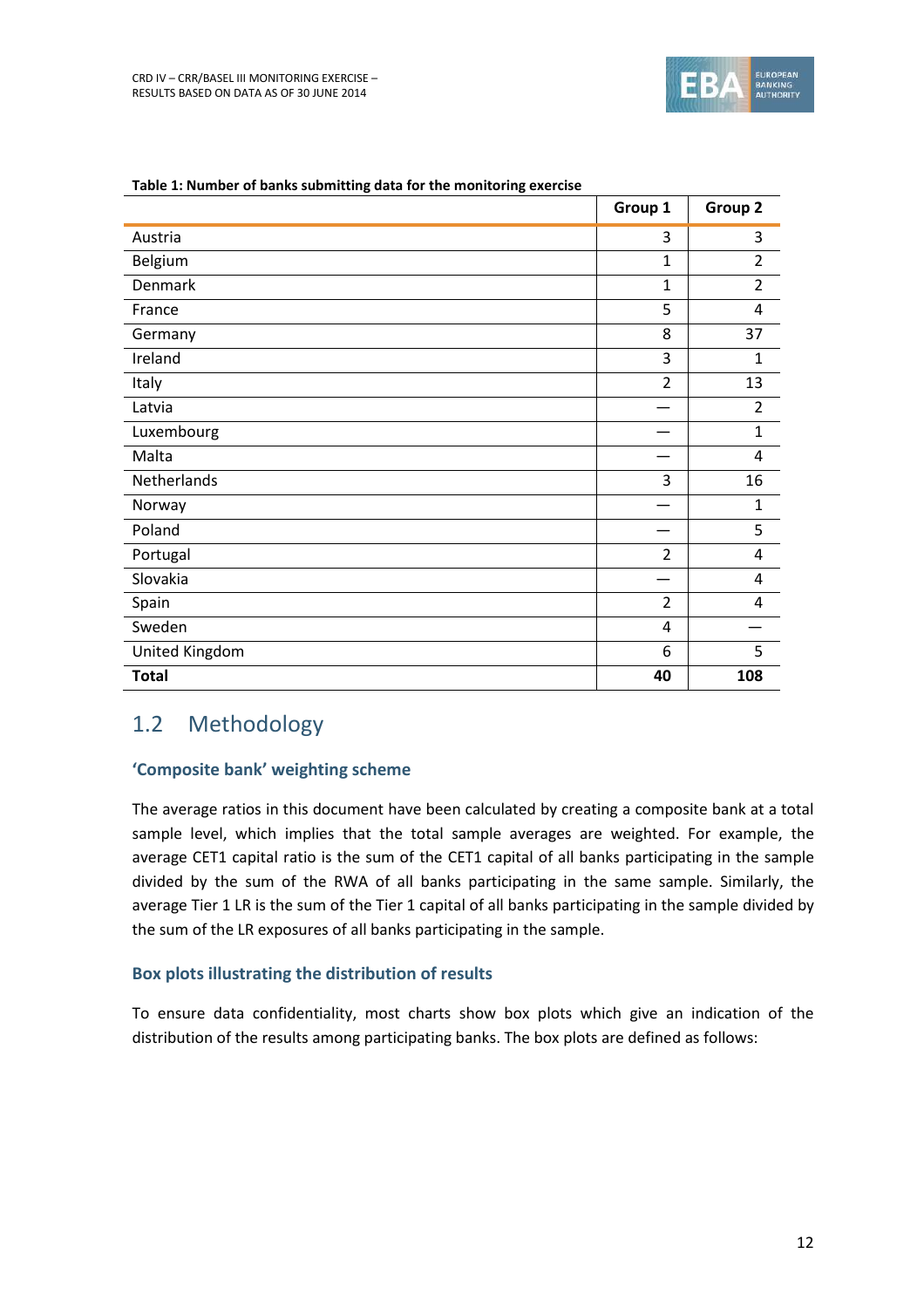![](_page_12_Picture_1.jpeg)

| Solid red line:                    | Respective minimum requirement                                                          |
|------------------------------------|-----------------------------------------------------------------------------------------|
| Dashed lines:                      | Respective minimum requirement plus the capital<br>conservation buffer (capital)        |
| Thin red line within the blue box: | Median value (50% of the observations are below this value,                             |
|                                    | 50% are above this value)                                                               |
| $'x'$ :                            | Mean (weighted average)                                                                 |
|                                    | 25 <sup>th</sup> and 75 <sup>th</sup> percentile values. A percentile is the value of a |
| Blue box:                          | variable below which a certain percentage of observations                               |
|                                    | fall. For example, the 25th percentile is the value below                               |
|                                    | which 25% of the observations are found.                                                |
| <b>Black horizontal lines</b>      | The upper end point represents the 95th percentile value,                               |
| ('whiskers'):                      | the lower end point the 5th percentile value.                                           |

## <span id="page-12-0"></span>1.3 Interpretation of results

The quantitative impact study aims to monitor the convergence of the EU banks with the regulatory requirements under the assumption of **full implementation of CRD IV / CRR**. The **full implementation of the CRD IV / CRR package** does not consider the transitional arrangements relating to the phase-in of deductions and grandfathering arrangements. This implies that the CRD IV / CRR capital amounts shown in this report assume that all common equity deductions are fully phased in and all non-qualifying capital instruments are fully phased out. As such, these amounts underestimate the amount of Tier 1 capital and total capital held by a bank as they do not recognise the non-qualifying instruments that are actually phased out over a nine-year time horizon.

For the calculation of results referred to as **'current rules',** for the first time the report uses figures based on the current CRD IV / CRR framework, i.e. on the current state of implementation, being mindful of the fact that this framework is changing over time. This means that for the current reference date (June 2014), the figures under the current rules refer to the state of implementation of the CRD IV / CRR framework as of 2014. Therefore, the difference between the fully-phased-in results and the results under the current rules in the capital and RWA section is due to the remaining transitional arrangements.

The treatment of deductions and non-qualifying capital instruments under the assumption of full implementation of the CRD IV / CRR also affects the figures reported in the LR section. The potential underestimation of Tier 1 capital will become less of an issue as the **implementation date for the LR approaches**. In particular, in 2014 the capital amounts based on the CRD IV / CRR capital requirements in place on the reference date include the amount of non-qualifying capital instruments at that time. These amounts will be more representative of the capital held by banks on the implementation date for the LR (for a more detailed analysis, see Section [5\)](#page-27-0).

It is also important to note that the monitoring exercise is based on the assumption of a **static balance sheet**, i.e. capital elements are only included should they fulfil the eligibility criteria on the reference date. Planned, but not implemented, bank measures to increase capital or decrease RWA are not taken into account. This allows the **effective** changes in bank capital to be identified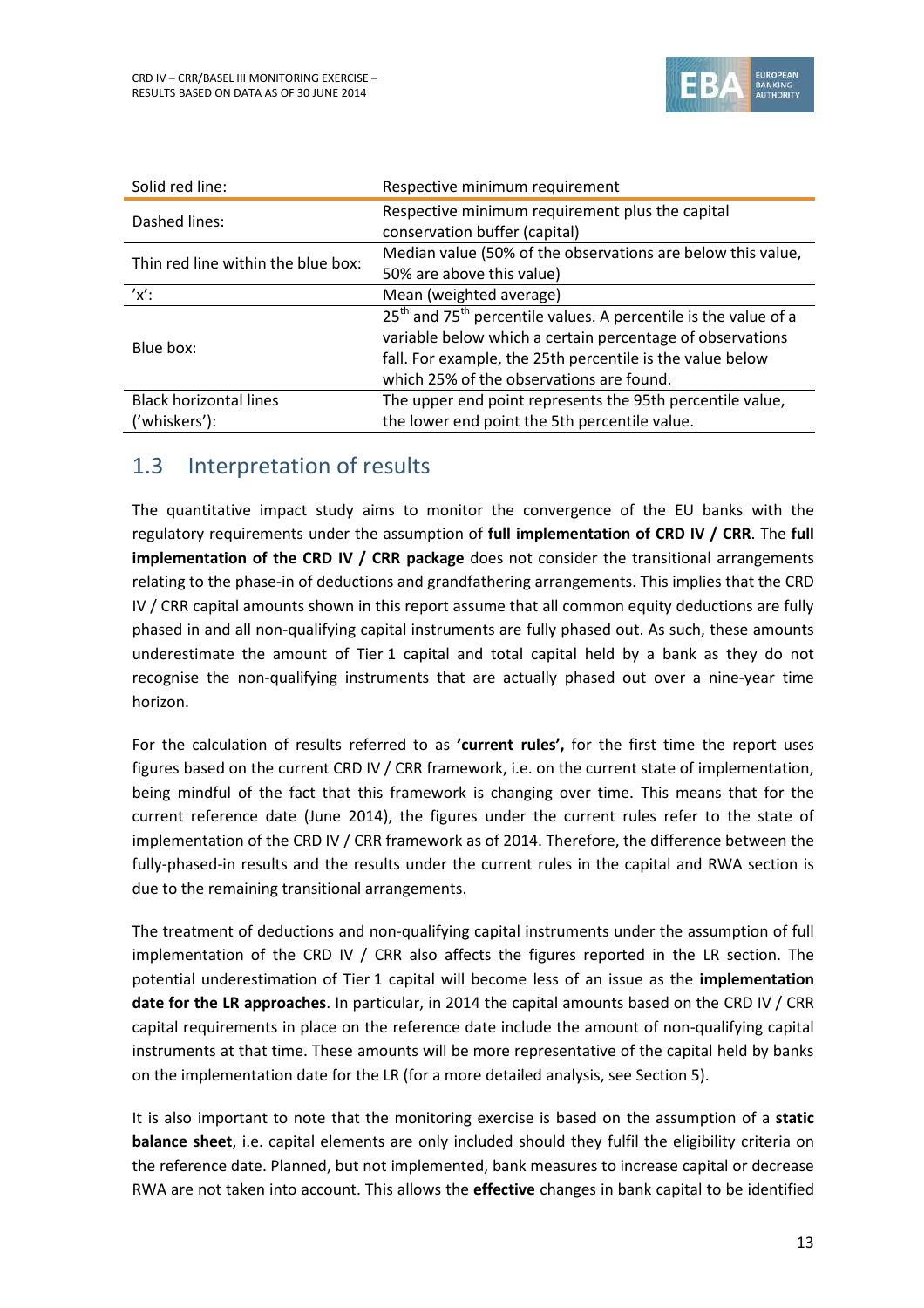![](_page_13_Picture_1.jpeg)

rather than identifying changes that are simply based on changes in underlying modelling assumptions. As a consequence, monitoring results are not comparable to industry estimates as the latter usually include assumptions on banks' future profitability, planned capital and/or management actions that mitigate the impact of CRD IV / CRR.

## <span id="page-13-0"></span>1.4 Data quality

The banks participating in the monitoring exercise submitted comprehensive and detailed nonpublic confidential data on a voluntary and best-efforts basis. Supervisors have been working closely with banks to ensure the high quality of data, completeness and consistency with the reporting instructions. Banks are included in the sample for each of the analyses below only where they have provided data of sufficient quality to complete the analysis in question. For the capital and RWA sections, data from supervisory reporting systems have been used wherever possible.

With regard to the liquidity part of the exercise, the quality of the data has been improved significantly thanks to the experience gained from work on the Basel III monitoring exercise. Nevertheless, some banks may have based the reporting of their liquidity risk positions on slightly different interpretations of the rules. Most notably, individual banks appear to be using different methodologies to identify the operational wholesale deposits and to exclude liquid assets.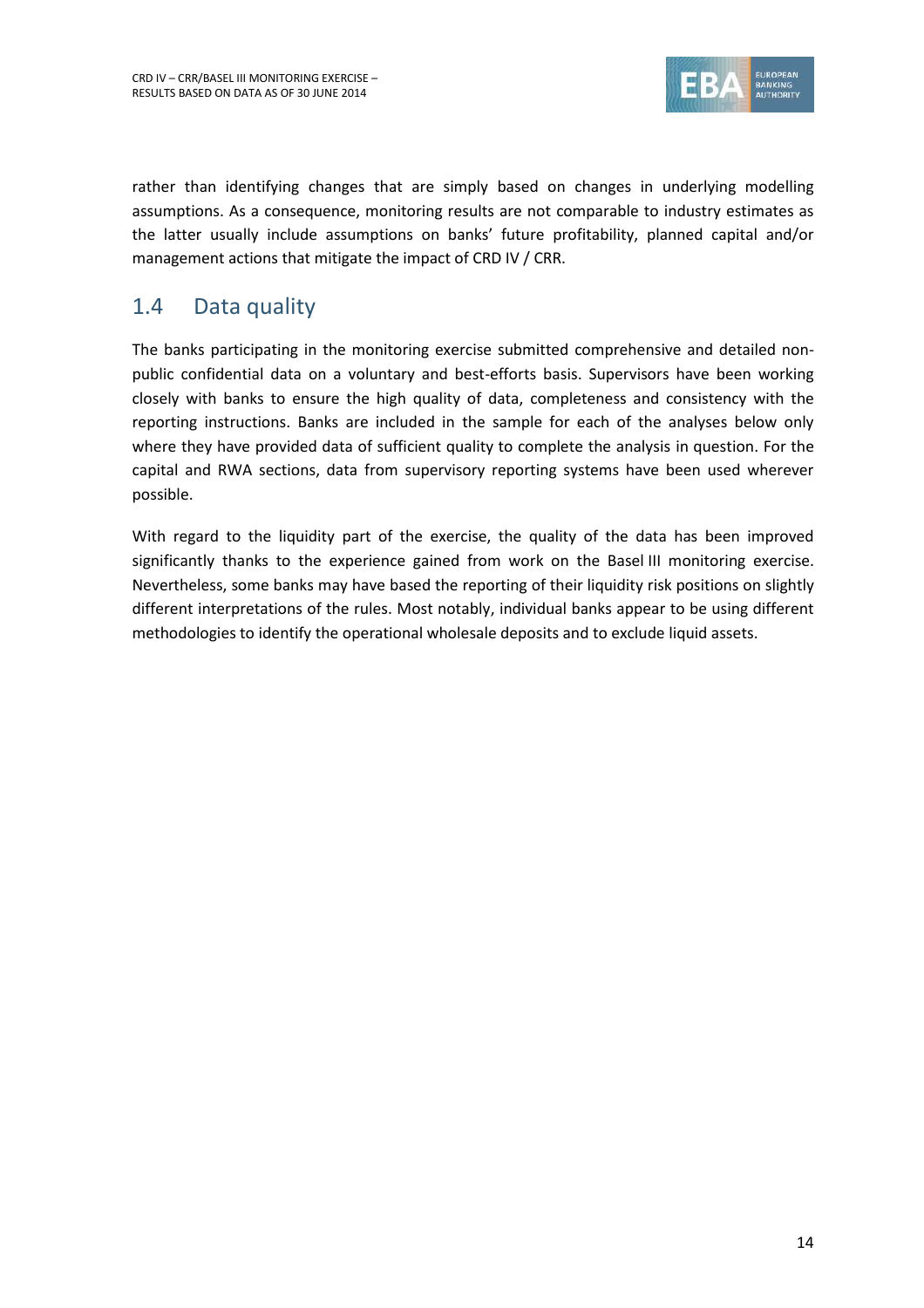![](_page_14_Picture_1.jpeg)

# <span id="page-14-0"></span>2. Overall impact on regulatory capital ratios and estimated capital shortfall

## <span id="page-14-1"></span>2.1 Capital ratios

1

One of the main objectives of the Basel III – CRD IV / CRR framework is to increase the resilience of the banking sector by strengthening both the quantity and quality of regulatory capital. For this purpose the framework sets higher quantitative minimum requirements and stricter rules for the definition of capital and the calculation of risk weighted assets. As this exercise assumes full implementation of CRR/ CRD IV (without accounting of any transitional arrangements<sup>13</sup>), it compares capital ratios under current CRD IV / CRR set of rules with capital ratios that banks would exhibit should the set of CRD IV / CRR rules be fully implemented at the reference date, i.e. June 2014.

Due to the application of the CRD IV / CRR package from 1 January 2014, the results shown under the current rules are based, for the first time, on the current CRD IV / CRR. In this context, the report elaborates that on the impact that fully implementing CRD IV / CRR package has on the monitoring results of the current implementation. The CRD IV / CRR capital figures of this exercise presume that all common equity deductions are fully phased-in while all non-qualifying capital instruments are fully phased-out. Therefore, these amounts may underestimate the amount of Tier 1 capital and total capital currently held by banks as they do not recognise the non-qualifying instruments to be phased out during the transitional period.

[Table 2](#page-15-0) shows the aggregate change in CET1, Tier 1 and total capital ratios under the assumption that all banks have fully implemented CRR/ CRD IV requirements, as of 30 June 2014.

For Group 1 banks, the average CET1 ratio would decrease from 11.7% under the current CRD IV / CRR rules (i.e. including the transitional arrangements applying in 2014) to 10.8% under the full implementation (a decline of 0.9 percentage point) while the average Tier 1 and total capital ratio would decrease from 12.9% to 11.2% (or 1.7 percentage points) and from 15.8% to 13.3% (or 2.5 percentage points) respectively.

 $13$  For details on the transitional arrangements, see paragraphs 94 and 95 of the Basel III framework.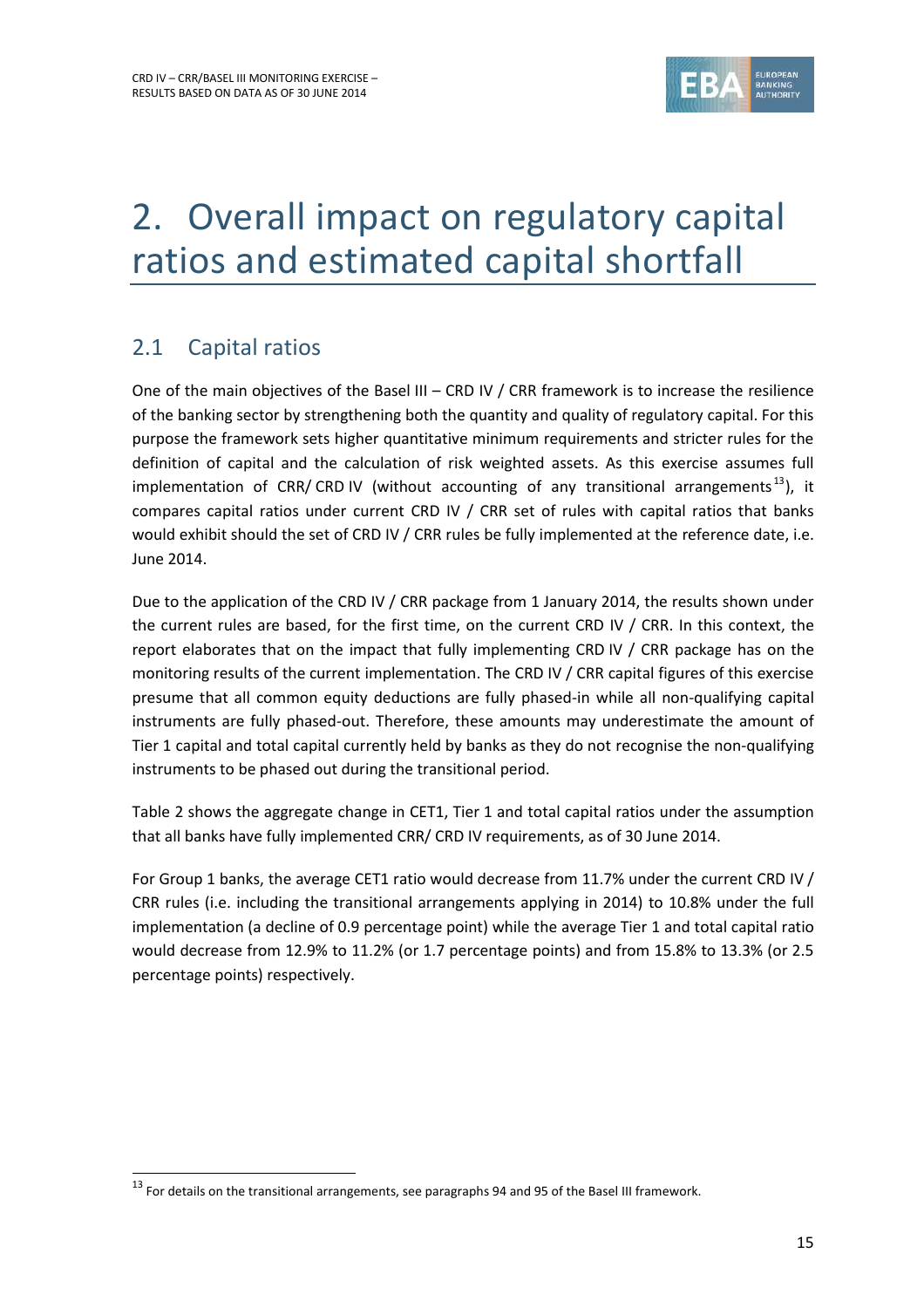![](_page_15_Picture_0.jpeg)

|               |                           |         | CET1          |         | Tier 1        | <b>Total capital</b> |               |  |
|---------------|---------------------------|---------|---------------|---------|---------------|----------------------|---------------|--|
|               | <b>Number</b><br>of banks | Current | Full<br>impl. | Current | Full<br>impl. | Current              | Full<br>impl. |  |
| Group 1       | 38                        | 11.7    | 10.8          | 12.9    | 11.2          | 15.8                 | 13.3          |  |
| Group 2       | 98                        | 13.4    | 12.3          | 13.7    | 12.6          | 16.3                 | 15.0          |  |
| Large Group 2 | 40                        | 13.5    | 12.4          | 13.9    | 12.7          | 16.6                 | 15.3          |  |
| Small Group 2 | 58                        | 12.5    | 12.1          | 12.9    | 12.2          | 14.9                 | 13.4          |  |

<span id="page-15-0"></span>**Table 2: CET1, Tier 1 and total capital ratios, in per cent**

The decrease in the CET1 ratio is driven by both a decrease in the level of capital due to the new definition of capital and an increase in the RWA. For Group 1 banks, the capital is the major driver behind the decrease in the CET1 ratio. The decrease in CET1 is 6.5% while the increase in RWA is less than 1.0%, on average. The previous report showed that the percentage change in RWA was strongly influenced by the percentage change in credit value adjustment (CVA). The finding indicated that banks that engage heavily in activities subject to counterparty credit risk tend to exhibit the largest denominator effects as these activities attract substantially higher capital charges under the new framework. The analysis of June 2014 data shows that a large majority of banks have already complied with the requirement related to CVA. Only 8% of the banks in the sample experience an increase in the level of RWA in relation to CVA changes.

For Group 2 banks, the change in the definition of capital causes a decrease in CET1 capital by 6.3% while the level of RWA increases by 1.5% due to the full implementation of the CRR. Changes in CET1 capital and RWA levels for Group 2 banks are mainly driven by large Group 2 banks. The average decrease in CET1 capital and the average increase in RWA for large Group 2 banks are higher than the average figures for the Group 2 sample as a whole. If large Group 2 banks are excluded from the sample (i.e. if only small Group 2 banks are considered), the average decrease in CET1 capital and the average increase in RWA would fall to 3.1% and 0.4%, respectively.

[Figure 1](#page-16-0) shows that the values of capital ratios for Group 2 banks fall within larger intervals (i.e. the distance between the 95% and the 5% percentile is greater), and the distance between the  $75<sup>th</sup>$  percentile (indicated by the upper horizontal line of the box; 75% of the observations fall below this line) and the  $25<sup>th</sup>$  percentile (indicated by the lower line of the box; 25% of the observations fall below this line) is larger for Group 2 banks. This can be explained by the fact that there is a larger degree of heterogeneity within the Group 2 sample since it consists of a large number of banks covering a broad range of business models. In addition, the median value for all capital ratios for Group 2 banks is higher than the respective ratios of Group 1 banks.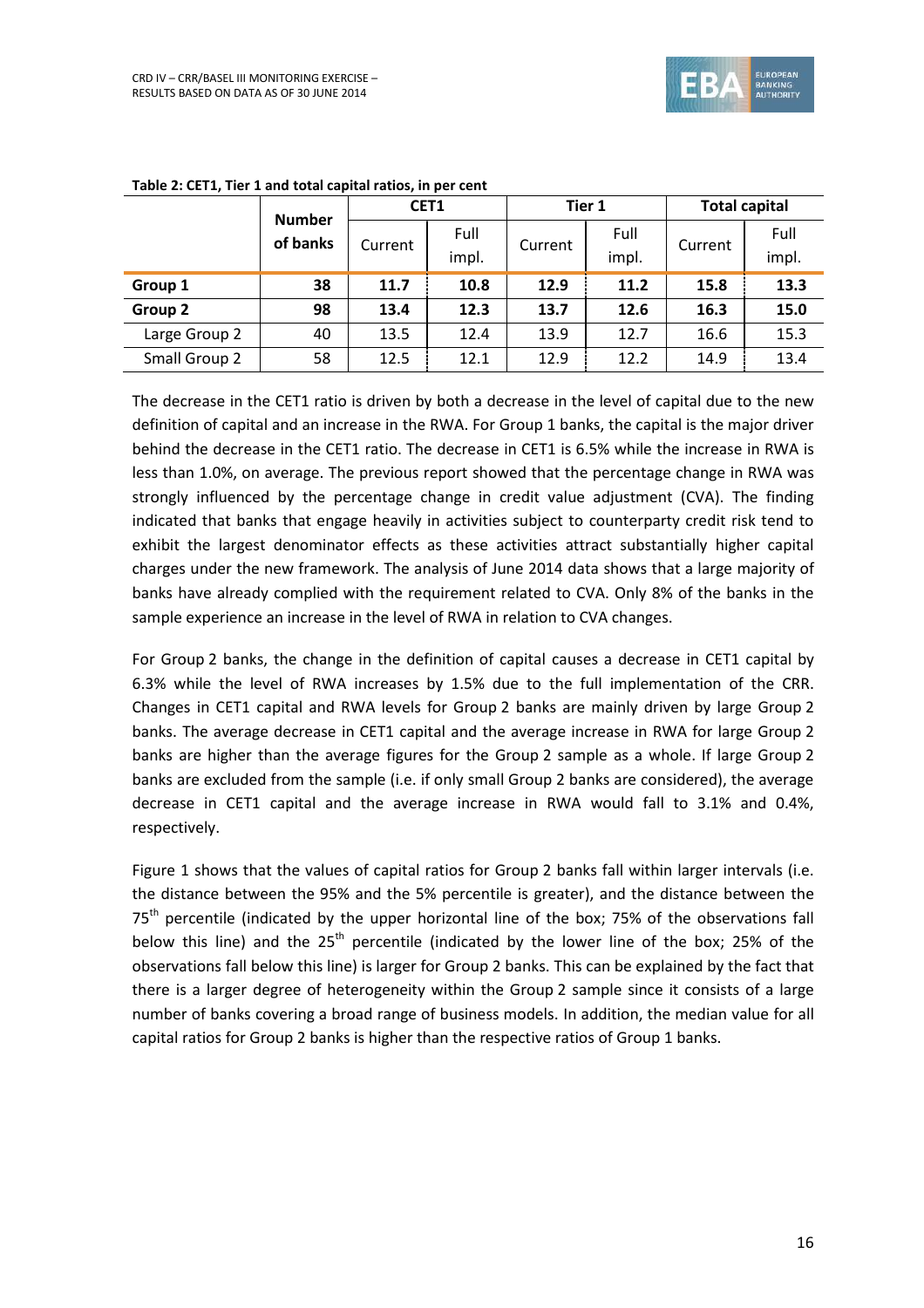![](_page_16_Picture_1.jpeg)

![](_page_16_Figure_2.jpeg)

#### <span id="page-16-0"></span>**Figure 1: Distribution of CET1, T1 and total capital ratio per bank group**

[Figure 2](#page-17-0) shows the distribution of the levels of CET1 ratios amongst Group 1 banks as of June 2011 and June 2014. As of June 2014, there are no any Group 1 banks in the sample with a CET1 ratio lower than the 4.5% minimum capital requirement, and 94% of Group 1 banks have a CET1 ratio above the 7.0% target ratio, i.e. the minimum capital requirement plus the capital conservation buffer.

In comparison to the previous report, the participating banks have complied further with the regulatory requirements relating to capital ratios since none of the Group 1 banks are below the 4.5% CET1 threshold and the share of Group 1 banks with a CET1 ratio above 7% increased by approximately 8 percentage points.

Compared to June 2011, the Group 1 participating banks have significantly increased their CET1 capital ratios – as [Figure 2](#page-17-0) indicates. During the period of June 2011 to June 2014, the share of Group 1 banks with a CET1 ratio equal to or higher than 4.5% increased by approximately 23 percentage points.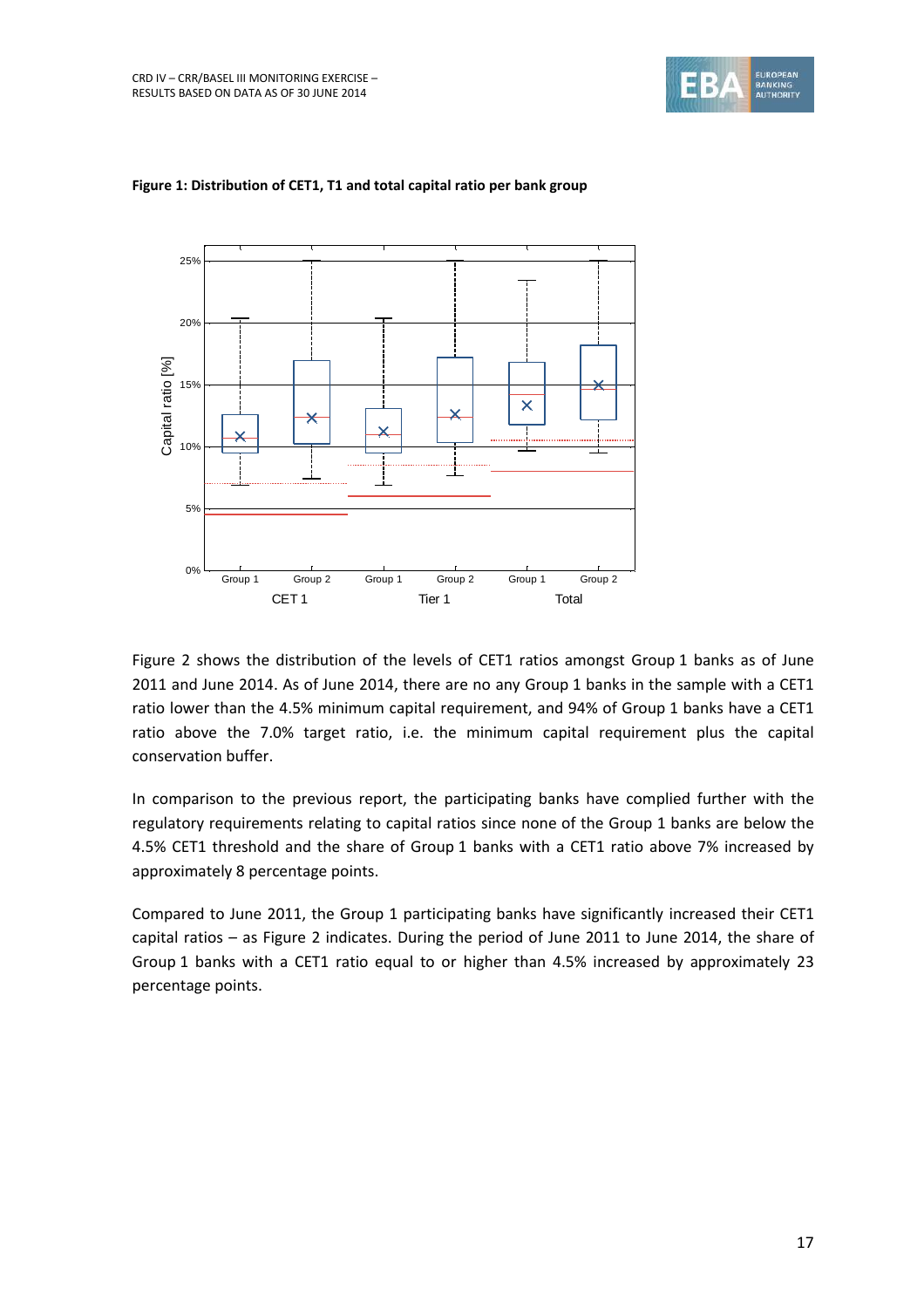![](_page_17_Picture_1.jpeg)

![](_page_17_Figure_2.jpeg)

#### <span id="page-17-0"></span>**Figure 2: Distribution of CET 1 ratios under full implementation, Group 1 banks**

The share of Group 2 banks with a CET1 ratio of at least 4.5% was 99% (one Group 2 bank did not achieve this threshold) in June 2014 – an increase of one percentage point from December 2013 and 12 percentage points from June 2011. In the current sample, as indicated in [Figure 3,](#page-17-1) 96% of the Group 2 banks report a CET1 ratio above 7% and 3% of the Group 2 banks report a CET1 ratio within the range of 4.5% – 7% while only 1% of the participating banks exhibit CET1 ratios below the 4.5% threshold. The one bank that does not comply with the 4.5% threshold, as defined by the fully implemented CRD IV / CRR, does comply with the 4.5% threshold, as defined by the current CRD IV / CRR.

<span id="page-17-1"></span>![](_page_17_Figure_5.jpeg)

![](_page_17_Figure_6.jpeg)

[Figure 4](#page-18-0) shows the trend in the current CET1 ratio at each reference date for the period from June 2011 to June 2014 for the consistent sample of banks, i.e. those that have been consistently submitting data for all reporting dates. The current CET1 ratio for Group 1 banks had been constantly increasing from just over 10% to 12.5% during the period from June 2011 to December 2013 while in June 2014 it decreased to 11.7%. The decrease in the current CET1 ratio for Group 1 banks is explained by the application of the different, stricter methodology under the CRD IV /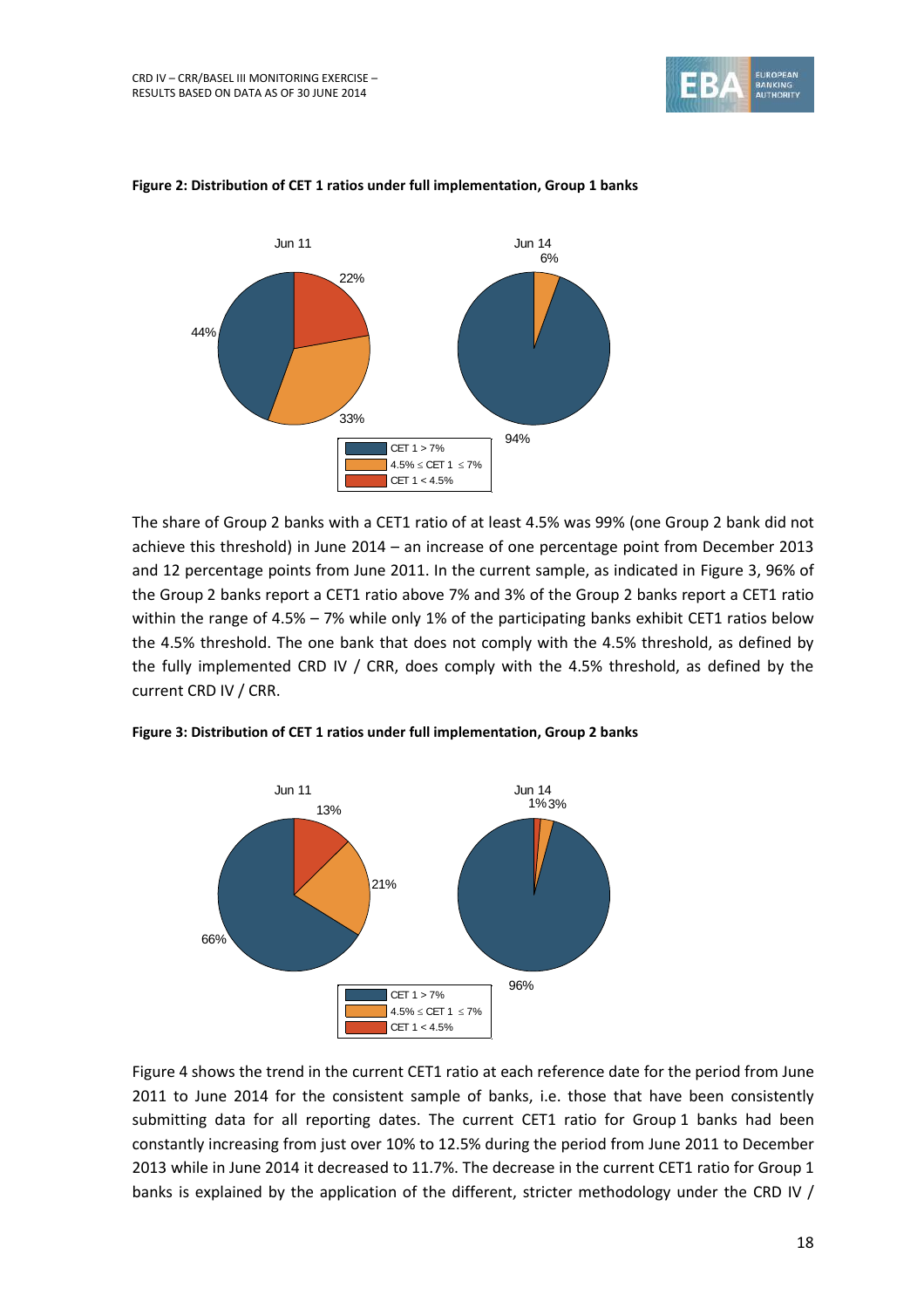![](_page_18_Picture_1.jpeg)

CRR, as from January 2014, compared to the methodology applied until December 2013 under the previous regulatory framework.

In contrast to the current CET1 ratio, the fully implemented CET1 ratio for Group 1 banks increased by over 7% in June 2014 compared to December 2013. The overall CET1 increase from June 2011 is 4.4 percentage points.

The trend is somewhat similar for Group 2 banks. The current CET1 ratio, which increased for the period June 2011 to December 2013, remained almost the same (an increase of 0.02 percentage point) in June 2014 compared to previous reporting date. The reason for the slowdown of the increase in June 2014 is similar to that for Group 1 banks. The fully implemented CET1 ratio for Group 2 banks increased by two percentage points.

Monitoring results show that Group 1 banks in particular have steadily increased their capital ratio over time. The increase over recent years indicates that banks are already trying to meet market expectations well in advance of the full implementation of Basel III / CRD IV / CRR framework.

![](_page_18_Figure_6.jpeg)

#### <span id="page-18-0"></span>**Figure 4: Evolution of CET1 ratios over time**

The upward trend in the CET1 ratio for Group 1 and Group 2 banks is mainly explained by the increases in the CET1 and to a less extent by decreases in the RWA [\(Figure 5](#page-19-0) and [Figure 6\)](#page-19-1). The increasing trend for the CET1 capital and the decreasing trend for the RWA can be observed for most of the data points for Group 1 banks from June 2011.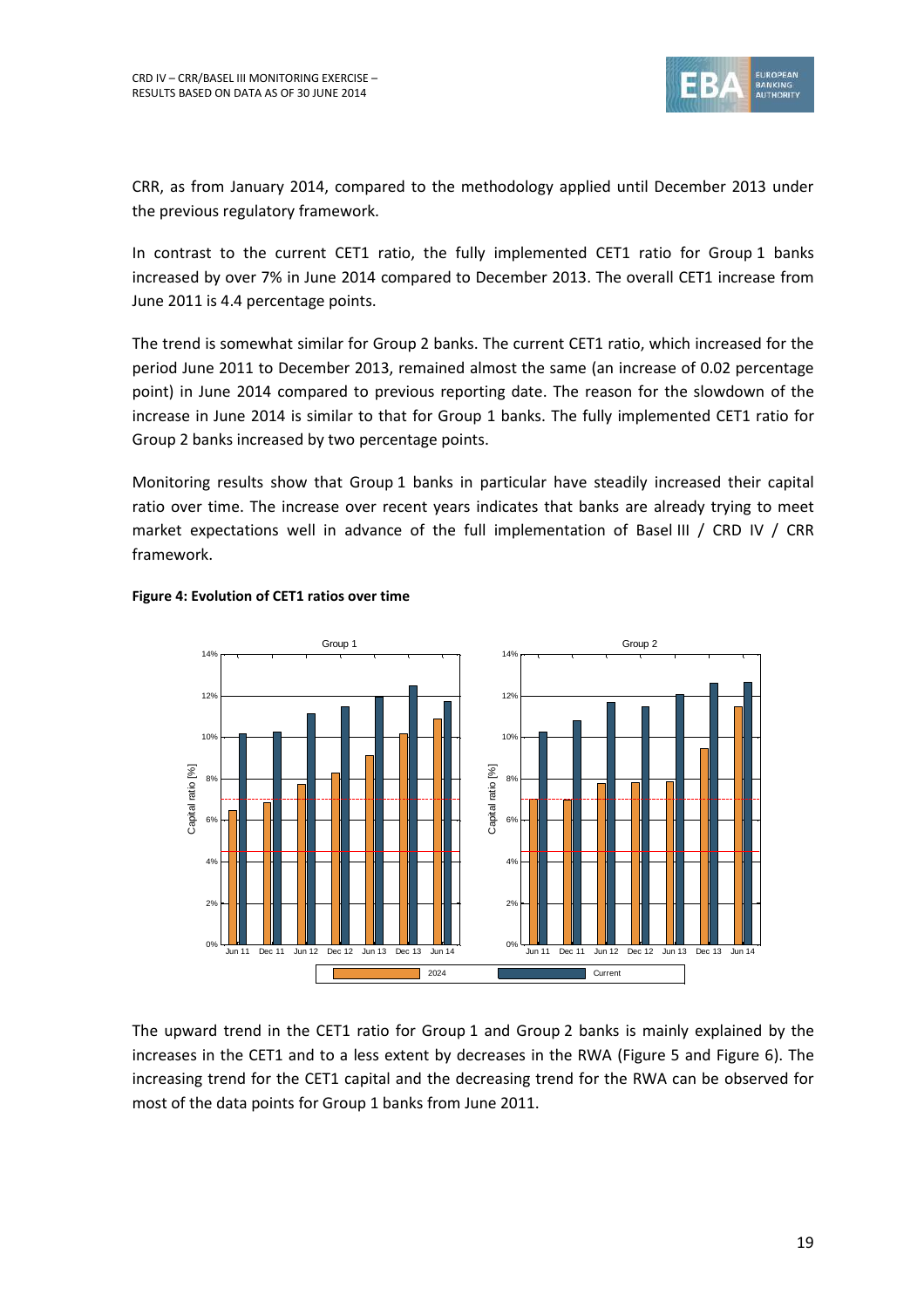![](_page_19_Picture_1.jpeg)

![](_page_19_Figure_2.jpeg)

#### <span id="page-19-0"></span>**Figure 5: Components of CET1 versus RWA over time, Group 1**

[Figure 6](#page-19-1) indicates a sharp increase in CET1 capital for the period spanning from June 2013 to June 2014 for Group 2 banks. This sharp increase is driven by few large banks that have raised large amounts of CET1 capital. The RWA trend has evolved similarly to that of Group 1 banks. However, the RWA decrease is less pronounced.

<span id="page-19-1"></span>![](_page_19_Figure_5.jpeg)

![](_page_19_Figure_6.jpeg)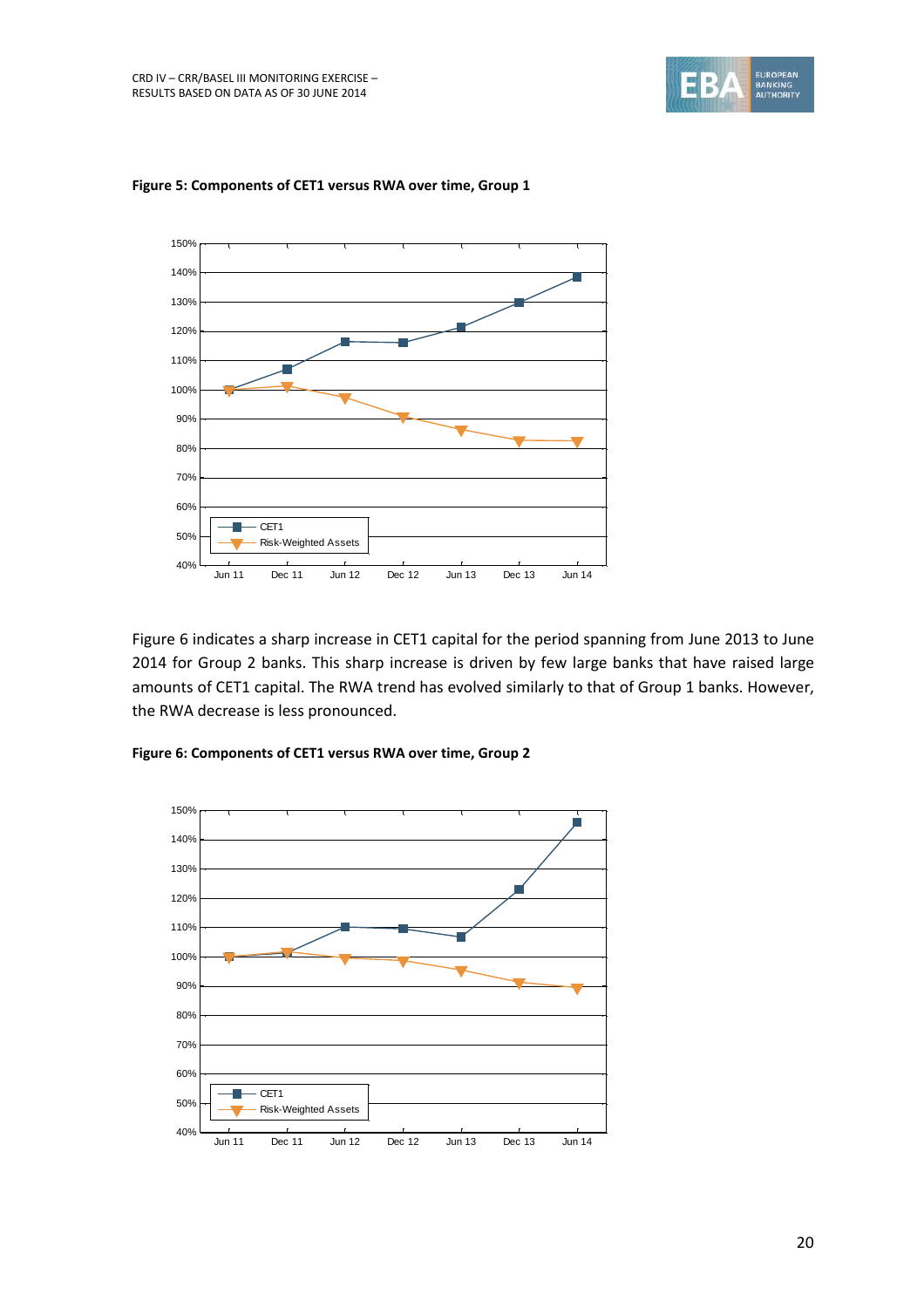![](_page_20_Picture_1.jpeg)

## <span id="page-20-0"></span>2.2 Capital shortfall

[Table 3](#page-20-1) provides estimates of the additional amount of capital that Group 1 and Group 2 banks would need to meet the target CET1, Tier 1 and total capital ratios under the CRD IV / CRR requirements. The estimates assume fully phased-in target requirements and deductions as of June 2014. In the analysis, the capital shortfall is calculated as the difference between capital requirements and eligible capital at bank level and represents the incremental capital needs assuming capital requirements for successively higher-quality capital layers have been met.

For Group 1 banks, there is no CET1 capital shortfall in relation to the minimum requirement of 4.5%, the shortfall increases to EUR 2.8 billion for the target level of 7.0%<sup>14</sup>. With respect to Tier 1 capital ratios (total capital ratios), the capital shortfall amounts to EUR 0.3 billion (EUR 0.6 billion) without the capital buffer and to EUR 13.2 billion (EUR 37.6 billion) when the buffer is included.

Note that the analysis for the current Basel III monitoring exercise includes 14 EU G-SIBs. All of these banks meet the 7.0% CET1 target ratio and all except one bank also meet the threshold of 7.0% plus the additional surcharges for G-SIBs. Therefore, the surcharge is a binding constraint on one G-SIB in the sample.<sup>15</sup> On the basis, the current analysis finds the same conclusion as the analysis for the December 2013 reference date.

For Group 2 banks, there is no CET1 capital shortfall vis-a-vis the minimum requirement of 4.5% while the shortfall rises to EUR 0.7 billion for the target level of 7.0%. The Tier 1 capital shortfall (total capital shortfall) amounts to EUR 0.4 billion (EUR 1.1 billion) without the capital buffer and to EUR 2.4 billion (EUR 4.1 billion) when the buffer is included.

|               | <b>Number</b> |      | <b>Minimum</b> |       |      | <b>Minimum plus buffers</b> |       |
|---------------|---------------|------|----------------|-------|------|-----------------------------|-------|
|               | of banks      | CET1 | Tier1          | Total | CET1 | Tier1                       | Total |
|               |               | 4.5% | 6%             | 8%    | 7%   | 8.5%                        | 10.5% |
| Group 1       | 38            | 0.0  | 0.3            | 0.6   | 2.8  | 13.2                        | 37.6  |
| Group 2       | 98            | 0.0  | 0.4            | 1.1   | 0.7  | 2.4                         | 4.1   |
| Large Group 2 | 40            | 0.0  | 0.0            | 0.0   | 0.0  | 0.9                         | 1.7   |
| Small Group 2 | 58            | 0.0  | 0.4            | 1.1   | 0.7  | 1.5                         | 2.4   |

#### <span id="page-20-1"></span>**Table 3: Capital Shortfall, in EUR billion**

1

Group 1 banks have been continuously reducing the shortfall over recent years. [Figure 7](#page-21-1) shows this trend. The aggregate decrease in capital shortfall is fairly proportionate across the different categories of capital (i.e. CET1, Tier 1 and total capital). Between June 2011 and June 2014, the capital shortfall for Group 1 banks fell by 93%. The decrease from the previous reference date was 53%, the highest relative change that has been observed in the monitoring exercises.

 $14$  The calculation method applied in this report may overstate the actual shortfall for those banks affected by the 10% and 15% threshold deductions because the decline in deductions due to higher thresholds is not taken into account.

 $15$  The capital surcharge for G-SIBs is "binding" if a bank's shortfall is caused solely by the additional G-SIBs surcharge (i.e. the bank is compliant with the CET1 target ratio of 7%, but it does not fulfill the target ratio of 7% including the G-SIBs surcharge).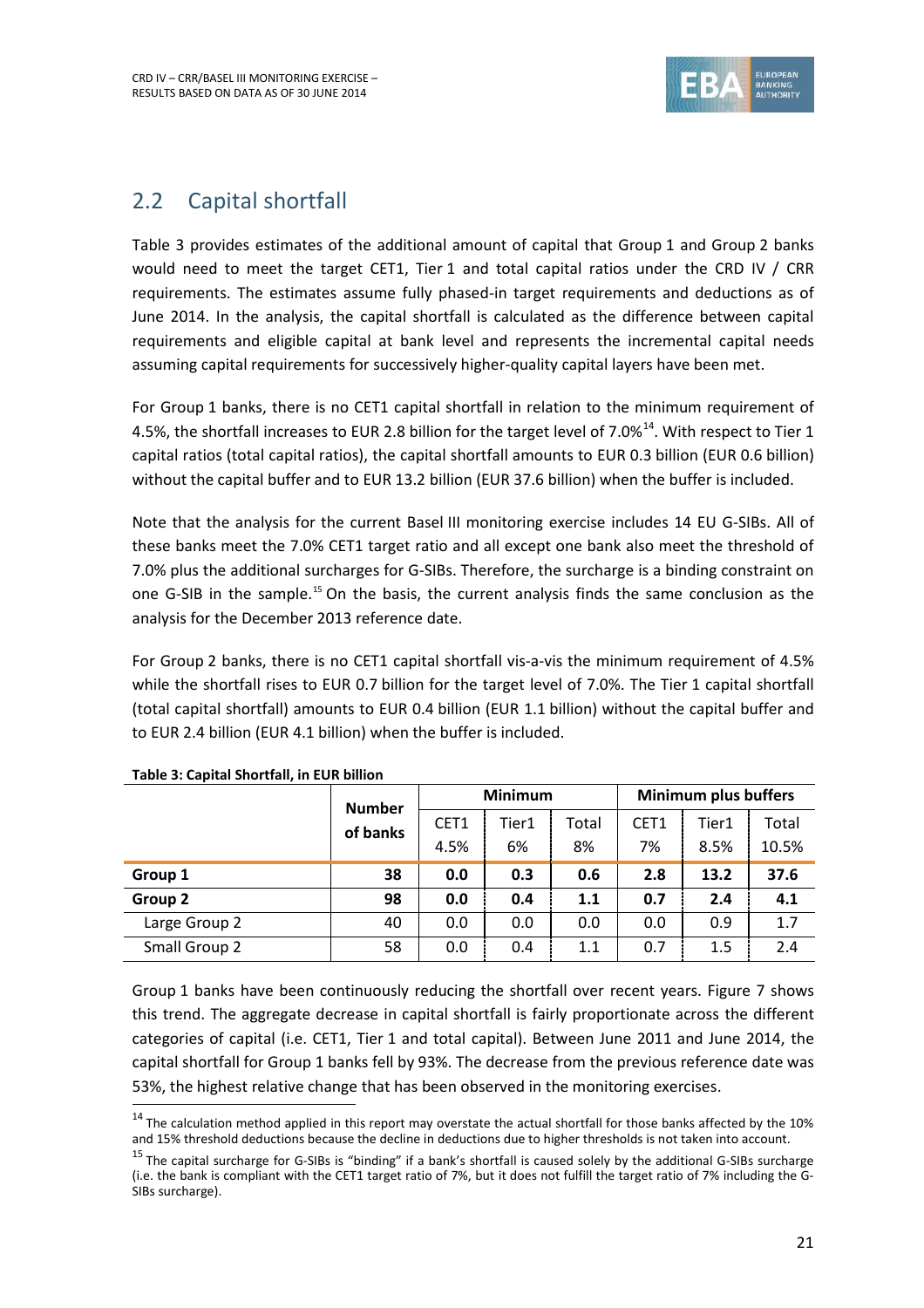![](_page_21_Picture_1.jpeg)

However, the fact that the CET1 shortfall, relating to the 4.5% minimum capital requirements threshold under Pillar I, is zero does not necessarily imply that there is no actual need for capital from Group 1 banks, since there are several additional requirements that the banks should comply with, such as additional bank-specific Pillar II buffers that are not considered in the current analysis.

For Group 2 banks, the change in the shortfall showed a temporary increasing trend from June 2012 to June 2013, which was reversed from June 2013 onwards. In June 2014, the aggregate capital shortfall for Group 2 banks decreased by 79.5% to EUR 3.7 billion.

![](_page_21_Figure_4.jpeg)

<span id="page-21-1"></span>![](_page_21_Figure_5.jpeg)

[Table 4](#page-21-0) presents the aggregate Tier 1 capital shortfall due to the risk-based capital requirements and the leverage ratio. The reported figures represent the total Tier 1 capital that banks in the respective group would have to raise to meet the risk-based Tier 1 ratio of 6% (or 8.5% including the capital conservation buffer and G-SIBs buffer) and the leverage ratio of 3.0%.

|               | <b>Number of</b><br>banks | 6% minimum Tier1 +<br><b>3% LR</b> | 8.5% minimum Tier1 +<br><b>3% LR</b> |  |  |
|---------------|---------------------------|------------------------------------|--------------------------------------|--|--|
| Group 1       | 38                        | 2.4                                | 15.2                                 |  |  |
| Group 2       | 97                        | 3.8                                | 5.8                                  |  |  |
| Large Group 2 | 40                        | 1.6                                | 2.5                                  |  |  |
| Small Group 2 | 57                        | 2.2                                | 3.3                                  |  |  |

<span id="page-21-0"></span>**Table 4: Total Tier1 shortfall due to the risk-based capital requirements and the LR, in EUR billion**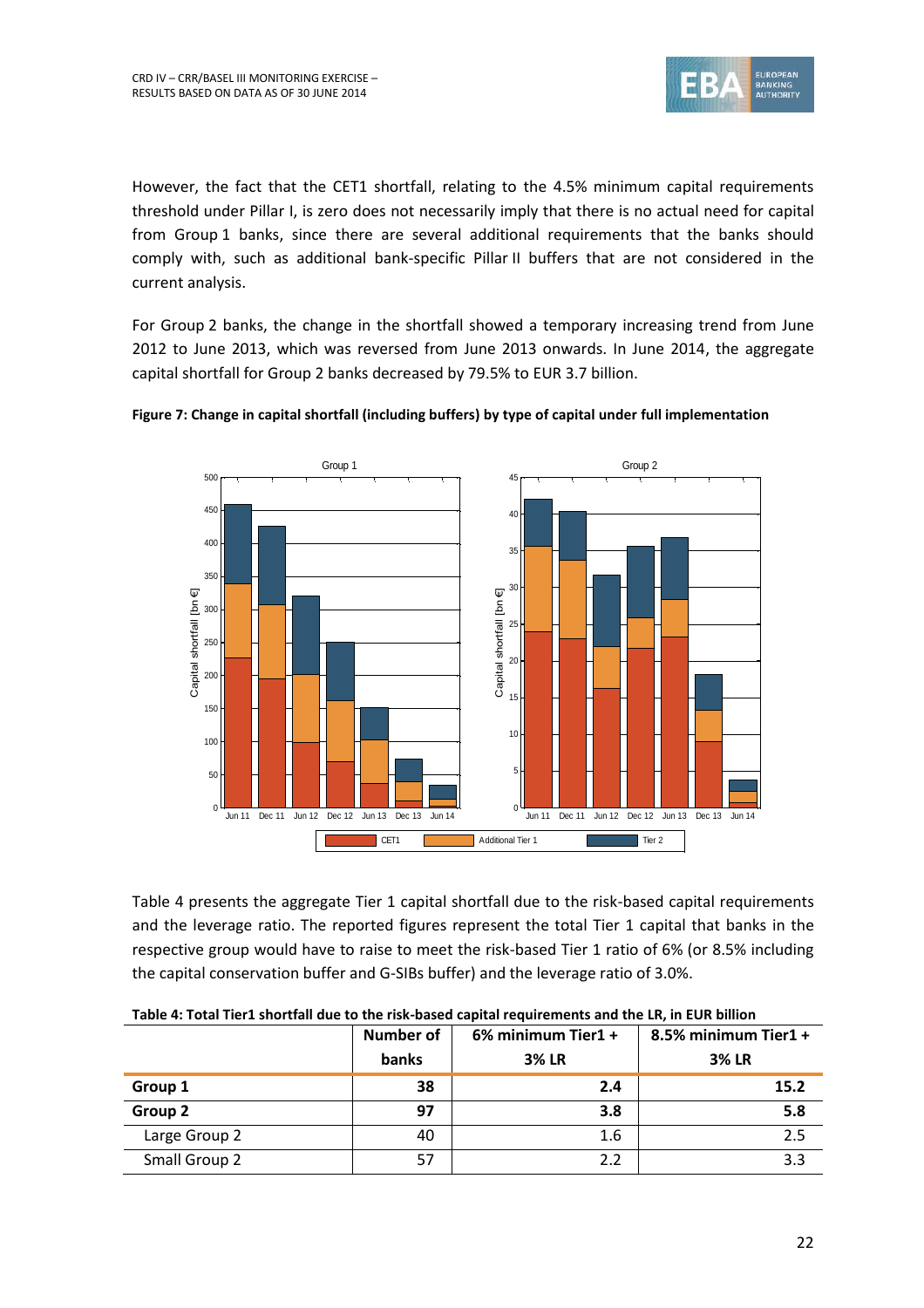![](_page_22_Picture_1.jpeg)

# <span id="page-22-0"></span>3. Impact of the new capital rules

## <span id="page-22-1"></span>3.1 Definition of capital

At the current implementation stage of CRD IV / CRR, banks are still subject to transitional arrangements (phase-in of deductions and capital buffers and phase-out of capital elements). It is therefore reasonable to expect a decrease in the level of capital on average for both Group 1 and Group 2 banks.

The aggregate CET1 capital of Group 1 banks shows a decrease of 6.5%, while Tier 1 capital and total capital decreases by 12.2% and 14.7%, respectively [\(Table 5\)](#page-22-2). For Group 2 banks the percentage change in CET1 capital is 6.3%, while for Tier 1 capital it is 6.7% in Tier 1 capital. The figures suggest that, on average, Group 1 banks are slightly more constrained in relation to CET1 capital than Group 2 banks and that the decrease in Tier 1 and total capital is considerably lower for the latter.

For Group 2 banks, the decrease in both CET1 capital and Tier 1 capital is driven by the large Group 2 banks whose CET1 capital and Tier 1 capital decrease is greater than the decrease for Group 2 level as a whole. The negative percentage change of the total capital for small Group 2 banks (-9.9%) is greater than that of the entire Group 2 sample (-6.8%).

|               | <b>Number</b><br>of banks | CET1   | Tier 1  | <b>Total</b><br>capital |  |
|---------------|---------------------------|--------|---------|-------------------------|--|
| Group 1       | 38                        | $-6.5$ | $-12.2$ | $-14.7$                 |  |
| Group 2       | 98                        | $-6.3$ | $-6.7$  | $-6.8$                  |  |
| Large Group 2 | 40                        | $-6.9$ | $-6.9$  | $-6.3$                  |  |
| Small Group 2 | 58                        | $-3.1$ | $-5.3$  | $-9.9$                  |  |

#### <span id="page-22-2"></span>**Table 5: Relative change in CET1, Tier 1 and total capital, in per cent**

[Figure 8](#page-23-0) and [Figure 9](#page-23-1) show the composition of total capital for Group 1 and Group 2 banks under the current implementation stage of the CRD IV / CRR and after the full implementation of the CRD IV / CRR package.

Based on the consistent Group 1 sample, the share of the fully implemented CET1 capital to total capital is 80.6% as of June 2014. Additional Tier 1 and Tier 2 capital amounts to approximately 2.8% and 16.5% of the total capital of Group 1 banks, respectively. 16 banks (or 42% of the Group 1 banks) in the consistent Group 1 sample hold CET1 capital that represents approximately 77% of the fully implemented CRD IV / CRR total CET1 capital.

Compared to Group 1, Group 2 banks hold almost the same share of CET1 capital under the full implementation of CRD IV / CRR (around 80.4%) with additional Tier 1 capital representing the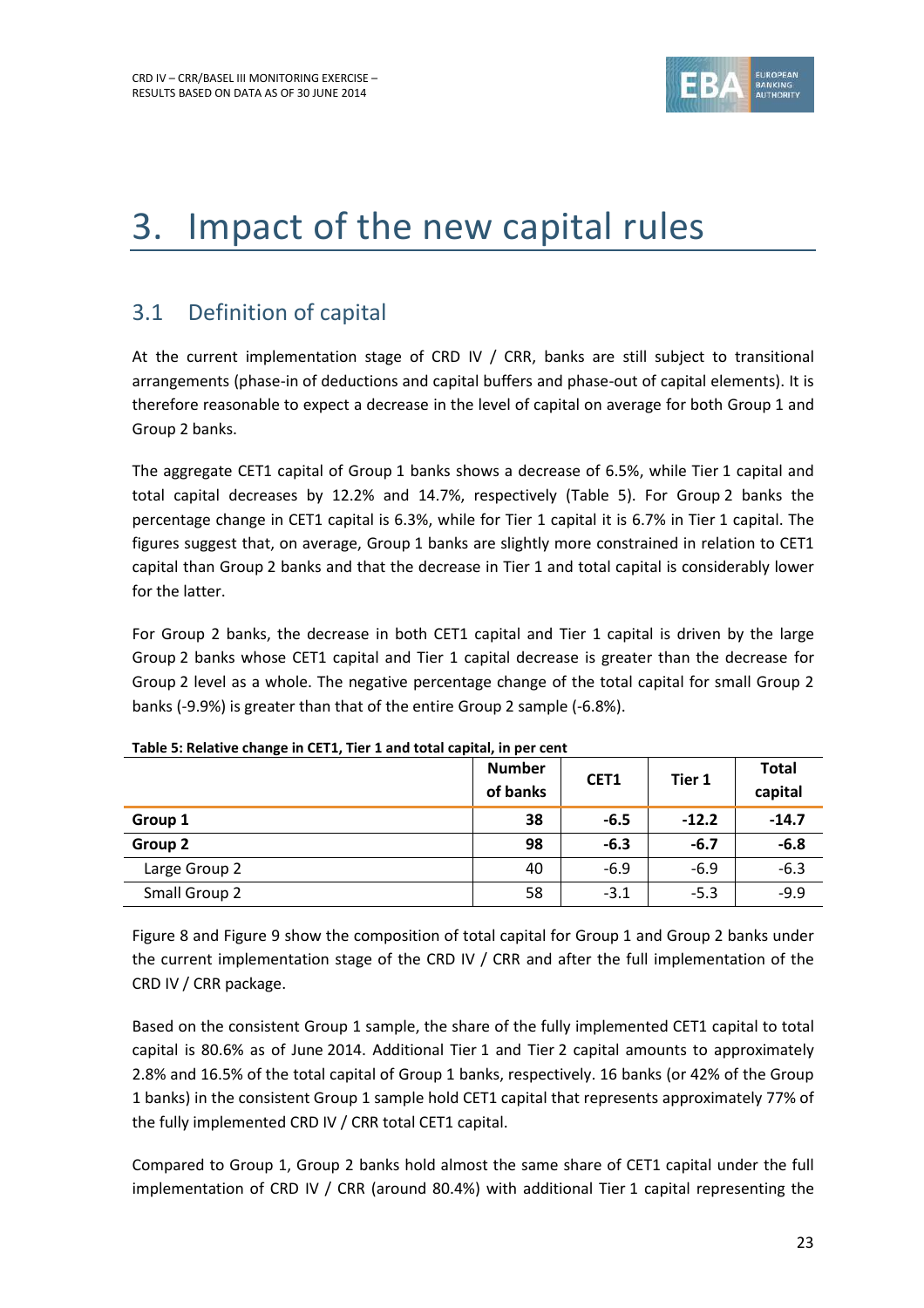![](_page_23_Picture_0.jpeg)

2.2% of the total capital of Group 2 banks and Tier 2 capital representing the 17.4% of the total capital of Group 2 banks.

![](_page_23_Figure_3.jpeg)

#### <span id="page-23-0"></span>**Figure 8: Capital structure over time under full implementation**

The change in the current CET1 and the proportion it makes up of the total capital differs between Group 1 and Group 2 banks; Group 2 banks have a higher level of CET1 capital on average, which has been increasing since June 2011 [\(Figure 9\)](#page-23-1).

<span id="page-23-1"></span>![](_page_23_Figure_6.jpeg)

![](_page_23_Figure_7.jpeg)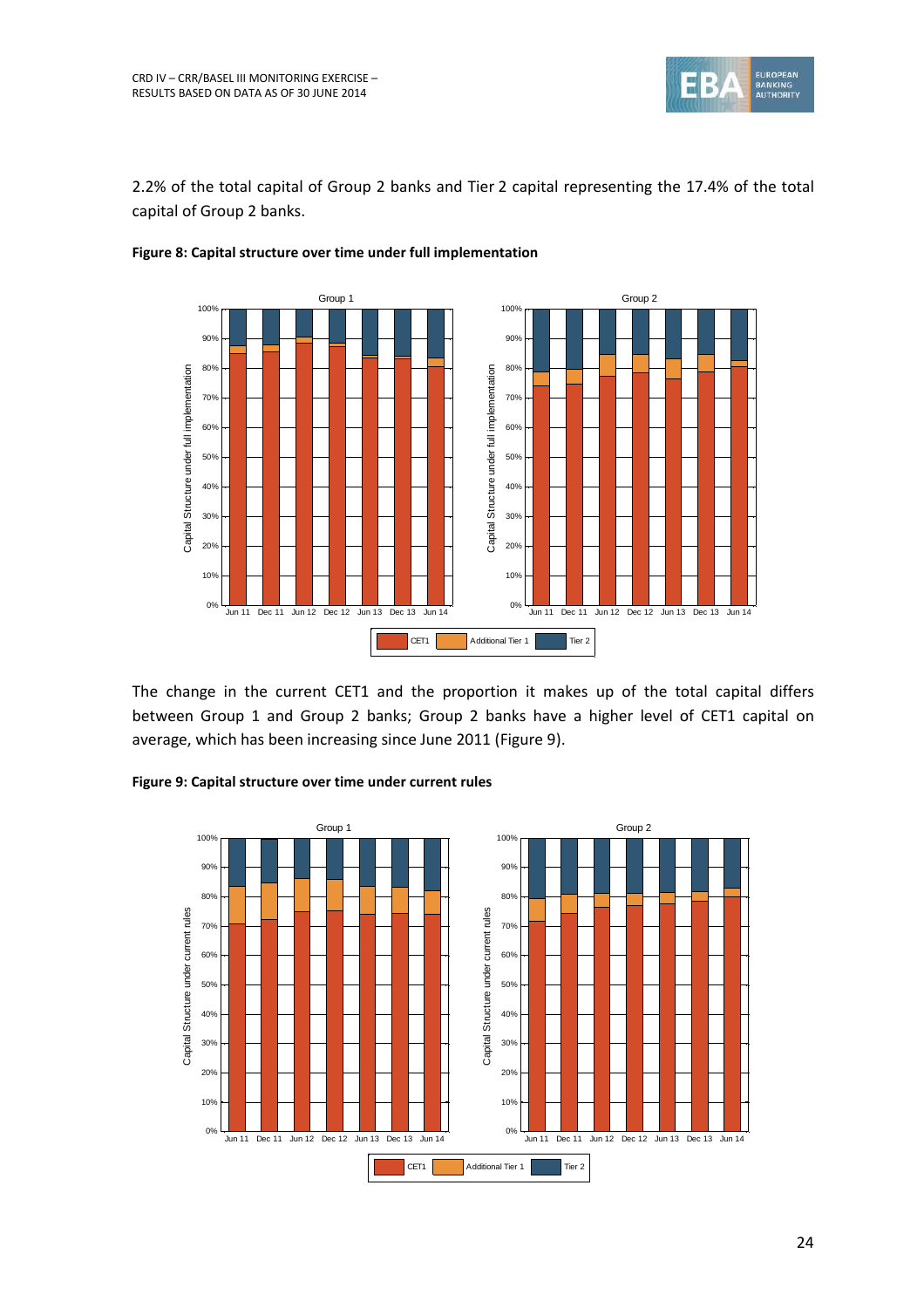![](_page_24_Picture_1.jpeg)

## <span id="page-24-0"></span>3.2 Impact of capital deductions on Common Equity Tier 1

Capital deductions are one of the elements that are still the result of transitional arrangements, and applying these deductions leads to a partial reduction in the level of CET1 capital for banks under full implementation. Capital deductions cover a set of elements that are shown in [Table 6.](#page-24-1) The table shows the impact of these elements relative to gross CET1 capital (i.e. CET1 before applying deductions) for Group 1 and Group 2 banks.

|               | banks<br>$\mathbf{b}$<br>Number | Goodwill | Intangibles | DТА    | Financials | <b>MSR</b> | above<br>threshold<br>DТА | 15%<br>above<br>Excess | Other  | Total   |
|---------------|---------------------------------|----------|-------------|--------|------------|------------|---------------------------|------------------------|--------|---------|
| Group 1       | 38                              | $-11.6$  | $-3.1$      | $-3.0$ | $-0.6$     | 0.0        | $-0.4$                    | $-0.1$                 | $-2.6$ | $-21.4$ |
| Group 2       | 98                              | $-7.7$   | $-2.6$      | $-2.2$ | $-1.8$     | 0.0        | $-0.2$                    | $-0.6$                 | $-3.3$ | $-18.3$ |
| Large Group 2 | 40                              | $-8.4$   | $-2.7$      | $-2.3$ | $-1.8$     | 0.0        | $-0.1$                    | $-0.6$                 | $-3.7$ | $-19.5$ |
| Small Group 2 | 58                              | $-3.3$   | $-1.9$      | $-1.2$ | $-1.8$     | 0.0        | $-0.8$                    | $-0.9$                 | $-1.3$ | $-11.2$ |

#### <span id="page-24-1"></span>**Table 6: CET1 deductions as a percentage of gross CET1**

Overall, deductions reduce the gross CET1 of Group 1 banks by 21.4% with goodwill having the strongest impact (11.6%), followed by the change in the treatment of intangibles (3.1%) and of deferred tax assets (DTA) (3.0%). For Group 2 banks, the findings show that the overall CET1 deduction of 18.3% is mainly attributed to goodwill (7.7%) and intangibles (2.6%). However, these Group 2 results are driven by the large Group 2 banks (19.5%). Without considering these banks in Group 2, the overall decrease in gross CET1 due to deductions would be reduced to 11.2%.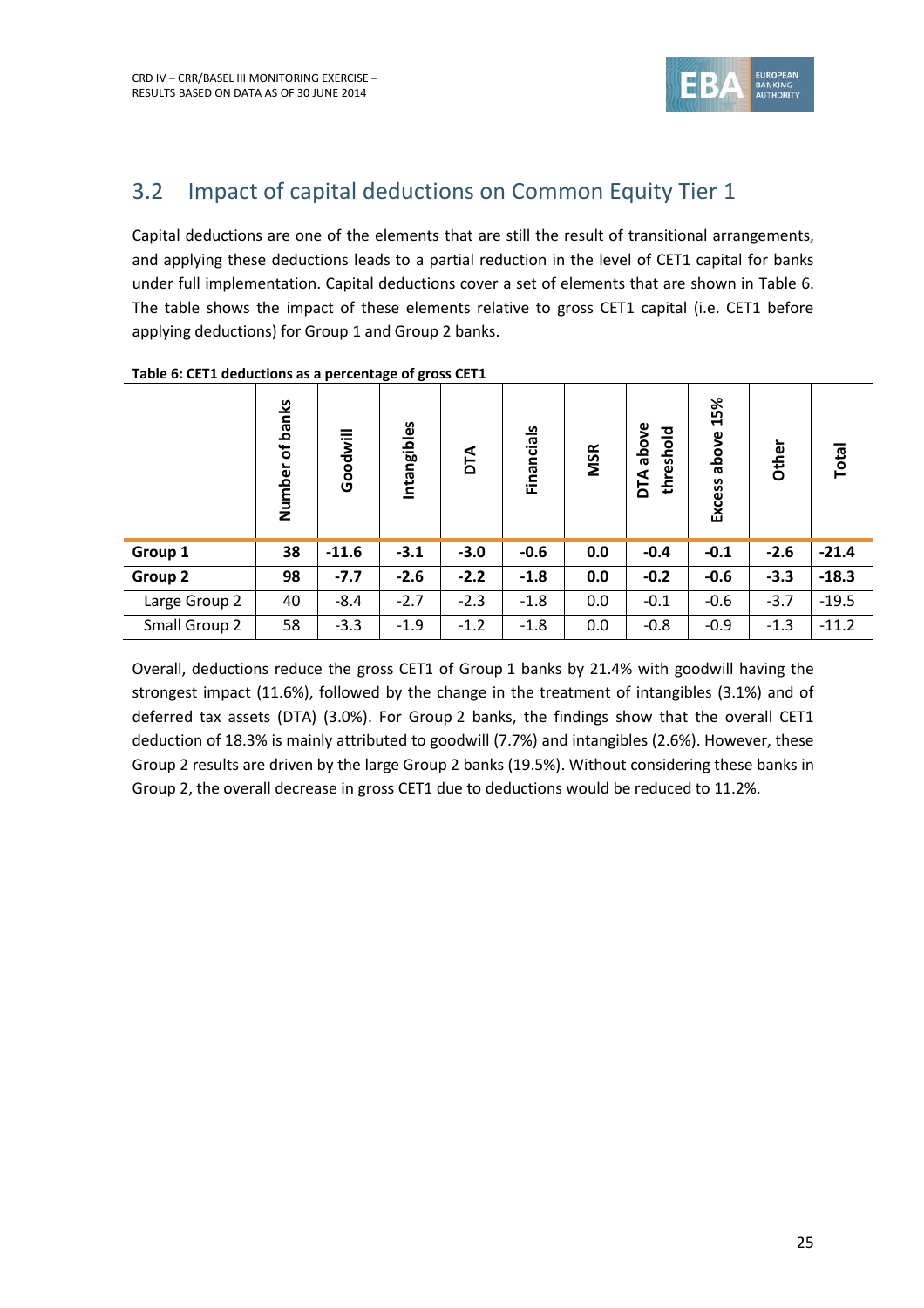![](_page_25_Picture_1.jpeg)

# <span id="page-25-0"></span>4. Composition of risk-weighted assets

After analysing the different forms of capital in Section [3,](#page-22-0) which represents the numerator of the capital ratios, the current section deals with RWA, the denominator of the capital ratios.

[Figure 10](#page-25-2) an[d Table 7](#page-25-1) show that the credit risk is the major component of the RWA under the fully phased-in CRD IV / CRR package, for both Group 1 and Group 2 banks. The share of credit risk in RWA is over 80% for Group 1 banks and over 85% for Group 2 banks. Operational risk has the second-highest share in the RWA for both groups of banks with 10.1% and 7.9%, respectively. Furthermore, the declining share of RWA for CVA over time, for both Group 1 and Group 2 banks, suggests that the new regulatory framework has had a direct impact on bank behaviour: Figure 10 shows that the introduction of the CVA capital charge resulted in the reduction of CVA positions, which in turn has reduced the overall capital requirements.

![](_page_25_Figure_5.jpeg)

#### <span id="page-25-2"></span>**Figure 10: Composition of RWA over time under full implementation**

#### <span id="page-25-1"></span>**Table 7: Changes in RWA, all banks, in per cent**

|               |                                     |                     | Impact of the                                                 |                |            | <b>RWA as share of total RWA</b> |                     |                     |  |
|---------------|-------------------------------------|---------------------|---------------------------------------------------------------|----------------|------------|----------------------------------|---------------------|---------------------|--|
|               | <b>Number</b><br><b>of</b><br>banks | <b>RWA</b><br>share | definition of<br>capital on<br><b>RWA under</b><br><b>CRR</b> | Credit<br>risk | <b>CVA</b> | Market<br>risk                   | Operational<br>risk | Other<br><b>RWA</b> |  |
| Group 1       | 38.0                                | 100.0               | 0.6                                                           | 81.3           | 1.8        | 6.0                              | 10.1                | 0.2                 |  |
| Group 2       | 98.0                                | 100.0               | 1.3                                                           | 86.7           | 1.2        | 2.5                              | 7.9                 | 0.5                 |  |
| Large Group 2 | 40.0                                | 84.4                | 1.5                                                           | 86.6           | 1.3        | 2.7                              | 7.5                 | 0.5                 |  |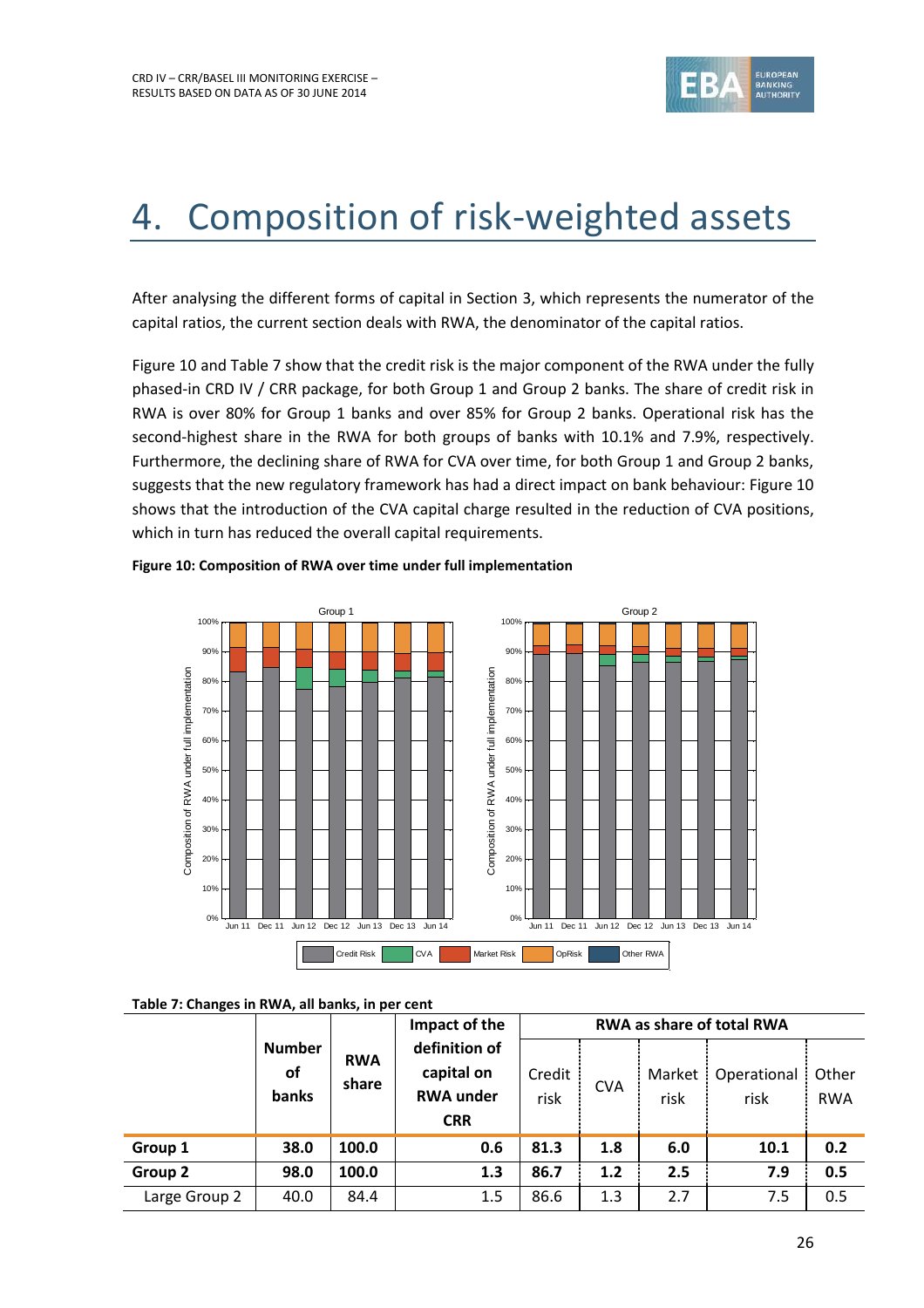![](_page_26_Picture_0.jpeg)

|               | <b>Number</b> | <b>RWA</b> | Impact of the | <b>RWA as share of total RWA</b> |              |     |      |  |
|---------------|---------------|------------|---------------|----------------------------------|--------------|-----|------|--|
| Small Group 2 | 58.0          | 15.6       | U.S           | 86.8                             | , <u>, ,</u> | ∸∙∸ | 10.2 |  |
|               |               |            |               |                                  |              |     |      |  |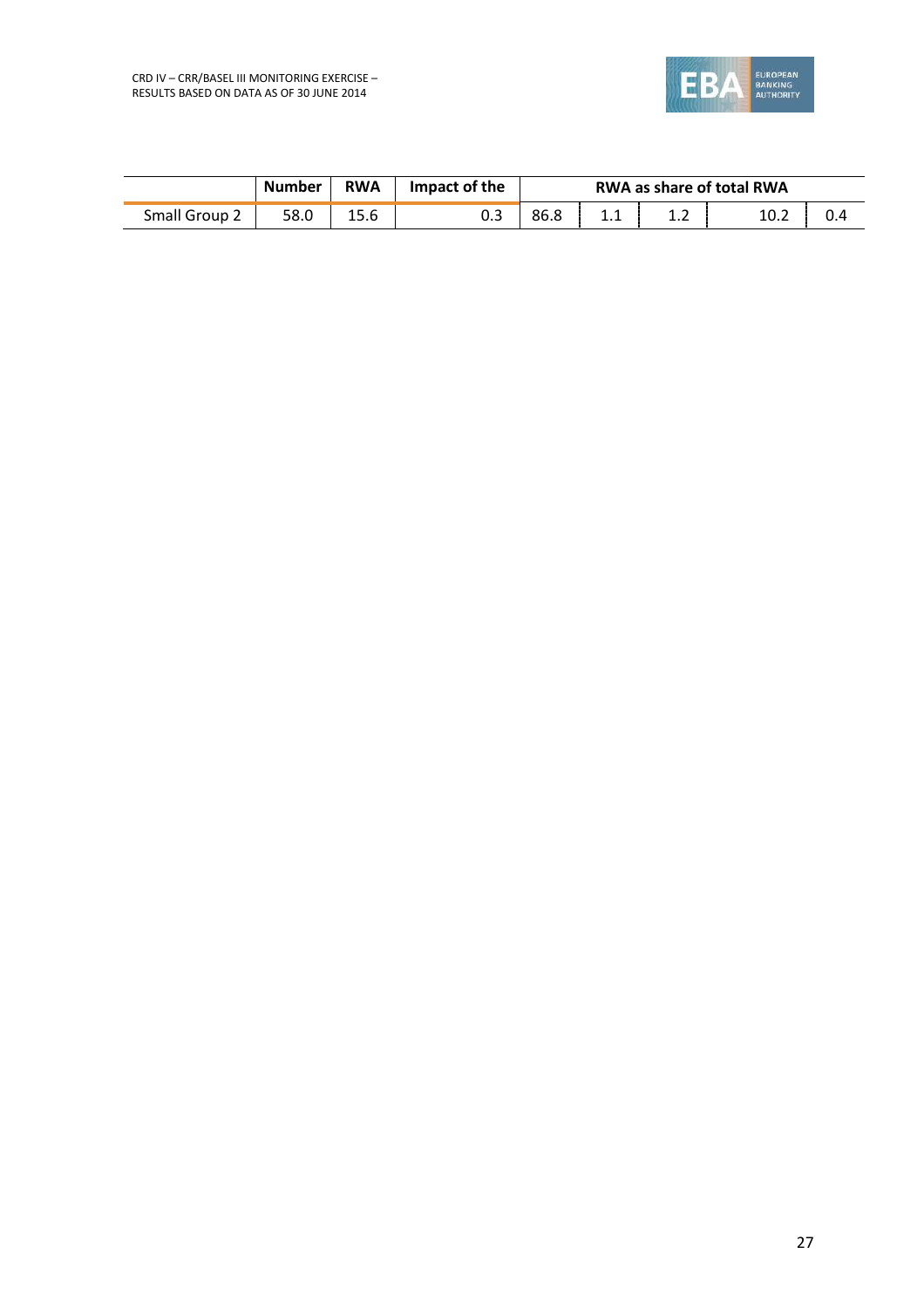![](_page_27_Picture_1.jpeg)

## <span id="page-27-0"></span>5. Leverage ratio

The leverage ratio as a simple, non-risk-based mean has been introduced in the Basel III framework to constrain the build-up of excessive leverage in the banking sector. Furthermore, the leverage ratio should act as a supplementary 'backstop' measure to the riskbased capital requirements. This ratio therefore provides an extra layer of protection against model risk and measurement error. As the leverage ratio has not yet been implemented in the reporting framework of the European legislation, the calculation is still based on the Basel III framework. Nevertheless, the Tier 1 capital (numerator of the leverage ratio) is calculated based on the CRD IV / CRR definition.

For the interpretation of the results relating to the leverage ratio, it is important to understand the terminology used to describe a bank's leverage. In general and outside of the scope of the Basel III leverage ratio definition, when a bank is referred to as having more leverage, or being more leveraged, this refers to a multiple of exposures to capital (i.e. exposure/capital ratio, e.g. 50 times) as opposed to the leverage ratio used by the Basel III which is the reversed one (i.e. capital/exposure ratio, e.g. 2.0%). Therefore, a bank with a high level of leverage will have a low leverage ratio pursuant to the Basel III definition (as defined by the fraction of Tier 1 capital and the exposure measure).

For the current exercise, 38 Group 1 and 97 Group 2 banks provided sufficient data to calculate the leverage ratio pursuant to the Basel III framework. It is important to recognise that the monitoring results may underestimate the amount of capital that will actually be held by the bank over the next few years as the CRD IV / CRR capital figures reported in this monitoring exercise assume that all common equity deductions are fully phased in and all non-qualifying capital instruments are fully phased out. Therefore, all other things being equal these assumptions underestimate the amount of Tier 1 capital and total capital held by banks under current rules, as they do not allow for any recognition of non-qualifying instruments, which are actually phased out until 2021. In this exercise, CET1 capital, Tier 1 capital and total capital could be very similar if all (or most of) the banks' additional Tier 1 and Tier 2 instruments are considered non-qualifying under the full implementation of the CRD IV / CRR. As the implementation date for the leverage ratio approaches, this will become less of an issue.

## <span id="page-27-1"></span>5.1 Leverage ratio and capital shortfall

[Figure 11](#page-28-1) shows the distribution of leverage ratios across participating banks by bank group. The dotted red line at 3.0% marks the preliminary target value of the leverage ratio. The distribution of leverage ratios among Group 2 banks shows a greater dispersion than that among Group 1 banks. This is similar to the findings of the previous report, and could be attributed to the heterogeneity of the Group 2 banks in terms of business models.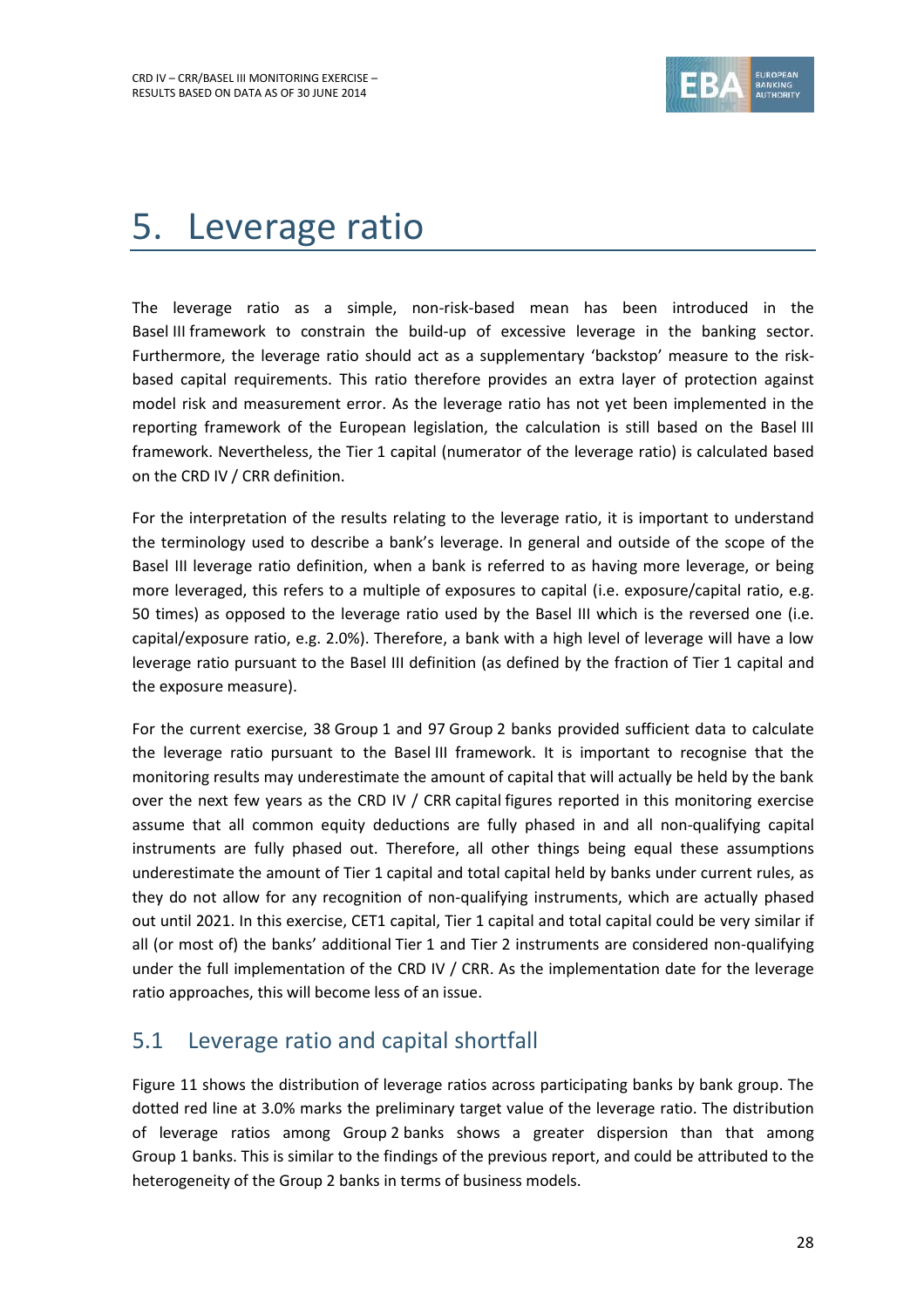![](_page_28_Picture_1.jpeg)

![](_page_28_Figure_2.jpeg)

#### <span id="page-28-1"></span>**Figure 11: Distribution of leverage ratio by bank group, in per cent**

Assuming full implementation of Basel III, [Table 8](#page-28-0) shows that the average leverage ratio would be 3.9% (increased by 0.2 percentage point from the previous report) for Group 1 banks and 4.9% (increased by 0.4 percentage point from the previous report) for Group 2 banks. Therefore, 89% of Group 1 banks (34 banks) and 89% of Group 2 banks (86 banks) would fulfil a Basel III leverage ratio of 3.0%. The corresponding shortfall of Tier 1 capital due to the leverage ratio would amount to EUR 2.4 billion for Group 1 and EUR 3.7 billion for Group 2 banks. Under the current definition of capital, the average leverage ratio would be 4.5% for Group 1 banks and 5.2% for Group 2 banks. The shortfall of Tier 1 capital due to current leverage ratio of 3.0% would amount to EUR 3.2 billion for Group 2 banks, while there would not be any shortfall for Group 1 banks.

| Table of Levelage Tatio and capital shortrail according to current rules and baser in |                    |                                    |                             |                                    |                             |  |  |  |
|---------------------------------------------------------------------------------------|--------------------|------------------------------------|-----------------------------|------------------------------------|-----------------------------|--|--|--|
|                                                                                       |                    |                                    | <b>Current rules</b>        | <b>Basel III</b>                   |                             |  |  |  |
|                                                                                       | Number of<br>banks | Leverage<br>ratio<br>(in per cent) | Shortfall<br>in EUR billion | Leverage<br>ratio<br>(in per cent) | Shortfall<br>in EUR billion |  |  |  |
| Group 1                                                                               | 38                 | 4.5                                | 0.0                         | 3.9                                | 2.4                         |  |  |  |
| Group 2                                                                               | 97                 | 5.2                                | 3.2                         | 4.9                                | 3.7                         |  |  |  |
| Large Group 2                                                                         | 40                 | 5.3                                | 1.3                         | 5.0                                | 1.6                         |  |  |  |
| Small Group 2                                                                         | 57                 | 4.7                                | 1.8                         | 4.4                                | 2.1                         |  |  |  |

<span id="page-28-0"></span>

| Table 8: Leverage ratio and capital shortfall according to current rules and Basel III |  |  |  |
|----------------------------------------------------------------------------------------|--|--|--|
|----------------------------------------------------------------------------------------|--|--|--|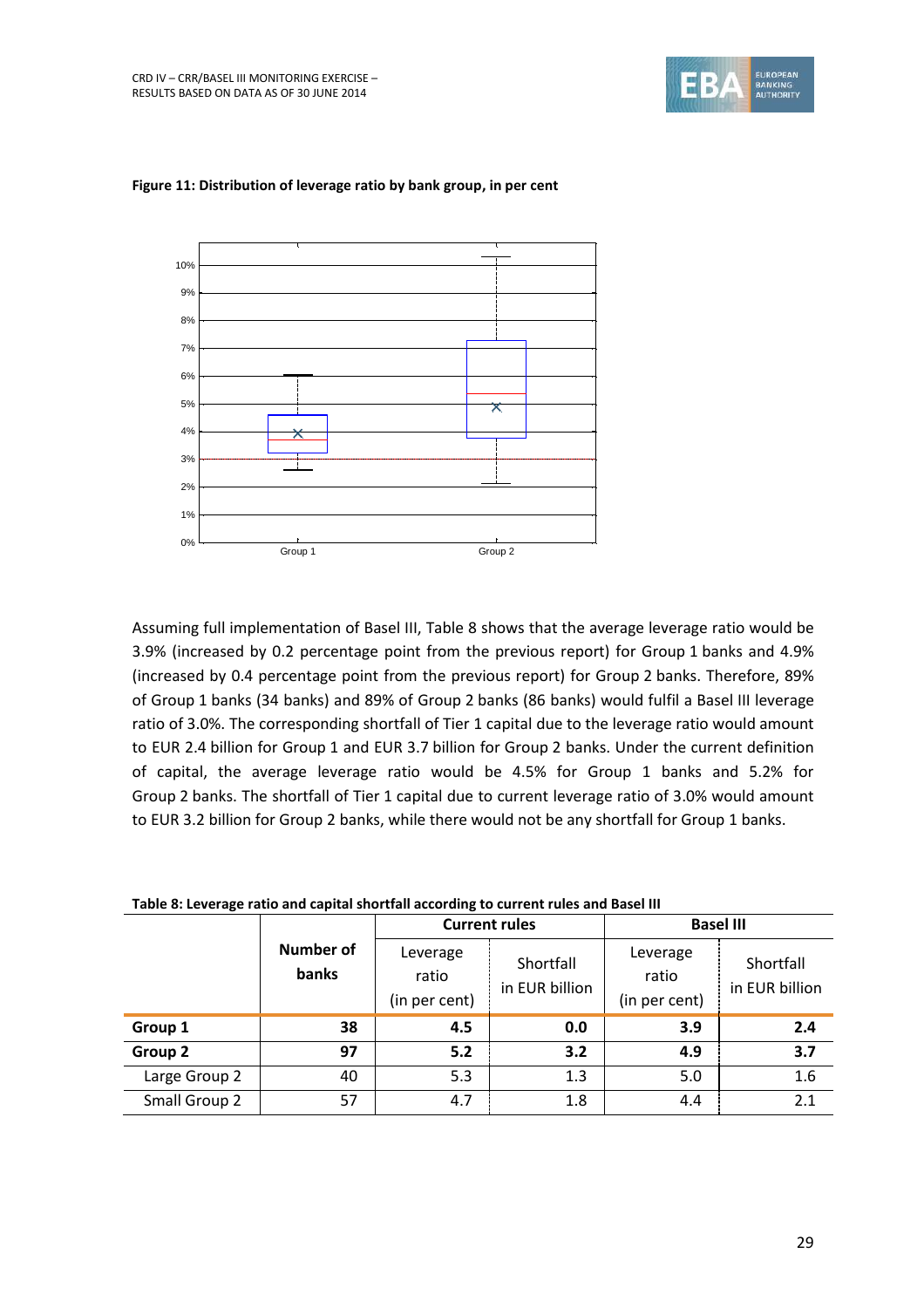![](_page_29_Picture_1.jpeg)

## <span id="page-29-0"></span>5.2 Development of the leverage ratio over time

Looking at the previous reference dates, there was a significant increase in the leverage ratio of the consistent sample of banks between June 2013 and December 2013 (se[e Figure 12\)](#page-29-2) which can be partially attributed to the recalibration of the leverage ratio exposure in January 2014 as well as to the first application of CRR rules for the definition of capital. This increase continued in the period December 2013 to June 2014. Since June 2011, the leverage ratio shortfall has decreased by 98% for Group 1 and by 84% for Group 2 banks. Compared to the previous report, the figures show an improvement (i.e. a decrease) compared to the previous report, in the level of shortfall by 15 percentage points and 8 percentage points for Group 1 and Group 2 banks, respectively.

![](_page_29_Figure_4.jpeg)

<span id="page-29-2"></span>![](_page_29_Figure_5.jpeg)

## <span id="page-29-1"></span>5.3 Composition of leverage ratio exposure

[Figure 13](#page-30-2) illustrates the composition of leverage exposure for Group 1 and Group 2 banks. The major part is represented by other on-balance-sheet assets (73% for Group 1 and 90% for Group 2 banks). Securities financing transactions (SFT) (9%), off-balance-sheet items (8%) and derivatives (8%) are the other major components of the leverage ratio exposure for the aggregate Group 1 banks. Other off-balance-sheet items (5%) are the second most significant component of the leverage ratio for Group 2 banks.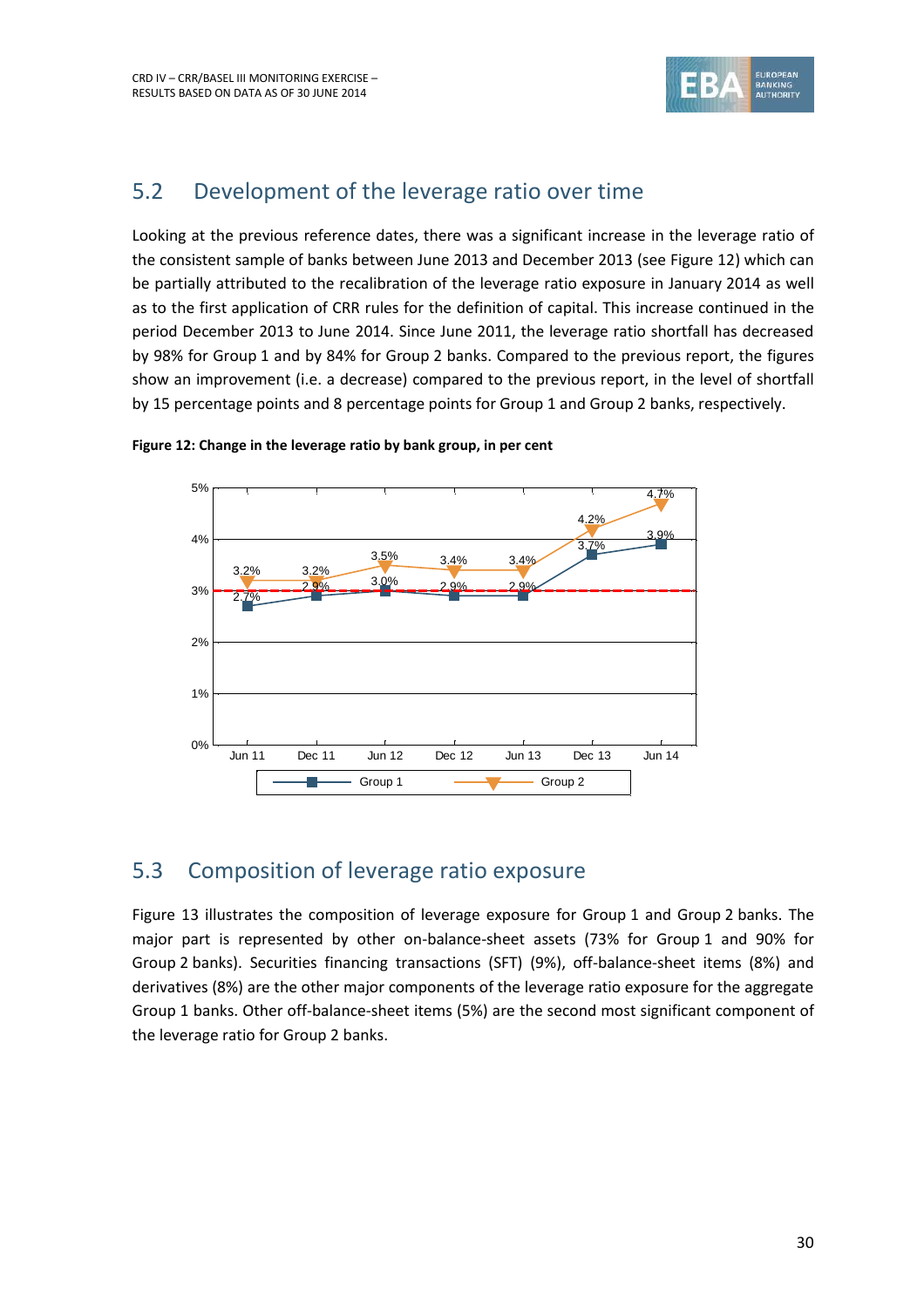![](_page_30_Picture_1.jpeg)

![](_page_30_Figure_2.jpeg)

#### <span id="page-30-2"></span>**Figure 13: Composition of leverage exposure, in per cent**

## <span id="page-30-0"></span>5.4 Interaction of the leverage ratio with risk-based minimum requirements

[Table 9](#page-30-1) shows the average Basel III leverage ratio assuming that banks have already fulfilled the risk-based capital requirements for the Tier 1 ratio of 6.0% and 8.5%. Furthermore, [Table 9](#page-30-1) shows the additional shortfall of Tier 1 capital that banks would still need in order to meet the preliminary target level of 3.0% for the leverage ratio. Under the assumption that banks, with a risk-based Tier 1 ratio below 8.5% would have raised capital in order to meet the minimum requirements, three Group 1 banks and nine Group 2 banks (8% of the banks in Group 1 and 9% of the banks in Group 2) would still show a leverage ratio below the 3.0% minimum requirement. The additional shortfall would amount to EUR 2.0 billion for Group 1 banks and EUR 3.4 billion for Group 2 banks. For the 6% Tier 1 ratio, Group 1 would need EUR 2.1 billion on average and Group 2 banks would need EUR 3.5 billion in order to meet a 3.0% leverage ratio.

|               |                           |                                    | <b>6% Tier 1</b>            | 8.5% Tier 1                        |                             |  |
|---------------|---------------------------|------------------------------------|-----------------------------|------------------------------------|-----------------------------|--|
|               | <b>Number of</b><br>banks | Leverage<br>ratio (in per<br>cent) | Shortfall<br>in EUR billion | Leverage<br>ratio (in per<br>cent) | Shortfall<br>in EUR billion |  |
| Group 1       | 38                        | 3.9                                | 2.1                         | 4.0                                | 2.0                         |  |
| Group 2       | 97                        | 4.9                                | 3.5                         | 4.9                                | 3.4                         |  |
| Large Group 2 | 40                        | 5.0                                | 1.6                         | 5.0                                | 1.6                         |  |
| Small Group 2 | 57                        | 4.5                                | 1.8                         | 4.6                                | 1.8                         |  |

<span id="page-30-1"></span>

| Table 9: Additional shortfall of Tier 1 capital as a result of the leverage ratio requirement |  |  |
|-----------------------------------------------------------------------------------------------|--|--|
|-----------------------------------------------------------------------------------------------|--|--|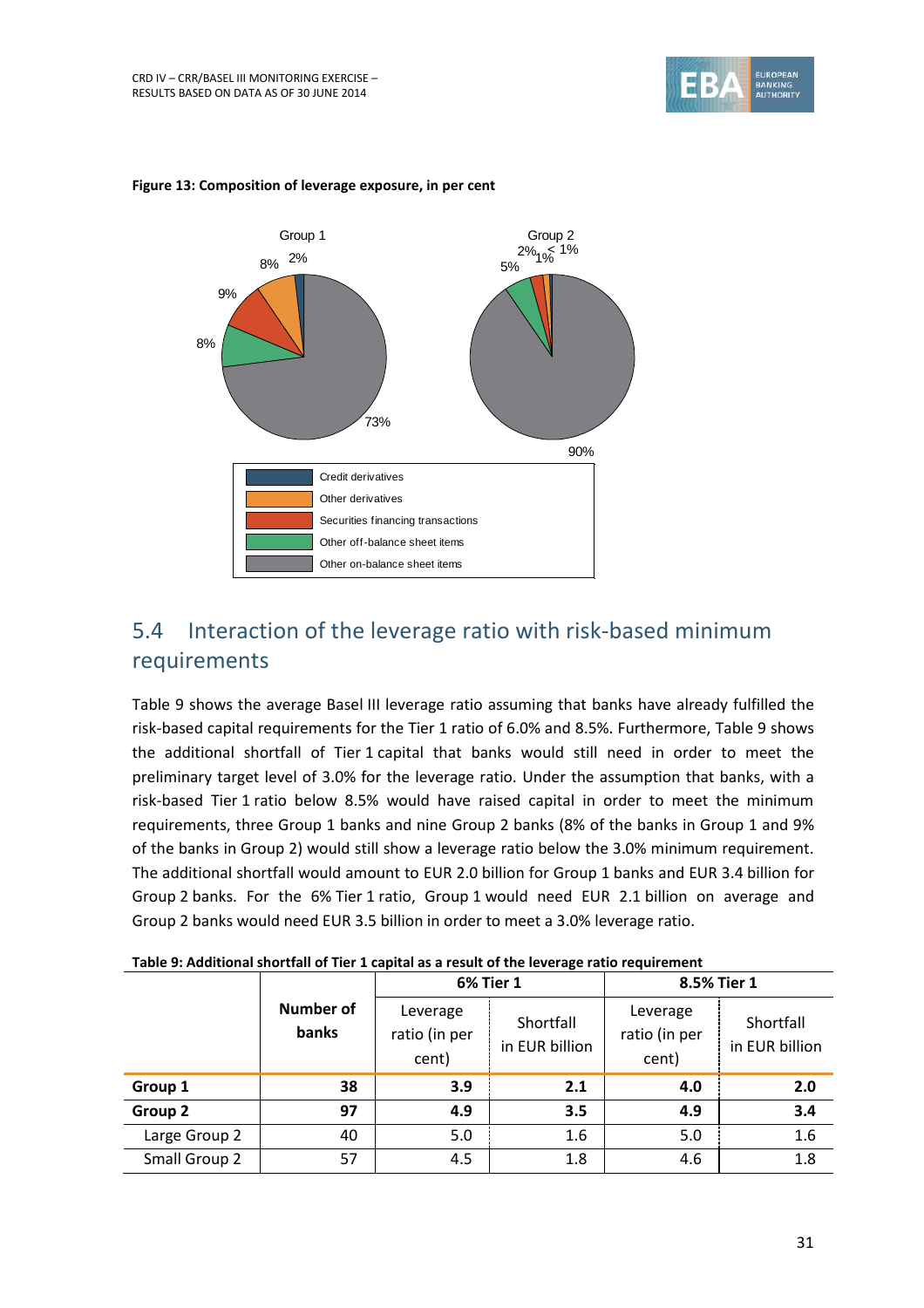![](_page_31_Picture_1.jpeg)

The implementation of the leverage ratio is not intended to offset any positive incentives of the risk-based approach. Therefore, the interaction between the leverage ratio and the risk-based factors is being monitored. [Figure 14](#page-31-0) shows the development of the relation of RWA to leverage ratio exposure by bank group. If the 'relation' is below the dotted red line (35.3%), this implies that the leverage ratio rather than the risk-based Tier 1 capital ratio of 8.5% would be, on average, a binding constraint. While this figure has been mostly decreasing for the period June 2011 to June 2013 (which was caused by both a decrease in RWA and an increase in exposure), increases of 390 basis points (3.9 percentage points) for Group 1 and 190 basis points (1.9 percentage points) for Group 2 were observed in December 2013 compared to June 2013. This change was caused by a decrease in the leverage ratio exposure, partly driven by the recalibration of the exposure definition referred to above. In the current period of June 2014 compared to previous period, there is a decrease of 90 basis points and 160 basis points on average for Group 1 and Group 2 banks, respectively. This change is due to the increase in the exposures, i.e. the denominator of the ratio, which dominated over the increase in RWA, i.e. the numerator of the ratio.

![](_page_31_Figure_3.jpeg)

#### <span id="page-31-0"></span>**Figure 14: Relation of RWA to leverage exposure, in per cent**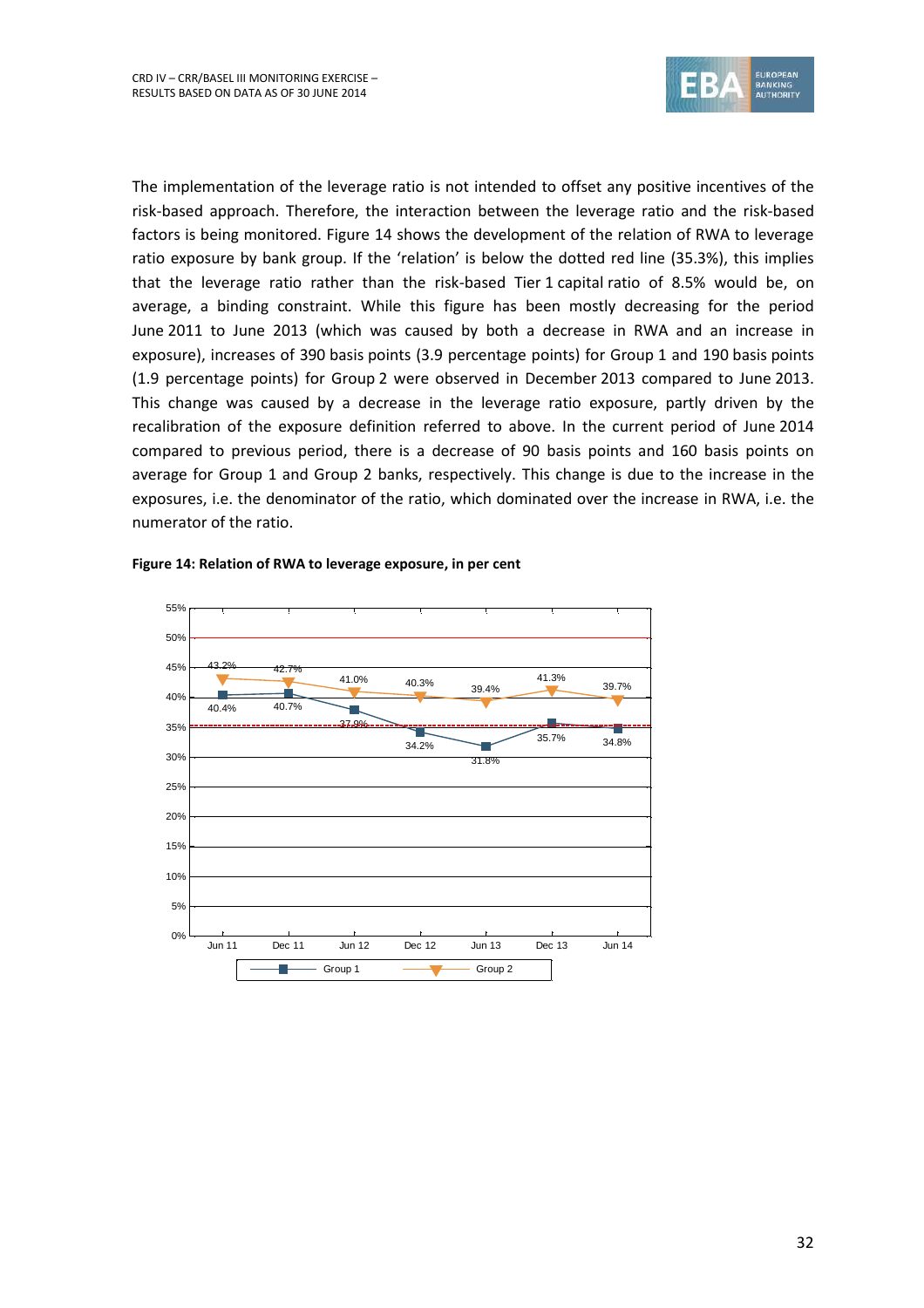![](_page_32_Picture_1.jpeg)

# <span id="page-32-0"></span>6. Liquidity

## <span id="page-32-1"></span>6.1 Liquidity coverage ratio

One of the minimum standards is a 30-day LCR, which is intended to promote short-term resilience to potential liquidity disruptions. The LCR requires banks to have sufficient level of HQLA to withstand a stressed funding scenario of 30 days. The LCR defines the minimum stock of unencumbered, HQLA that must be available to cover the net outflow expected to occur in a severe stress scenario. Cash inflows are subject to a cap of 75% of total outflows. Consequently, a minimum of 25% of cash outflows must be covered by liquid assets. In Europe, the minimum requirement is set at 60% in October 2015 and will then gradually increase to 100% in January 2018<sup>16</sup> meaning that the EU regulation requires a minimum of 100% one year before the Basel standard does (see also footnot[e 12,](#page-8-0) page [9\)](#page-8-1).

### *LCR and shortfall in liquid assets*

1

[Figure 15](#page-33-1) provides an overview of the LCR by bank group. As of June 2014, the LCR of Group 1 banks is 113% on average, while for Group 2 banks, it is 156%. A set of 28 out of the 36 Group 1 banks (78%) already meet the 100% requirement, while only two Group 1 banks are below the 60% minimum level. The picture is similar for Group 2 banks. Approximately 84% of the Group 2 banks (82 Group 2 banks) have an LCR ratio above 100% while 4% of the Group 2 banks (four Group 2 banks) need to improve their liquidity positions to reach the minimum requirement of 60%.

 $16$  70% from 1 January 2016, 80% from 1 January 2017, 100% from 1 January 2018.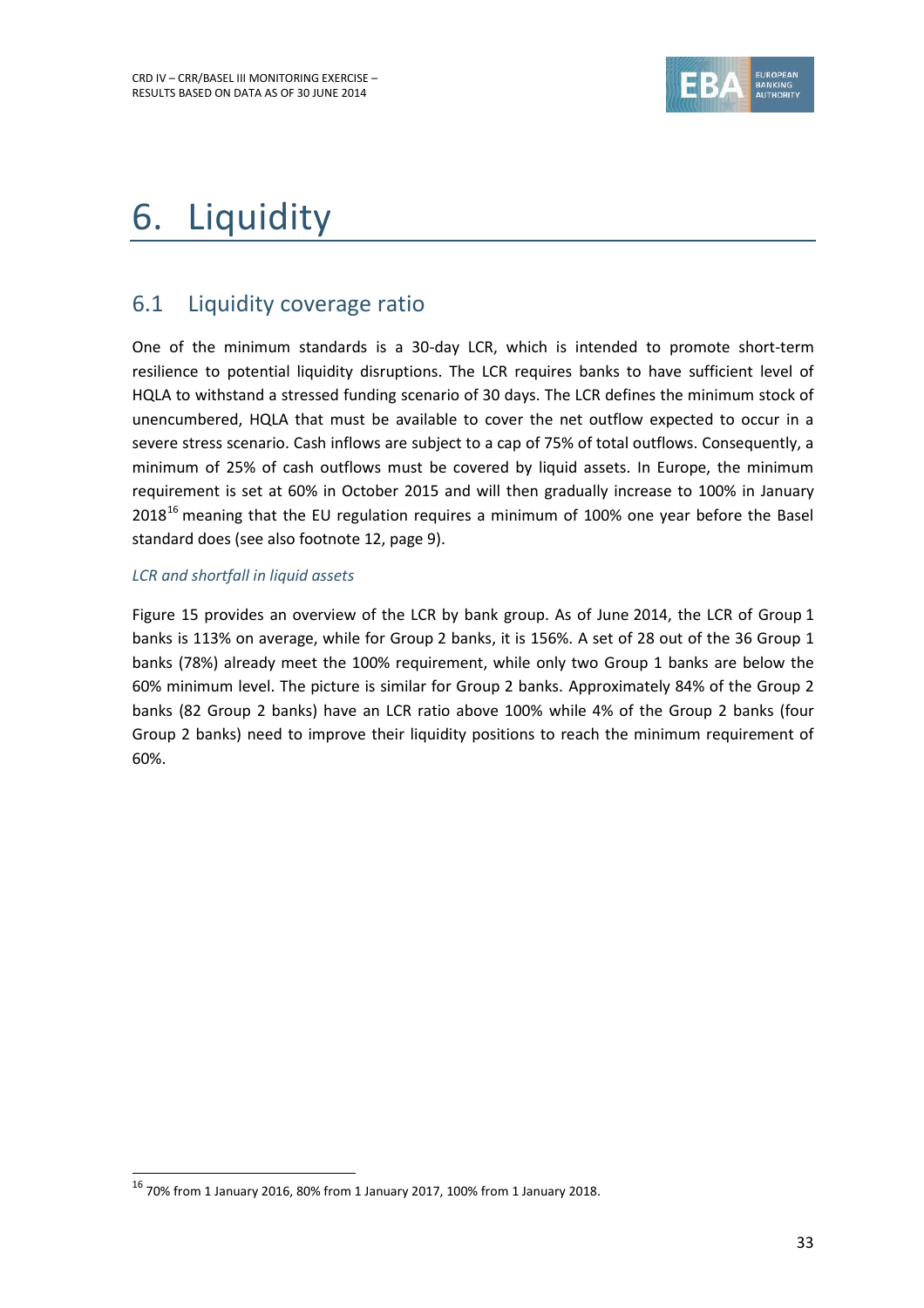![](_page_33_Picture_1.jpeg)

![](_page_33_Figure_2.jpeg)

<span id="page-33-1"></span>**Figure 15: Distribution of LCR by bank group**<sup>17</sup>

The total LCR shortfall with regard to a minimum ratio of 100% for the entire sample is EUR 114.6 billion, of which EUR 103.6 billion correspond to Group 1 and EUR 11 billion to Group 2 banks. The total shortfall represents 0.4% of total assets (EUR 25,543 billion) of all participating banks in the LCR section of the exercise. To comply with the minimum requirement of 60% by October 2015, banks need an additional amount of EUR 20 billion of liquid assets. The shortfall considered here is the sum of the differences between the net outflows and the stock of HQLA for all the banks with an LCR that falls below the threshold of 60% or 100%, respectively, not reflecting the surplus of the banks already meeting the minimum requirement. As a consequence, the reported shortfall amount represents a conservative proxy of banks' actual shortfall, as it does not include any assumptions on the reallocation of liquidity between individual banks, or within the system as a whole.

<span id="page-33-0"></span>

|               | <b>Number</b><br>of banks | <b>LCR</b> | LCR shortfall (in EUR billion) at a minimum of |        |        |        |  |
|---------------|---------------------------|------------|------------------------------------------------|--------|--------|--------|--|
|               |                           |            | 60%                                            | 70%    | 80%    | 100%   |  |
|               |                           |            | (2015)                                         | (2016) | (2017) | (2018) |  |
| Group 1       | 36                        | 112.6      | 14.3                                           | 19.2   | 28.7   | 103.6  |  |
| Group 2       | 98                        | 156.4      | 5.7                                            | 6.5    | 7.3    | 11.0   |  |
| Large Group 2 | 42                        | 155.7      | 3.4                                            | 3.8    | 4.3    | 6.8    |  |
| Small Group 2 | 56                        | 159.5      | 2.3                                            | 2.7    | 3.0    | 4.2    |  |

 $\overline{17}$  The 95<sup>th</sup> percentile of Group 2 banks' LCR i[n Figure 15](#page-33-1) is approximately 1,140%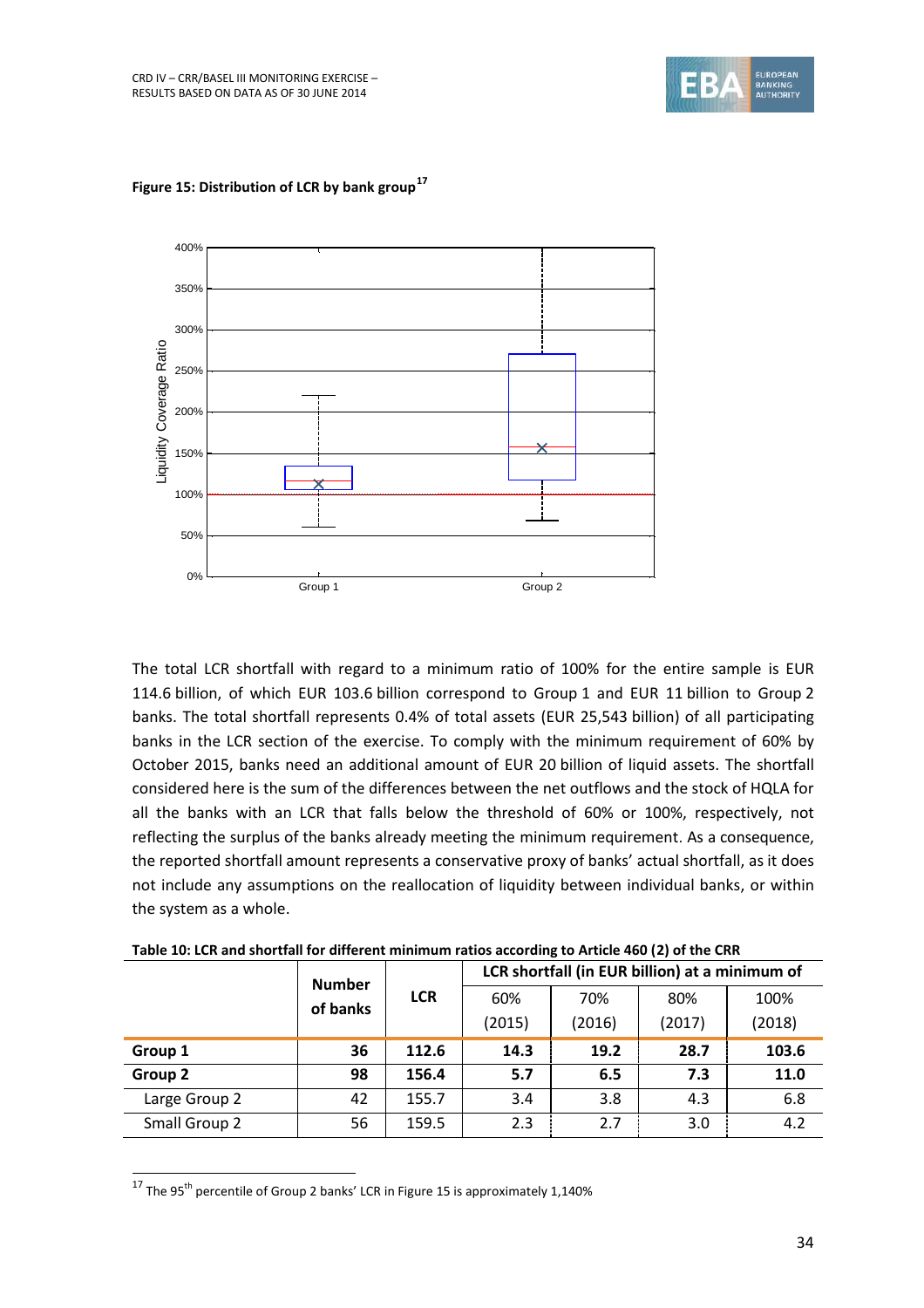![](_page_34_Picture_1.jpeg)

#### *Change in the LCR over time*

Compared to the previous reference date the LCR of the consistent sample increased by 6 percentage points to 112% for Group 1 banks and 7 percentage points to 160% for Group 2 banks [\(Figure 16\)](#page-34-0). Overall, the reasons for these increases vary across banks and include structural adjustments such as an increased stock of liquid assets or reduced net cash outflows as well as reference date effects (i.e. occasional changes in the liquidity positions of that date). Therefore, they cannot solely be explained by one single factor.

![](_page_34_Figure_4.jpeg)

#### <span id="page-34-0"></span>**Figure 16: Evolution of LCR by bank group, percent**

### *Composition of liquid assets*

The split between Level 1 and Level 2 assets remained similar to the previous monitoring exercise, with 84% of HQLA stock being represented by Level 1 assets for Group 1 (an increase of one percentage point since the previous report) and 87% for Group 2 (an increase of three percentage points since the previous report) [\(Figure 17\)](#page-35-1). However, a shift from cash and central bank (CB) reserves towards other Level 1 assets such as bonds issued by sovereigns, central banks and public sector entities [\(Figure 18\)](#page-37-0) has been observed.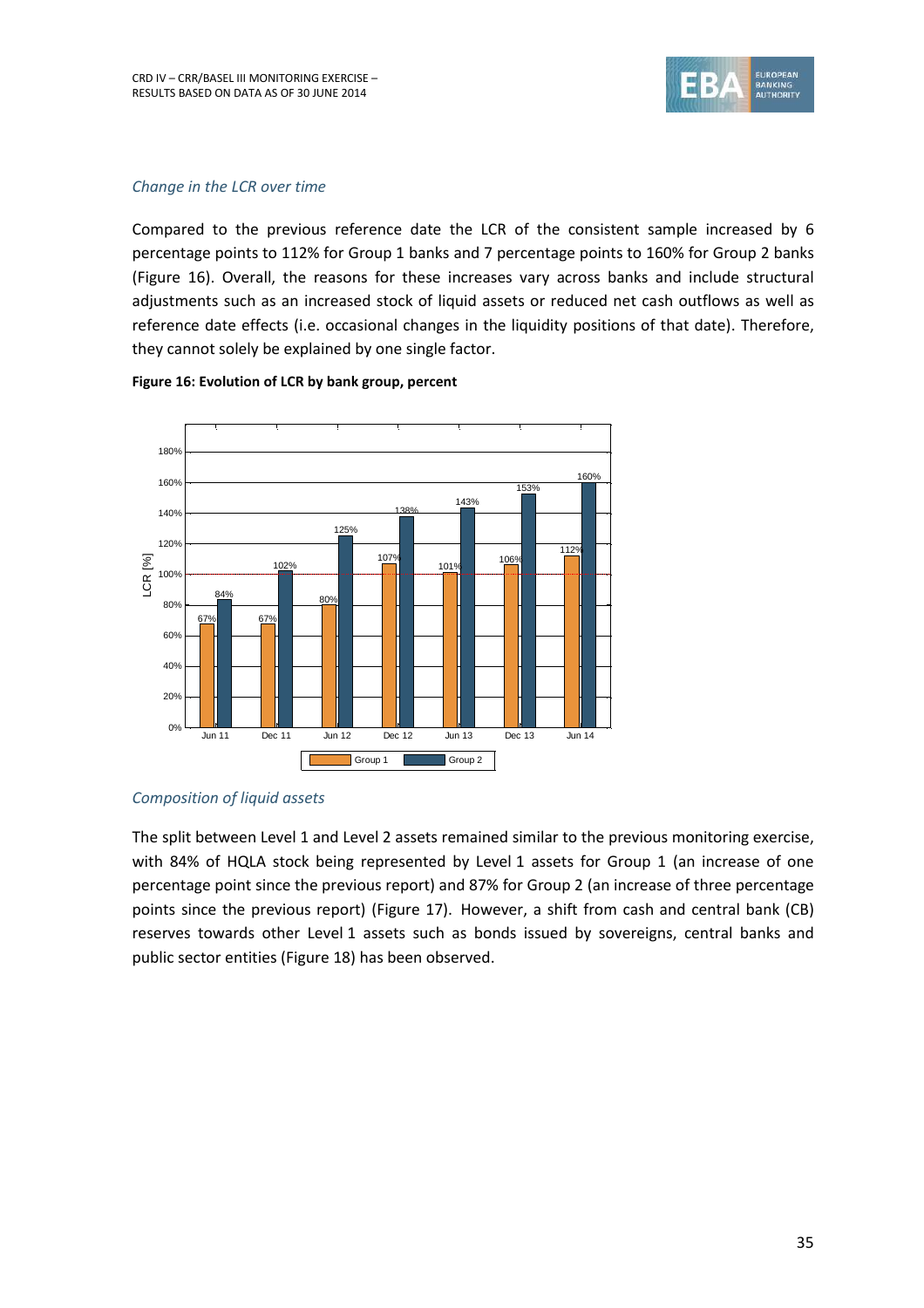![](_page_35_Picture_1.jpeg)

![](_page_35_Figure_2.jpeg)

#### <span id="page-35-1"></span>**Figure 17: Composition of liquid assets**

### *Impact of the cap on HQLA*

Two Group 1 banks and 13 Group 2 banks are affected by the cap on Level 2A or 2B assets, totalling EUR 43.9 billion of capped assets [\(Table 11\)](#page-35-0). In general, the impact of the cap on the overall stock of liquid assets (EUR 2,849 billion) is limited (1.5%). However, the cap can have a significant impact on the liquidity profile of the individual banks. In total, had the Level 2 assets not been capped, three out of four banks that currently have an LCR below 60% would have passed the minimum threshold of 100%.

|                    |                                                   | Cap on Level 2 assets                                              | Cap on Level 2B assets                         | <b>Shortfall of</b>                                             |                                                                                     |
|--------------------|---------------------------------------------------|--------------------------------------------------------------------|------------------------------------------------|-----------------------------------------------------------------|-------------------------------------------------------------------------------------|
|                    | of banks where<br>cap<br>applies<br>Level 2A<br># | EUR<br>assets<br>Reduction of<br>due to cap<br>billion<br>Level 2A | # of banks where<br>cap<br>applies<br>Level 2B | due to cap EUR<br>assets<br>Reduction of<br>billion<br>Level 2B | banks<br>where Level<br>2A or Level<br>2B cap<br>applies (in<br><b>EUR billion)</b> |
| Group 1            | 1                                                 | 28.6                                                               | 1                                              | 0.2                                                             | 35.5                                                                                |
| Group <sub>2</sub> | 10                                                | 16.2                                                               | 5                                              | 0.3                                                             | 8.4                                                                                 |
| Large Group 2      | 1                                                 | 10.5                                                               | 1                                              | 0.0                                                             | 4.9                                                                                 |
| Small Group 2      | 9                                                 | 5.6                                                                | $\overline{4}$                                 | 0.3                                                             | 3.4                                                                                 |

#### <span id="page-35-0"></span>**Table 11: Impact of the cap on liquid assets**

#### *Composition of cash outflows and inflows*

The structure of the outflows and inflows [\(Table 12\)](#page-36-0) is broadly in line with the structure observed in December 2013. In terms of a share of total balance sheet liabilities, Group 1 banks show a larger percentage of total outflows than Group 2 banks. This can be explained by the relatively larger share of interbank funding and commitments within the Group 1 sample, whereas, Group 2 banks tend to be more reliant on retail deposits, which receive smaller run-off weighting factors.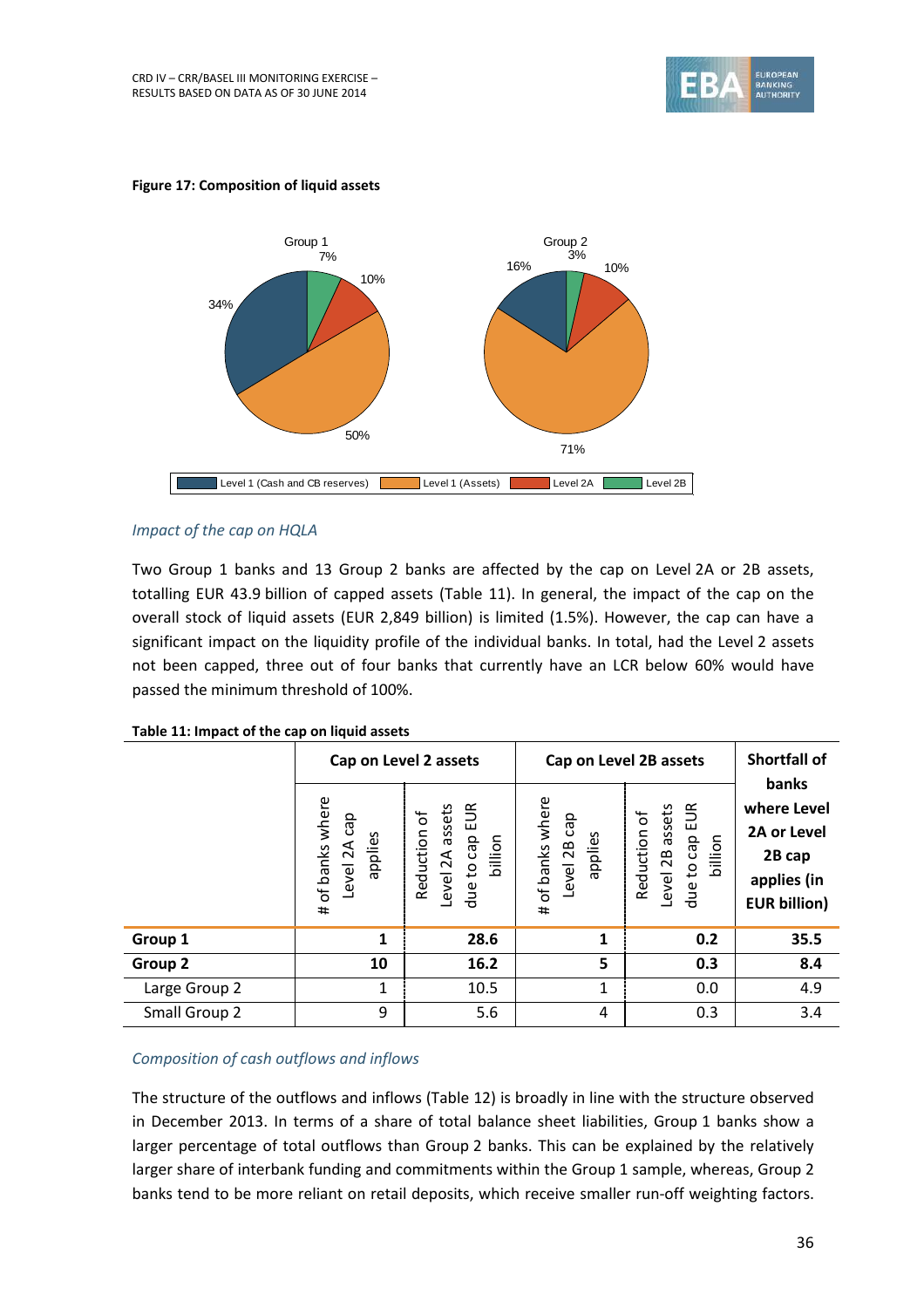![](_page_36_Picture_1.jpeg)

A total of EUR 9.4 billion of inflows have been capped for 22 banks (two Group 1 banks and 20 Group 2 banks), to ensure that a minimum of 25% of cash outflows need to be covered by liquid assets.

|                                                                                    | Group 1 | Group 2 |
|------------------------------------------------------------------------------------|---------|---------|
| <b>Number of banks</b>                                                             | 36      | 98      |
| Unsecured retail and small business customers                                      | 1.4     | 1.8     |
| Unsecured non-financial corporates                                                 | 2.2     | 1.2     |
| Unsecured sovereign, central bank, public sector entities and other counterparties | 0.6     | 0.4     |
| Unsecured financial institutions and other legal entities                          | 4.2     | 3.1     |
| Other unsecured wholesale funding incl. unsecured debt issuance                    | 0.9     | 0.9     |
| Secured funding and collateral swaps                                               | 1.4     | 0.3     |
| Collateral, securitisations and own debt                                           | 0.2     | 0.2     |
| Credit and liquidity facilities                                                    | 1.3     | 0.6     |
| Other contractual and contingent cash outflows including derivative payables       | 2.5     | 1.4     |
| <b>Total outflows</b>                                                              | 14.6    | 9.8     |
| Secured lending                                                                    | 1.3     | 0.2     |
| Retail and small business customers, non-financial corporates and other entities   | 1.3     | 0.9     |
| <b>Financial institutions</b>                                                      | 1.5     | 1.6     |
| Other cash inflows including derivative receivables                                | 0.6     | 0.1     |
| Total inflows before applying the 75%-cap                                          | 4.7     | 2.8     |
| Total inflows after applying the 75%-cap                                           | 4.7     | 2.6     |

#### <span id="page-36-0"></span>**Table 12: LCR outflows and inflows (post-factor) as a percentage of balance sheet liabilities**

#### *Development of the components of the LCR*

[Figure 18](#page-37-0) shows the trends in the HQLA, the numerator of the LCR, for the period June 2011 to June 2014. It highlights the differences in business models between Group 1 and Group 2 banks, in terms of acquisitions of Level 1 assets. [Figure 18](#page-37-0) and [Figure 19](#page-38-0) show that Group 1 banks have consistently held more cash and CB reserves while securities classified as type Level 1 assets make up the larger part of the Group 2 banks' portfolios. In other words, compared to Group 1 banks, Group 2 banks rely to a lesser extent on CB facilities. In broad terms, this may be due to the more specialised business models of Group 2 banks. However, it is however difficult to make a clear statement since there is also greater heterogeneity among Group 2 banks.

Overall, the level of cash and CB reserves [\(Figure 18\)](#page-37-0) and the share of cash and CB reserves in total assets [\(Figure 19\)](#page-38-0) increased (from 2.3% to 4.4%) during the period June 2011 to December 2012 for both Group 1 and Group 2 banks.

The increasing trend can be explained by the banks' behaviour of holding more secure assets during the crisis. The European Central Bank's (ECB) long-term refinancing operations (LTROs) may have supported and shaped this behaviour by providing liquidity to banks which could have been invested in assets eligible for the LCR liquidity buffer. The subsequent downward trend in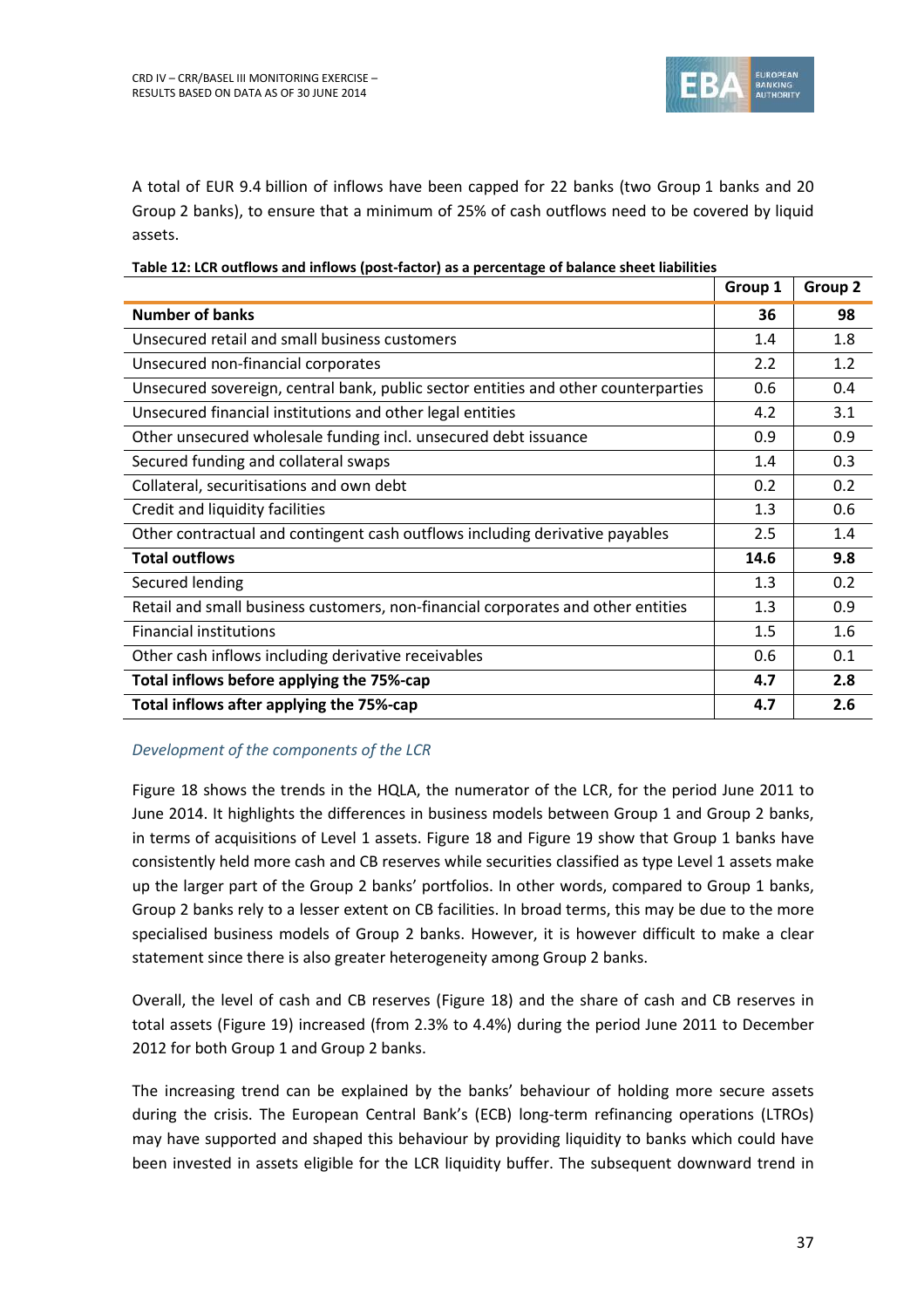![](_page_37_Picture_1.jpeg)

cash and CB reserves after December 2012 indicates that there was less liquidity hoarding after the crisis period ended.

Similarly, Level 1 assets in the form of securities increased between June 2011 and June 2014. Banks continued investing in securities also after the crisis. Due to the amelioration of the financial markets and sovereign bond markets, banks have been reinvesting in securities instead of holding large amount of CB reserves, which could be to the increasing quantity of products in the market or to the higher price/return of the products or to both of the previous factors [\(Figure](#page-37-0)  [18\)](#page-37-0).

Level 2A and 2B assets remain constant across the period for both Group 1 and Group 2 banks. In line with the small market size for these assets, they form a smaller part of the banks' portfolios.

![](_page_37_Figure_5.jpeg)

#### <span id="page-37-0"></span>**Figure 18: Development of HQLA (absolute values in EUR billion)**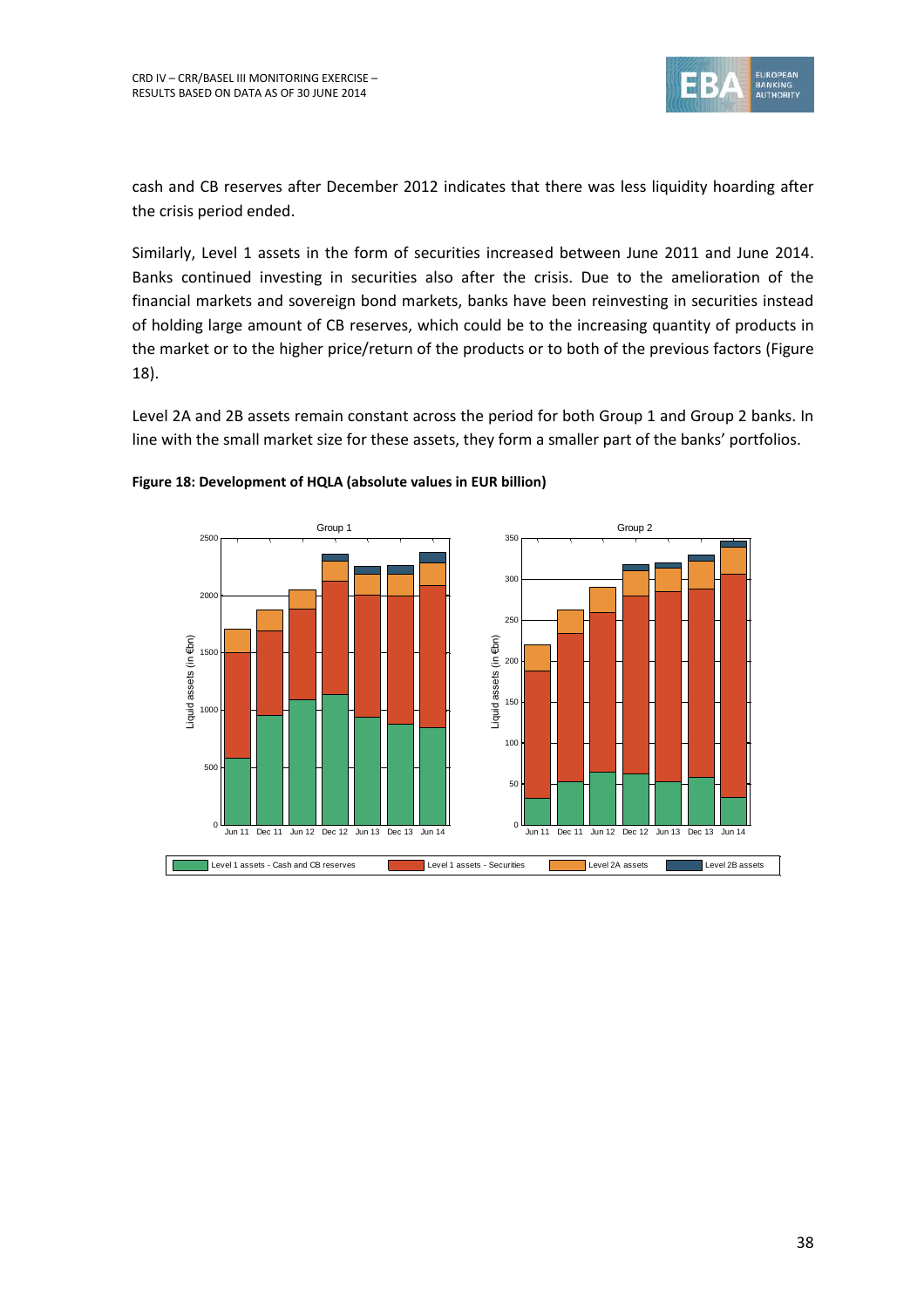![](_page_38_Picture_1.jpeg)

![](_page_38_Figure_2.jpeg)

#### <span id="page-38-0"></span>**Figure 19: Development of HQLA (share of total assets)**

[Figure 20](#page-39-0) shows the net amount of outflows from Group 1 and Group 2 banks. Credit Sensitive Wholesale Deposits exhibit the highest amount of outflows as they also receive the highest runoff factor in the calculation of the LCR.

For Group 1 banks, the Credit Sensitive Wholesale Deposits represent approximately 11% of total assets [\(Figure 21\)](#page-39-1) while their share decreased considerably in June 2012 and then again in December 2012 to below 8%. The decrease in Credit Sensitive Wholesale Deposits may be due to the reallocation of deposits, i.e. financial institutors and corporates putting their deposits in third countries and/or due to the shrinking of the deposits, i.e. financial institutions and corporates hold less in deposits. The decrease in December 2012 is also attributed to the recalibration of the LCR, which includes the smaller run-off factor for non-operational wholesale deposits. The increase in June 2014 in relation to December 2013 is predominantly attributed to the increase in securities belonging to Level 1 assets. The contribution of Securities in Level 1 assets was also increased over the same period (December 2014 to June 2014) in relation to cash and CB reserves.

Other deposits and liabilities have been more stable and constant throughout the period for the banks in the sample. Compared to Group 1 banks, Group 2 banks rely more on refinancing through retail and small business deposits. This is due to the business models and the structure of these banks, e.g. specialisation and business ties with smaller corporates.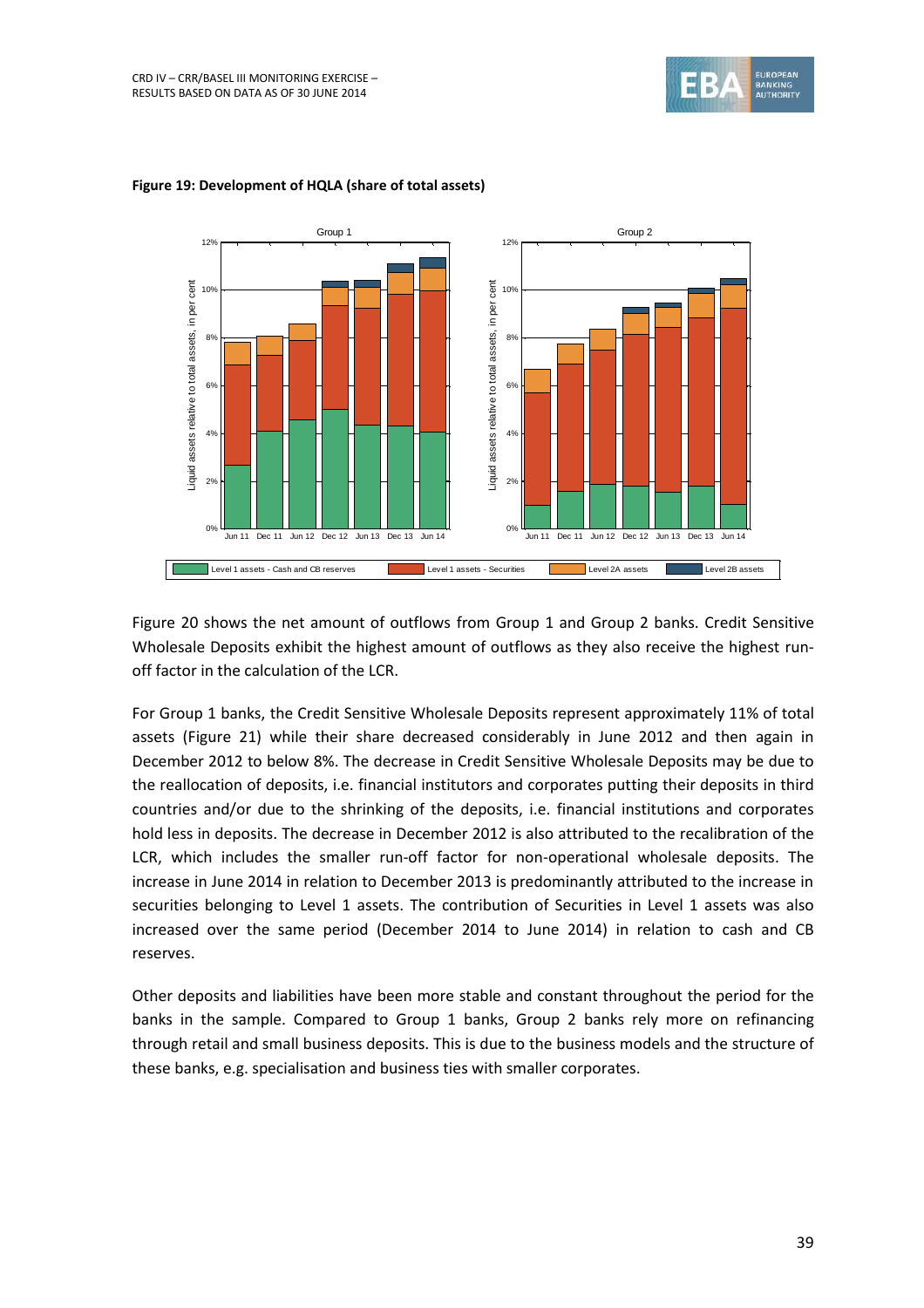![](_page_39_Picture_1.jpeg)

![](_page_39_Figure_2.jpeg)

#### <span id="page-39-0"></span>**Figure 20: Development of cash outflows (absolute values in EUR billion)**

<span id="page-39-1"></span>**Figure 21: Development of cash outflows (share of total assets)**

![](_page_39_Figure_5.jpeg)

[Figure 22](#page-40-0) shows the amount of the inflows that mature within the next 30 days for each of the reference dates covering June 2011 to June 2014 while [Figure 23](#page-40-1) shows the same parameter as a percentage of the total assets. For Group 1 and Group 2 banks there was a decrease in the amount of cash inflows during the financial crisis, particularly up to June 2012. For Group 1 banks, the aggregate value of cash inflows has been increasing since June 2013. The changes in the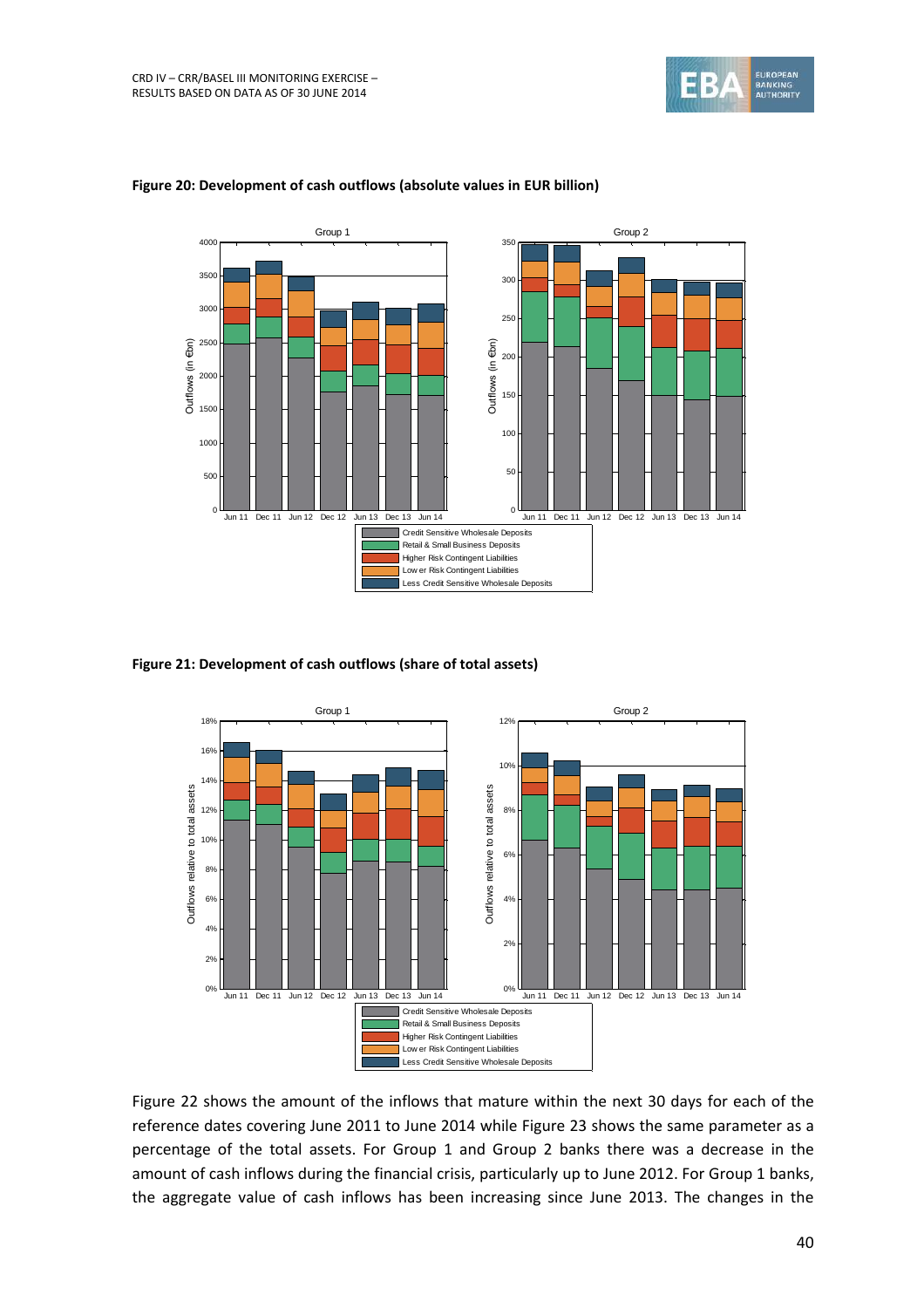![](_page_40_Picture_0.jpeg)

aggregate values of cash inflows for a bank depend on changes in the quantity, maturity and price (e.g. interest rate) of the banks' assets.

Due to their nature and market behaviour, derivatives have been the most volatile products for both Group 1 and Group 2 banks.

![](_page_40_Figure_4.jpeg)

<span id="page-40-0"></span>**Figure 22: Development of cash inflows (absolute values in EUR billion)**

<span id="page-40-1"></span>**Figure 23: Development of cash inflows (share of total assets)**

![](_page_40_Figure_7.jpeg)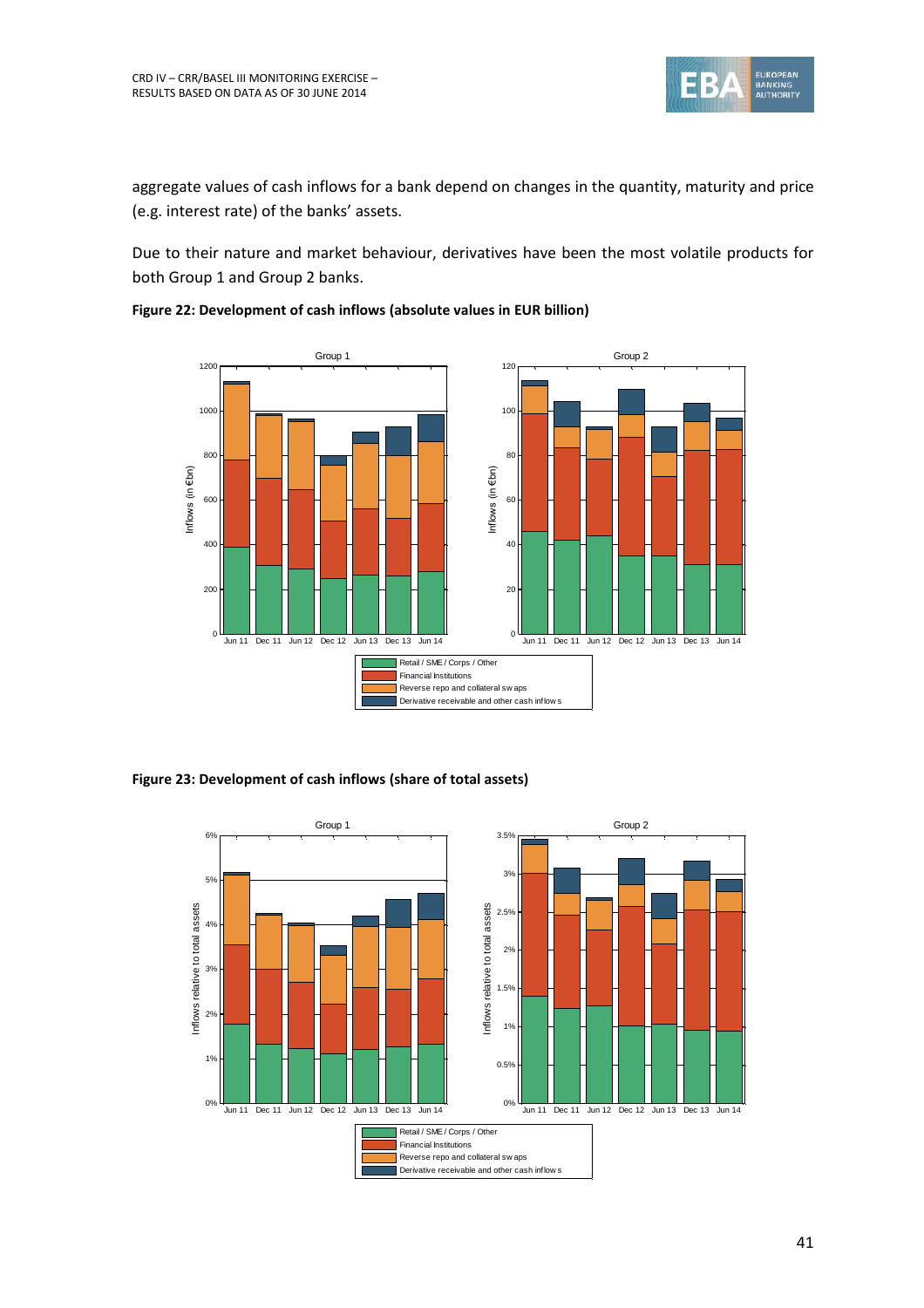![](_page_41_Picture_1.jpeg)

## <span id="page-41-0"></span>6.2 Net Stable Funding Ratio

The second liquidity standard is the NSFR, a longer-term structural ratio to address liquidity mismatches and to provide incentives for banks to use stable sources to fund their activities. The NSFR is defined as the amount of stable funding relative to the amount of required stable funding (RSF). This ratio should be equal to or higher than 100%. Available stable funding (ASF) is defined as the portion of capital and liabilities expected to be reliable over the time horizon considered by the NSFR, which extends to one year. The amount of RSF is a function of liquidity characteristics and residual maturities of the various assets held by that institution as well as those of its offbalance sheet exposures.

The results for data as of June 2014 presented in this report are based on the proposals made by the Basel Committee in a January 2014 consultative document.<sup>18</sup> The revisions aim to improve the alignment of the NSFR with the LCR and altering the calibration of the NSFR to put more focus on short-term, potentially volatile funding sources.

### *NSFR and shortfall in stable funding*

1

In total, 135 banks provided sufficient data for the June 2014 Basel III implementation monitoring exercise to calculate the NSFR. As of June 2014, the average NSFR for Group 1 and Group 2 banks is 102% and 111%, respectively. Approximately 67% of Group 1 and 85% of Group 2 banks already meet or exceed the minimum NSFR requirement of 100%. Overall, banks in the sample exhibit a need for stable funding of EUR 324 billion as of June 2014. The shortfall is approximately 1.3% of total assets (EUR 25,543 billion) of all banks participating in the NSFR part of the exercise. The need for stable funding is estimated by aggregating the positive differences between RSF and ASF (RSF – ASF), i.e. the deficit in stable funding of the banks whose NSFR is below the 100% requirement, and does not account of any surpluses of stable funding observed in banks with a NFSR above the 100% requirement. Banks that are below the 100% required minimum are still able to take a number of measures between now and 2018 to meet the NSFR standard, e.g. lengthening of their funding term or the decreasing the maturity mismatches.

 $18$ Basel Committee on Banking Supervision, Basel III: the Net Stable Funding Ratio – consultative document, January 2014 (www.bis.org/publ/bcbs271.pdf).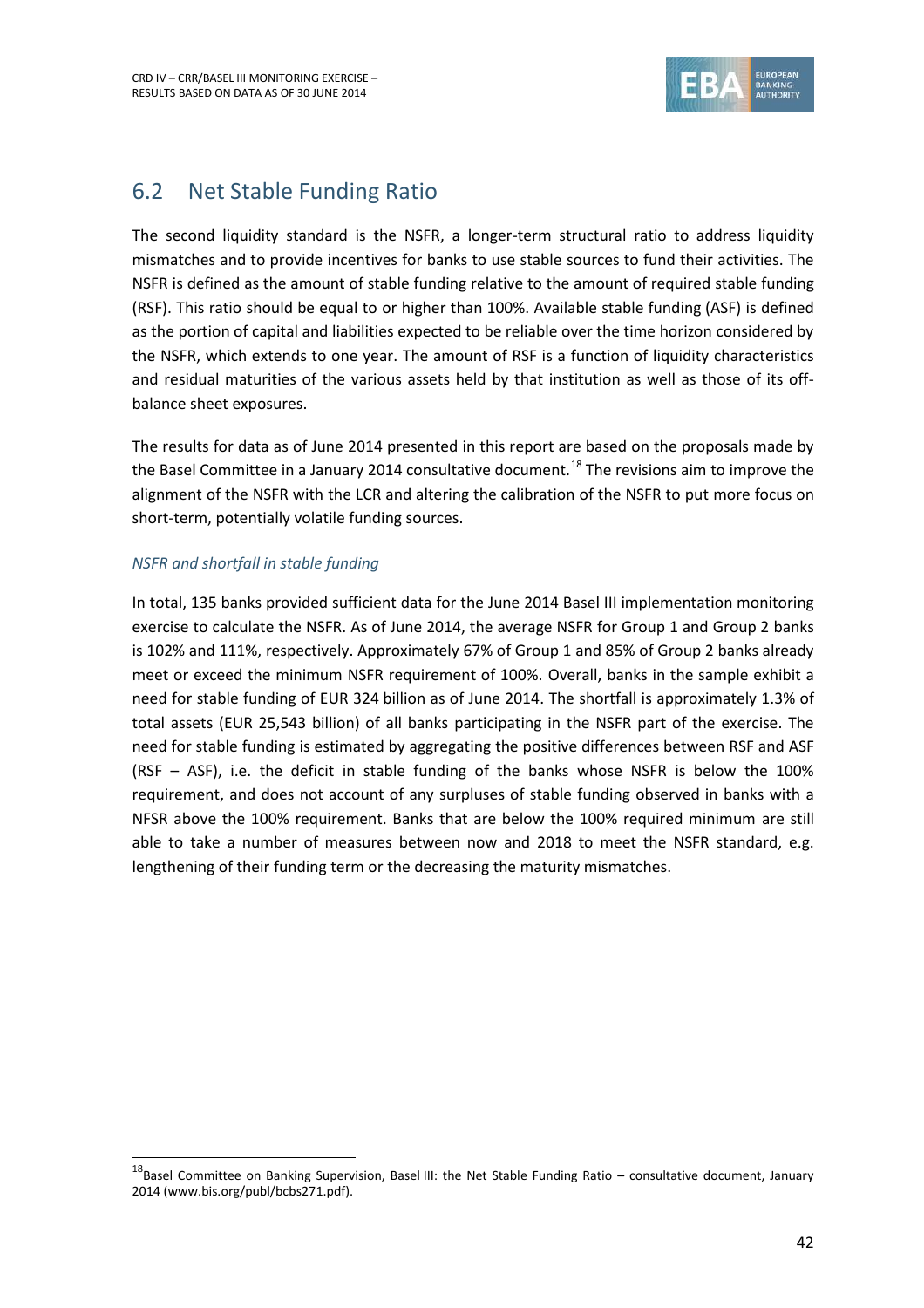![](_page_42_Picture_1.jpeg)

![](_page_42_Figure_2.jpeg)

**Figure 24: Distribution of NSFR by bank group**

### *Evolution of the NSFR over time*

1

[Figure 25](#page-43-0) illustrates the development of the NSFR over time using a consistent sample of banks. The findings show that the average NSFR for Group 1 banks has been continuously increasing since June 2011 while for Group 2 banks the average level of NSFR remained almost at the same level for the periods June 2012 – December 2012 and December 2013 – June 2014. Nevertheless, an overall increasing trend can also be observed for Group 2 banks for the period June 2011 – June 2014. The increase in the level of NSFR for both groups is predominantly due to an increase of 18% in the available stable funding for Group 1 banks and of 20% for Group 2 banks compared to June 2011 data. Moreover, the significant increase in banks' NSFR in December 2013 may also be driven by the revisions made by the Basel Committee which were considered in the previous monitoring exercise for the first time as of December 2013<sup>19</sup>. The NSFR figures in June 2014 remained almost the same for both Group 1 and Group 2 banks.

The overall positive trend is also reflected in the reduction of the shortfall of stable funding needed to meet the 100% ratio, which – compared to June 2011 – has been reduced by 80% on average for Group 1 banks and by 84% for Group 2 banks.

<sup>&</sup>lt;sup>19</sup> In contrast to that, previous monitoring data is based on the old liquidity framework: Basel Committee on Banking Supervision, Basel III: International framework for liquidity risk measurement, standards and monitoring, December 2010 (http://www.bis.org/publ/bcbs188.htm).